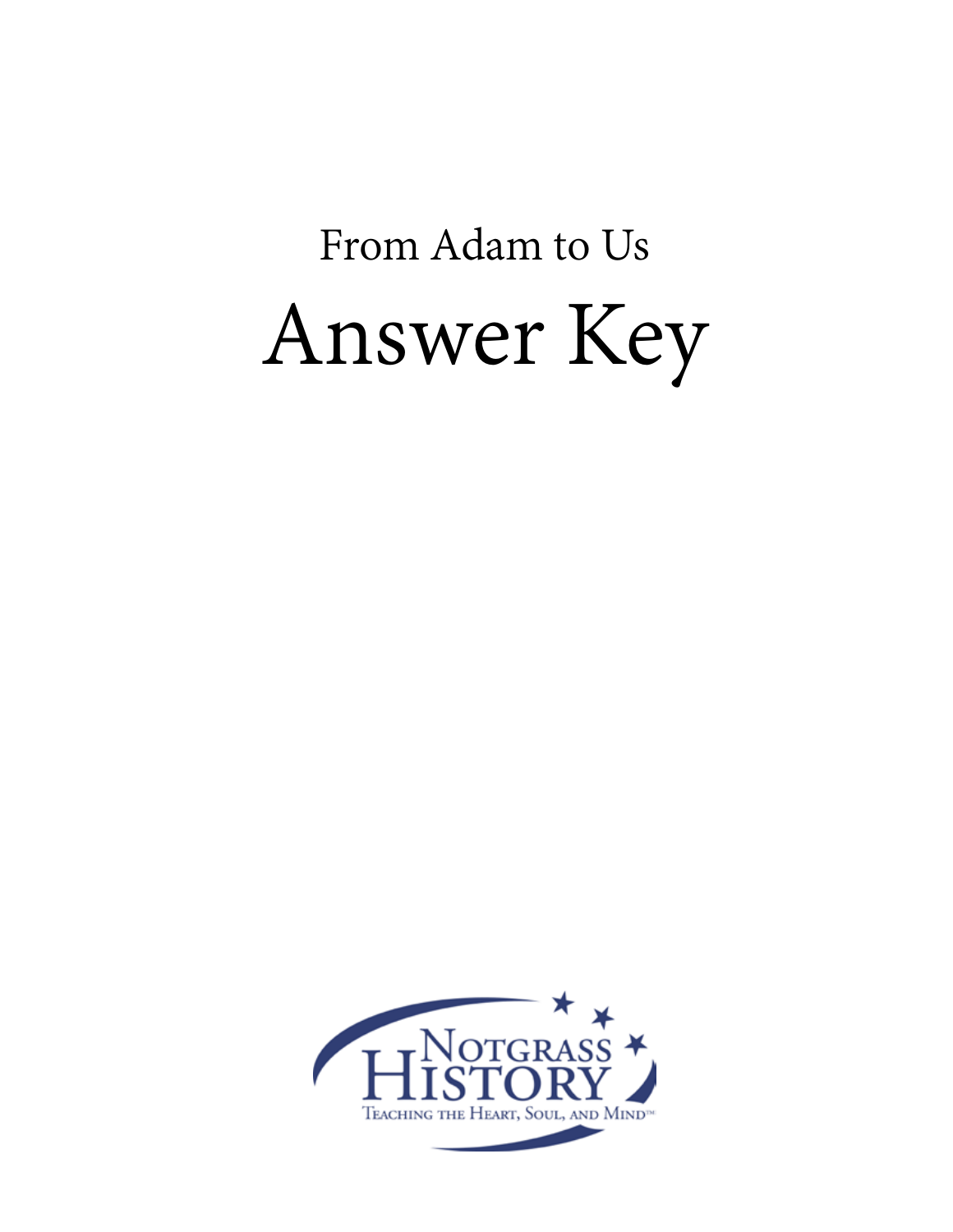## **From Adam to Us Answer Key**

This book contains all of the answers you will need while using *From Adam to Us.* The number in parentheses after an answer indicates the page number on which that answer is found in the text. Units 1-15 are in the Part 1 book, and Units 16-30 are in Part 2.

Copyright © 2016 Notgrass Company. All rights reserved. No part of this material may be reproduced without permission from the publisher.

> Cover Photo Credit: Minerva Studio/Shutterstock.com Page 50 Pictures: JupiterImages

> > Printed in the United States of America

Notgrass Company 975 Roaring River Rd. Gainesboro, TN 38562

1-800-211-8793 www.notgrass.com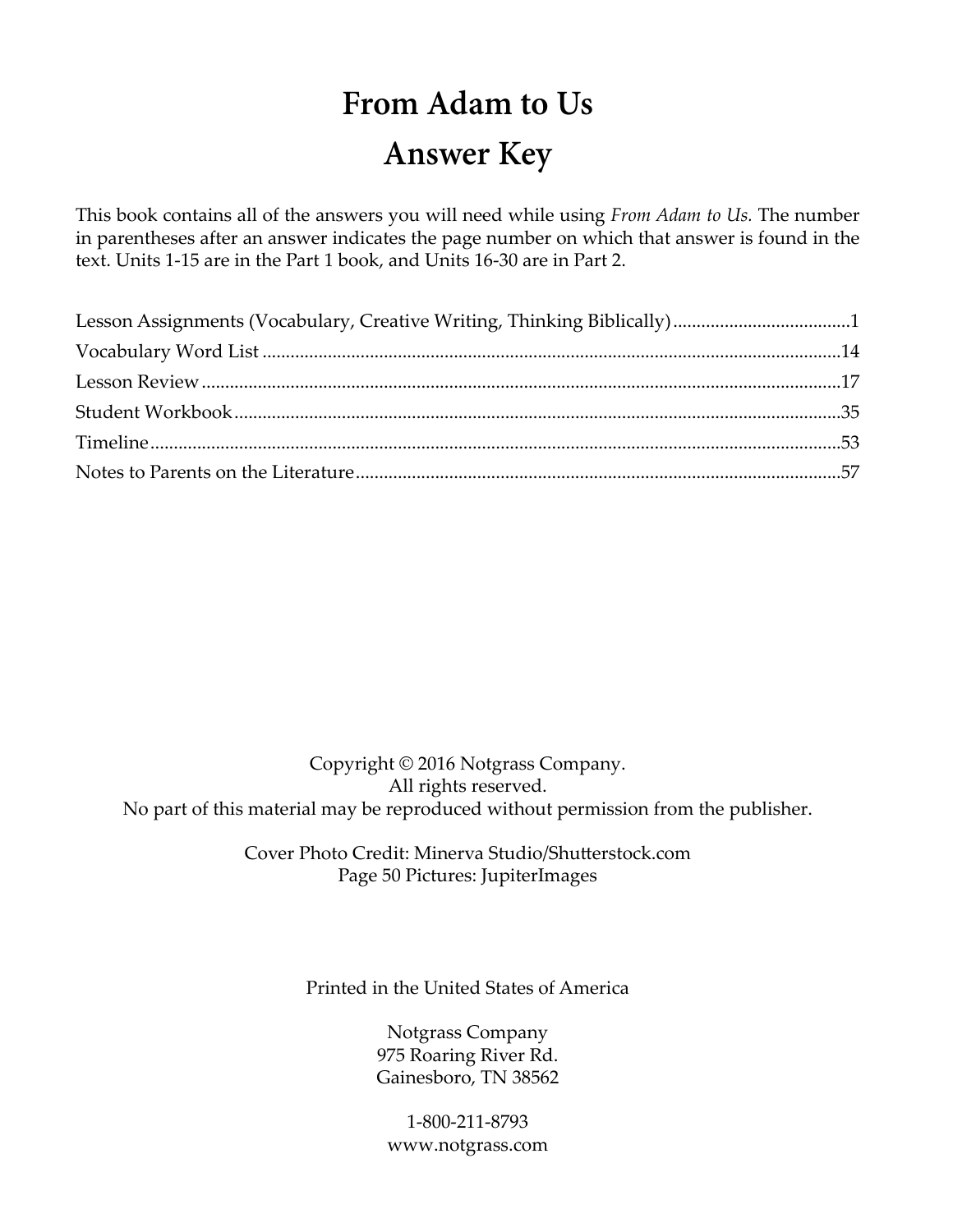# **Lesson Assignments**

This section includes answers for the Thinking Biblically and Vocabulary assignments.

## **Unit 1**

### **Lesson 1 - Vocabulary**

formless - a. having no form, shapeless (3) sanctified - b. made holy (10) teem - c. to abound, overflow with (7) void - d. containing nothing (3) firmament - e. sky (4)

## **Lesson 2 - Vocabulary**

Answers will vary. Students should have correctly used each of these words in a sentence: biography, blameless, remotest, characteristics, foundation

## **Lesson 3 - Thinking Biblically**

Make a list of the key events in this lesson in the order they happened. Begin with the creation of the first man. Your list should have at least seven key events. Possible events may include:

- God created the first man.
- God planted a garden.
- God placed the first man in the garden.
- God commanded the man not to eat from the tree of knowledge of good and evil.
- God brought all the living creatures to the man to see what he would name them.
- God made a woman out of the man's rib.
- God brought the woman to the man.
- The man and woman ate of the forbidden tree.
- The man and the woman sewed fig leaves to cover themselves.
- The man and woman hid from God in the garden.
- God cursed the serpent.
- God gave punishments to the man and woman.
- God sent the man and woman out of the garden.

## **Lesson 3 - Vocabulary**

Answers should be similar to:

- 1. cultivate: to care for growing plants (18)
- 2. suitable: fitting, appropriate, having the right qualities (23)
- 3. ashamed: feeling guilt (24)
- 4. crafty: dishonestly clever (24)
- 5. cursed: affected by a curse that brings about unwanted things (25)

## **Lesson 4 - Thinking Biblically**

Make a chart of the generations from Adam to Noah and the number of years each one lived. (See Genesis 5 and 9:29 for details.)

| Adam       | 930 years                 |
|------------|---------------------------|
| Seth       | 912 years                 |
| Enosh      | 905 years                 |
| Kenan      | 910 years                 |
| Mahalalel  | 895 years                 |
| Jared      | 962 years                 |
| Enoch      | 365 years                 |
| Methusaleh | 969 years                 |
| Lamech     | 777 years                 |
| Noah       | 950 <sub>1</sub><br>years |

## **Lesson 4 - Vocabulary**

1. offspring, 2. acknowledge, 3. creative, 4. subdue, 5. fruitful

## **Unit 2**

## **Lesson 6 - Vocabulary**

Answers will vary. Student should have drawn a picture to represent the meaning of each of these words: violence, dimensions, floodgates, occupants, confusion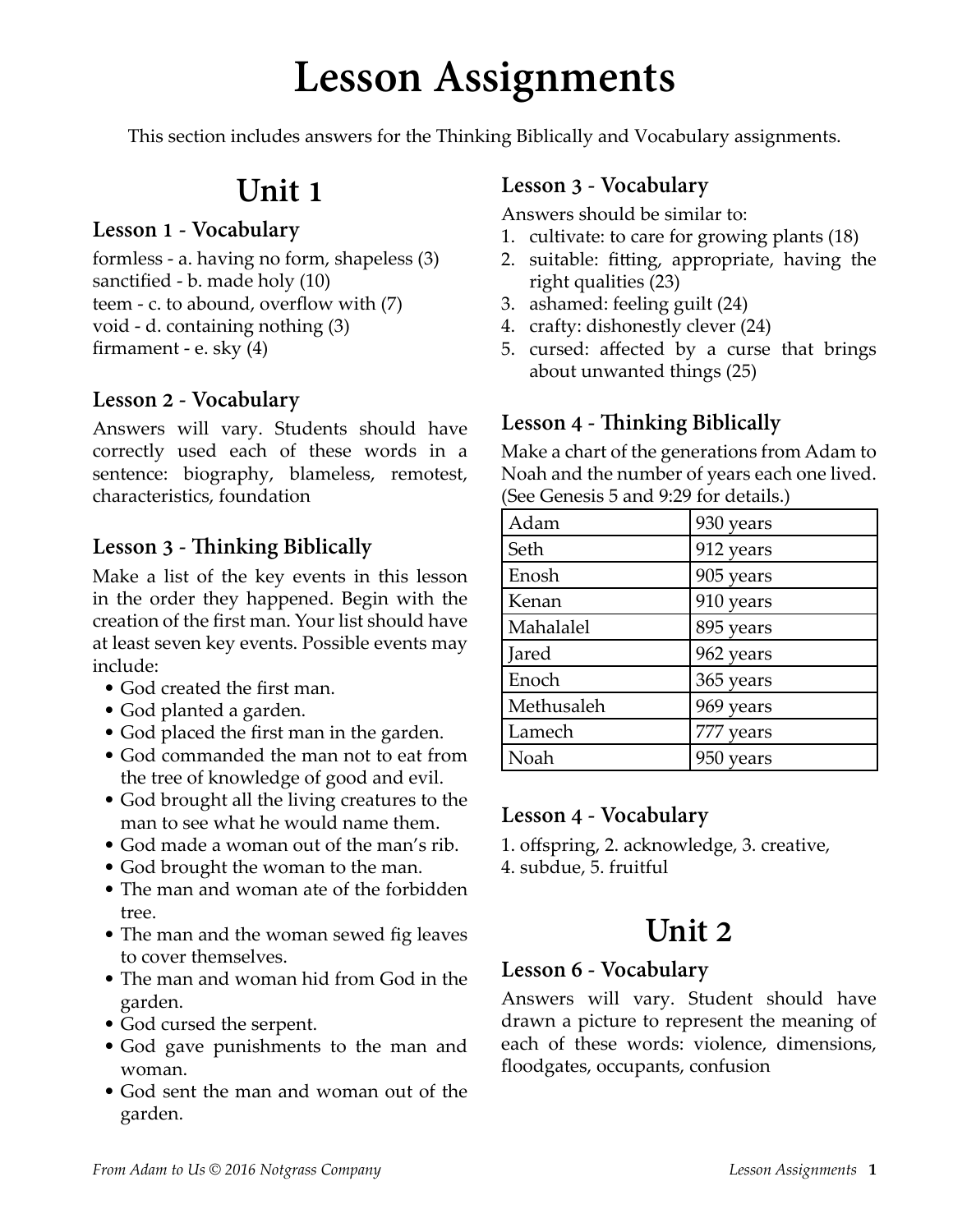## **Lesson 8 - Vocabulary**

Answers should be similar to: civilization (56) - a well-organized group of people who live in a certain region and share the same customs lifestyle (56) - a way of living preserve (57) - to keep in a good condition afterlife (57) - an existence after death circa (60) - approximately

## **Lesson 9 - Vocabulary**

city-state (63) - noun humble (63) - adjective adviser (63) - noun irrigate (64) - verb stable (64) - adjective

## **Unit 3**

## **Lesson 11 - Thinking Biblically**

Write a one-sentence description of each of these people: Abraham, Sarah, Ishmael, Isaac, Rebekah, Jacob, Esau, Leah, Rachel, and Joseph. Various answers possible. The following are given as examples:

- Abraham: Abraham was the father of a great nation.
- Sarah: Sarah was Abraham's wife and the mother of Isaac.
- Ishmael: Ishmael was Abraham's son by Sarah's maidservant Hagar.
- Isaac: Isaac was Abraham's son by his wife Sarah and the child that God had promised to Abraham.
- Rebekah: Rebekah was Isaac's wife and the mother of Jacob and Esau.
- Jacob: Jacob was Isaac and Rebekah's son, and he received Isaac's special blessing.
- Esau: Esau was Isaac and Rebekah's son, and he lost Isaac's special blessing.
- Leah: Leah was Rachel's elder sister and Jacob's wife.
- Rachel: Rachel was Leah's younger sister and Jacob's wife.
- Joseph: Joseph was the son of Jacob and Rachel.

## **Lesson 12 - Vocabulary**

crossroads - b. where two or more roads cross; often used metaphorically to mean a place where many people come into contact with one another (83)

pagan - c. worship of gods other than the true God (84)

successor - e. one who follows another in a position of leadership (85)

virtue - d. good moral character (86)

moderation - a. avoiding extremes of behavior (86)

### **Lesson 13 - Vocabulary**

Answers will vary. Student should have drawn a picture to represent the meaning of each of these words: glacier, monsoon, silt, grid, granary

### **Lesson 14 - Vocabulary**

Answers will vary. Student should have written a paragraph that uses all of these words correctly: excavate, anthropologist, monumental, debris, rubble

## **Unit 4**

## **Lesson 16 - Vocabulary**

Answers should be similar to:

boulder (106) - a large single piece of rock

hammerstone (107) - a rounded stone used by ancient people for hammering

lintel (107) - the piece across the top of a door (wood or stone) that holds the structure

astronomical (109) - relating to astronomy

speculation (109) - theories about something which is not known

## **Lesson 18 - Thinking Biblically**

Make a list of the main events in this lesson. Your list should have at least ten events. Possible events may include:

• Abraham, Sarah, Isaac, and Rebekah died in the land God promised to Abraham's descendants.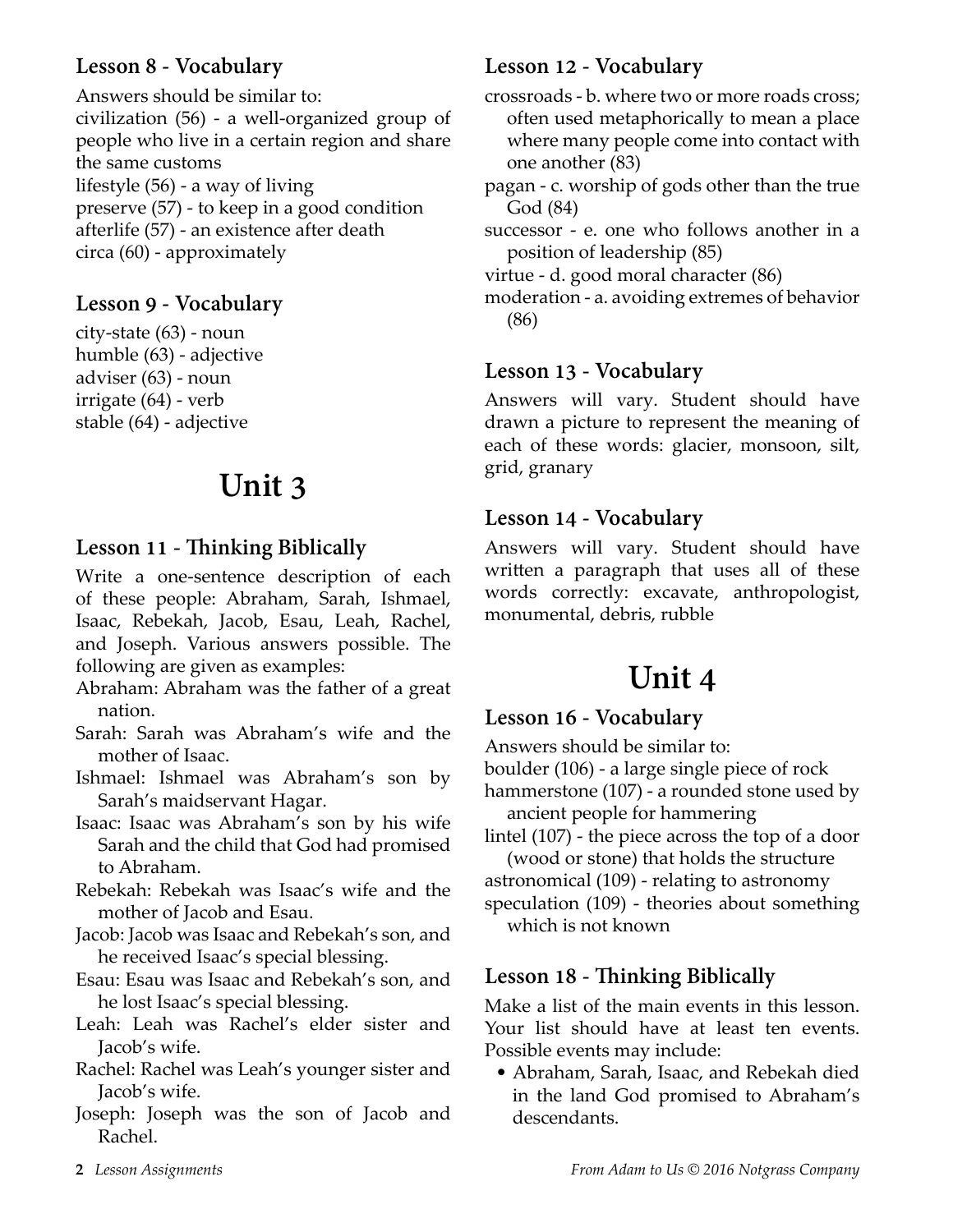- Jacob moved his family to the land God promised to Abraham's descendants.
- Joseph's brothers sold him into slavery in Egypt.
- Joseph became prime minister or vizier to pharaoh in Egypt.
- Jacob moved his entire family to Egypt.
- Jacob died and was buried in the cave of Machpelah.
- Several generations of Israelites lived in Egypt.
- A later pharaoh made the Israelites slaves.
- Pharaoh's daughter found Moses in the Nile River.
- Moses fled from Egypt to Midian after murdering an Egyptian.
- God spoke to Moses from a burning bush and told him to lead His people out of slavery.
- Moses returned to Egypt and demanded that Pharaoh let his people go.
- God sent a series of ten plagues on Egypt.
- The Israelites observed the first Passover.
- Pharaoh sent the Israelites out of Egypt.
- God parted the Red Sea to rescue the Israelites from the pursuing Egyptian army.
- God established a covenant with Israel at Mount Sinai.
- God gave the Israelites instructions for building the Tabernacle.
- Israel took a census of the men who were twenty years old and older.
- Israel sent spies into Canaan.
- God punished Israel with forty years of wandering in the wilderness for their unbelief.

## **Lesson 19 - Vocabulary**

Answers will vary. Students should have correctly used each of these words in a sentence: decline, campaign, inscription, victor, ally

## **Unit 5**

## **Lesson 21 - Thinking Biblically**

Write a one-sentence description of each of these people: Moses, Joshua, Othniel, Deborah, Ruth, Samuel, and Saul. Various answers possible. The following are given as examples:

- Moses: Moses was God's chosen leader to bring the Israelites out of Egypt.
- Joshua: Joshua took Moses's place as the leader of the Israelites.
- Othniel: Othniel was the first judge of Israel.
- Deborah: Deborah was a prophetess and the only female judge of Israel.
- Ruth: Ruth was a Moabitess who went to Israel with her mother-in-law Naomi.

Samuel: Samuel was the last judge of Israel.

Saul: Saul was anointed by Samuel as the first king of Israel.

## **Lesson 21 - Vocabulary**

1. appoint, 2. grieved, 3. defer,

4. idolatry, 5. seize

## **Lesson 22 - Thinking Biblically**

Write a paragraph answering this question: What were some of the results of the Israelite kings turning away from the Lord? The paragraph could include: Because the Israelite kings turned away from the Lord, Israel became a divided kingdom. The people faced conflict and violence. Many of the people also turned away from the Lord and practiced idolatry.

## **Lesson 23 - Vocabulary**

Answers will vary. Student should have drawn a picture to represent the meaning of each of these words: jut, strait, cork, imported, endurance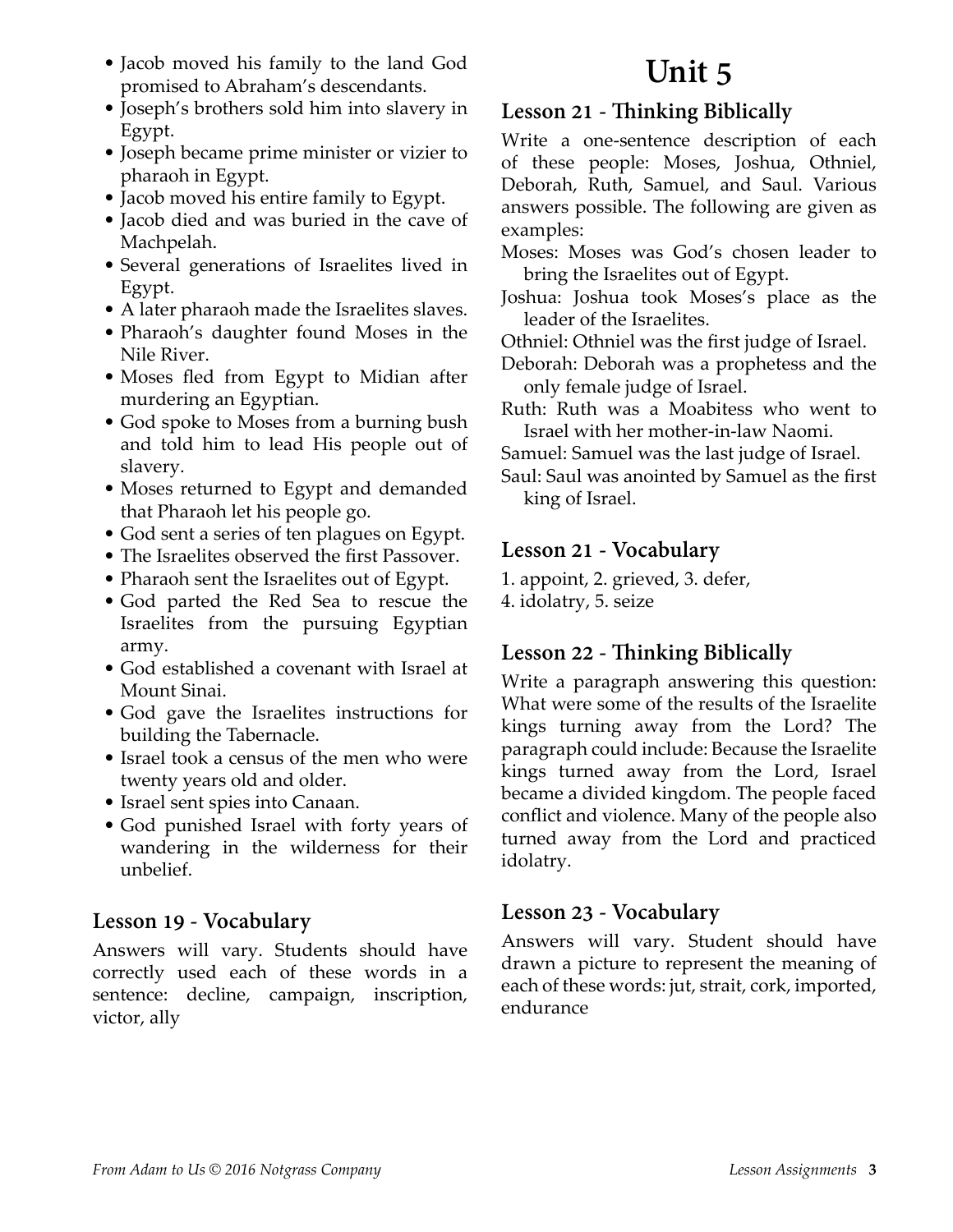## **Lesson 24 - Vocabulary**

vessel (159) - noun entourage (160) - noun dominate (161) - verb tendency (161) - noun spoil (162) - noun

## **Unit 6**

### **Lesson 26 - Vocabulary**

Answers will vary. Student should have written a paragraph that uses all of these words correctly: subjugate (169), brutality (171), warlike (171), captivity (171), harshness (172).

### **Lesson 28 - Vocabulary**

Answers will vary. Student should have correctly used each of these words in a sentence: prominence (183), splendor (183), embankment (184), ziggurat (184), endowed (188).

## **Lesson 29 - Vocabulary**

Answers should be similar to:

- tribute (191) a gift given by one ruler or country to another ruler or country
- efficiency (191) the ability to accomplish a goal without the waste of time, goods, or energy
- landmass (191) a large land area
- courier (192) one who takes an item from one location to another
- revere (192) to show great respect or honor to a person or object

### **Lesson 30 - Vocabulary**

- gulf c. an extension of an ocean that penetrates into land (198)
- synonym e. a word that has the same meaning as another word (199)
- haze b. a condition in the atmosphere (caused by smoke, dust, or moisture) that prevents seeing clearly (200)

squall - a. a sudden violent storm (200)

amass - d. to gather something, especially for one's own benefit (201)

## **Unit 7**

### **Lesson 31 - Vocabulary**

principle (205) - noun morality (208) - noun harmony (209) - noun bribe (209) - noun filial (209) - adjective

### **Lesson 33 - Vocabulary**

Answers will vary. Student should have written a paragraph that uses all of these words correctly: goddess (219), overseer (219), architectural (220), massive (220), convex (220)

## **Lesson 34 - Vocabulary**

Answers will vary. Student should have correctly used each of these words in a sentence: philosopher (224), disciple (225), piety (225), modesty (226), reason (227)

## **Unit 8**

## **Lesson 36 - Vocabulary**

Answers will vary. Student should have drawn a picture to represent the meaning of each of these words: literary (237), vie (238), engineering (239), masonry (240), circumference (240)

### **Lesson 37 - Vocabulary**

canal (243) - a manmade waterway used for navigation, irrigation, or drainage

axle (243) - a shaft on which a wheel or pair of wheels turns

imperial (244) - relating to an empire or an emperor

- fortress (245) a stronghold, a place that is fortified against attack
- terra-cotta (247) a reddish clay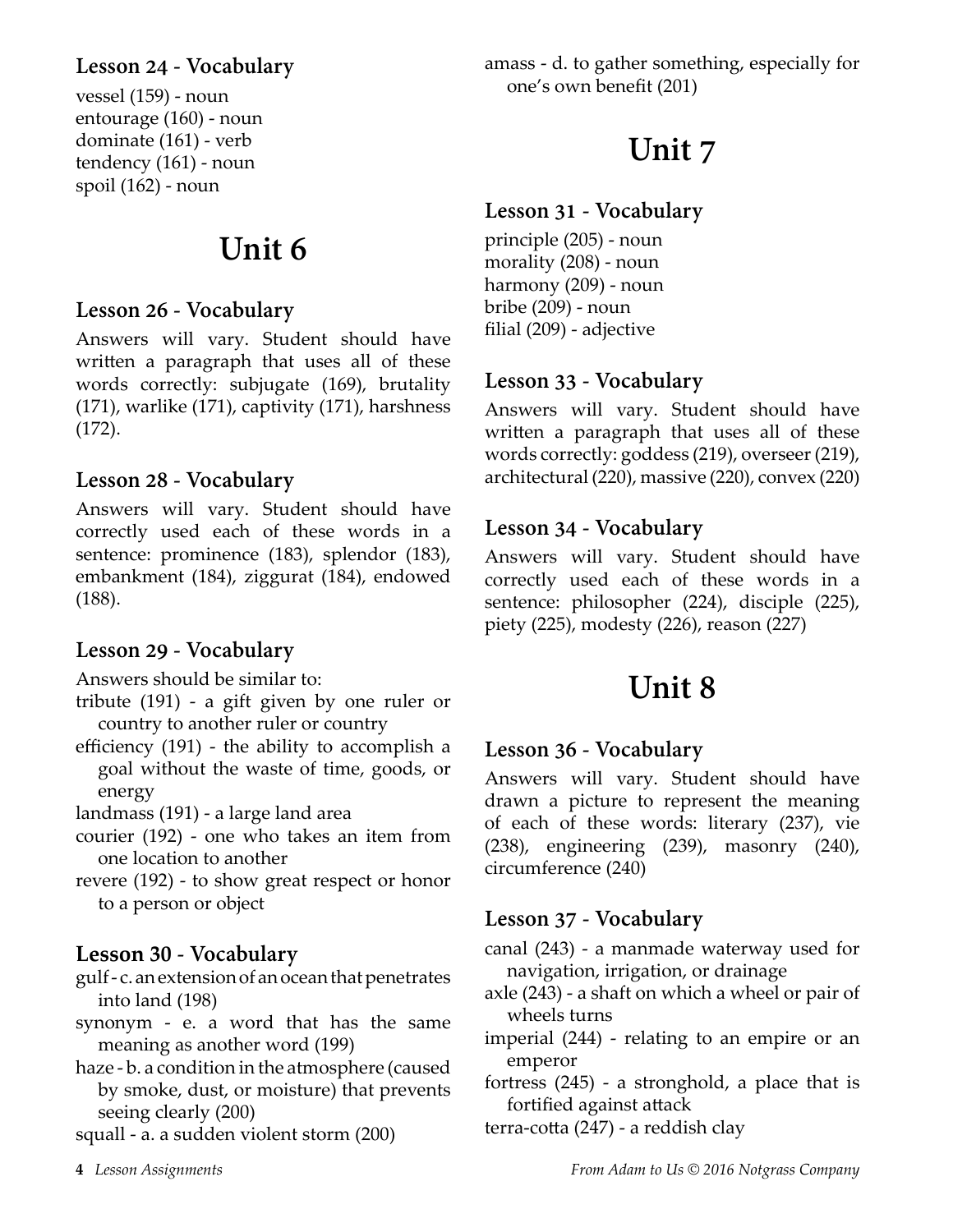## **Lesson 38 - Vocabulary**

Answers should be similar to:

strategic (249) - useful in achieving a strategy or plan

- aggressive (250) using forceful methods, willing to fight
- confront (250) to challenge or oppose
- heathen (250) related to heathens, people who do not worship God

zealous (251) - full of strong, energetic feelings

## **Unit 9**

## **Lesson 41 - Thinking Biblically**

Make a list of the key events from before and during the life of Jesus as described in this lesson. List at least 10 events. If you know Scripture references for the events, include them in your list. Various answers possible. The following are given as examples. Scripture references are optional.

- Gabriel announced the coming of baby Jesus to Mary. (Luke 1:26-38)
- Mary went to visit her relative Elizabeth. (Luke 1:39-45)
- John was born to Elizabeth and Zechariah. (Luke 1:57-66)
- An angel of the Lord told Joseph about the coming of baby Jesus in a dream. (Matthew 1:18-23)
- Joseph and Mary went to Bethlehem as required by the census. (Luke 2:1-5)
- Mary gave birth to Jesus in Bethlehem. (Luke 2:6-7)
- Angels announced the birth of Jesus to shepherds. (Luke 2:8-20)
- Baby Jesus was greeted by Simeon and Anna at the temple. (Luke 2:22-38)
- Magi came to worship Jesus. (Matthew 2:1-12)
- Joseph, Mary, and Jesus went to Egypt to escape Herod. (Matthew 2:13-15)
- Joseph, Mary, and Jesus settled in Nazareth. (Matthew 2:19-23, or Luke 2:39-40)
- Jesus talked with elders in the temple at the age of twelve. (Luke 2:41-52)

• Jesus was baptized by John the Baptist. (Matthew 3:13-17 or Luke 3:21-22)

## **Lesson 42 - Thinking Biblically**

Make a list of the key events during the life of Jesus as described in this lesson. List at least 5 events. If you know Scripture references for the events, include them in your list. Various answers possible. The following are given as examples. Scripture references are optional.

- Jesus was tempted in the wilderness by Satan. (Matthew 4:1-11, Mark 1:12-13, or Luke 4:1-13)
- Jesus called fishermen Peter, Andrew, James, and John to be His disciples. (Matthew 4:18-22)
- Jesus settled in Capernaum. (Matthew 4:13)
- Jesus taught the Sermon on the Mount. (Matthew 5-7)
- Jesus chose twelve disciples. (Matthew 10:1-4, Mark 3:13-19, Luke 6:13-16)
- Jesus calmed a storm. (Matthew 8:23-27, Mark 4:35-41, Luke 8:22-25)
- Jesus walked on the Sea of Galilee. (Matthew 14:22-33, Mark 6:45-52, John 6:16-21)
- Jesus taught in Samaria. (John 4:4-42)
- Jesus visited Zaccheus in his home. (Luke 19:1-10)

## **Lesson 43 - Vocabulary**

- 1. rank (287), 2. ambition (287),
- 3. backbone (287), 4. vigilant (288),
- 5. typical (288)

## **Lesson 44 - Thinking Biblically**

Make a list of the key events during the life of Jesus as described in this lesson. List at least 5 events. If you know Scripture references for the events, include them in your list. Various answers possible. The following are given as examples. Scripture references are optional.

• Jesus rode into Jerusalem on a donkey. (Matthew 21:1-11, Mark 11:1-10, Luke 19:28-40, or John 12:12-15)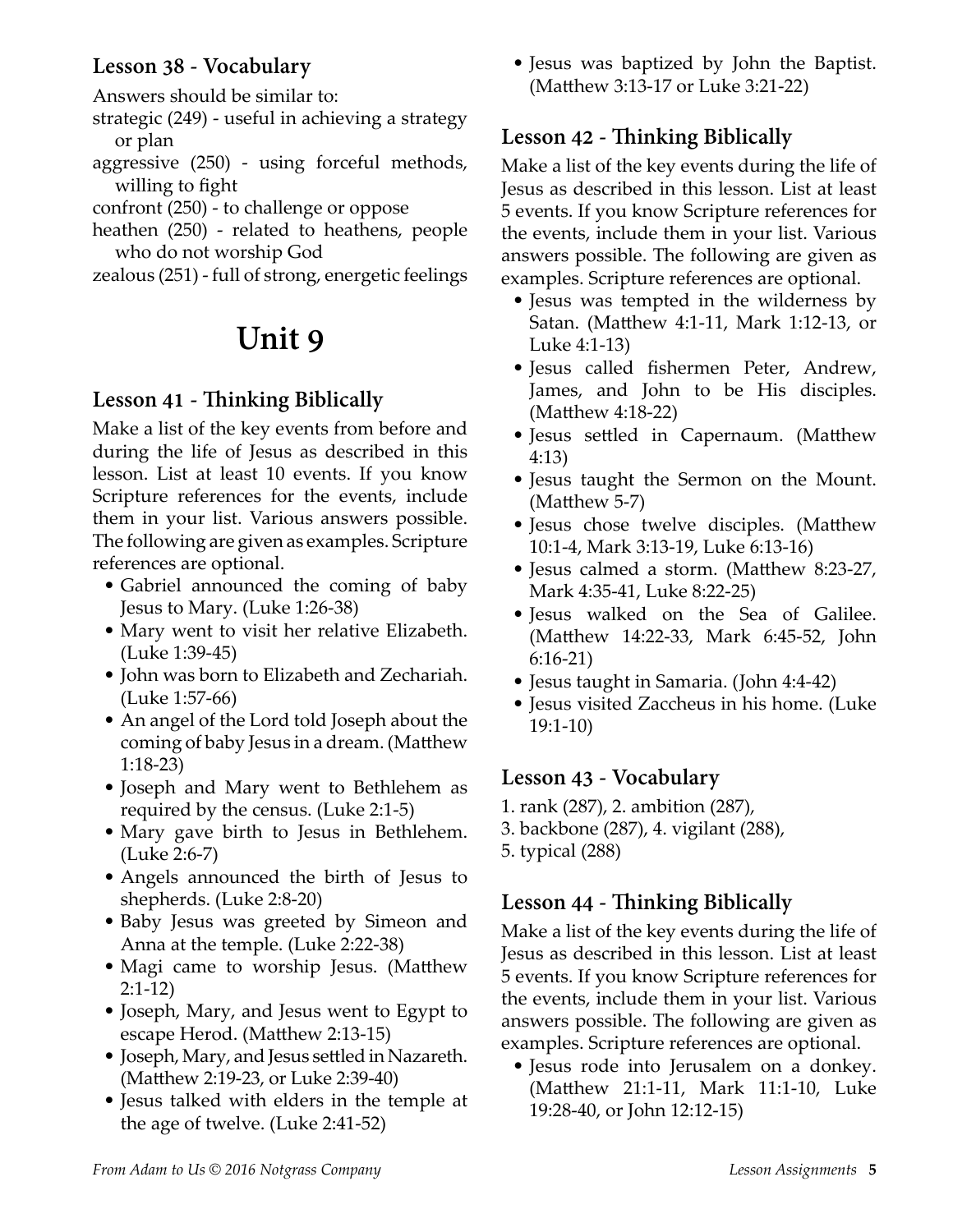- Jesus overturned the tables of those buying and selling in the temple. (Matthew 21:12- 13, Mark 11:15-18, Luke 19:45-46)
- The authority of Jesus was questioned by the Pharisees in the temple. (Matthew 21:23-27, Mark 11:27-33, Luke 20:1-8)
- Jesus responded to the Pharisees and Herodians about paying taxes to Caesar. (Matthew 22:15-22, Mark 12:13-17, Luke 20:20-26)
- Jesus was questioned by the Saducees in the temple. (Matthew 22:23-33, Mark 12:18-27, Luke 20:27-40)
- Jesus noticed a poor widow in the temple giving all she had. (Mark 12:41-44, Luke 21:1-4)
- Jesus was anointed by a woman at Simon's home. (Matthew 26:6-13, Mark 14:3-9)

## **Lesson 44 - Vocabulary**

Answers should be similar to:

- remnant a piece of something that is left after other parts are gone (292)
- ascend to go up to a higher place or position (292)
- plunder to steal things from a city or country, often during a war (293)
- throng a large number of people (295)
- treasury the place where wealth is stored (298)

## **Lesson 45 - Thinking Biblically**

Make a list of the key events during the life of Jesus as described in this lesson. List at least 5 events. If you know Scripture references for the events, include them in your list. Various answers possible. The following are given as examples. Scripture references are optional.

- Judas offered to betray Jesus to the chief priests. (Matthew 26:14-16, Mark 14:10-11, Luke 22:3-6)
- Jesus washed His disciples' feet. (John 13:1-20)
- Jesus observed the Passover with His disciples. (Matthew 26:20-29, Mark 14:17- 25, Luke 22:14-20)
- Jesus prayed in the Garden of Gethsemane (Matthew 26:36-46, Mark 14:32-42, Luke 22:39-46)
- Jesus was arrested. (Matthew 26:47-56, Mark 14:43-50, Luke 22:47-53, John 18:2- 12)
- Jesus was put on trial. (Matthew 26:57- 27:26, Mark 14:53-15:15, Luke 22:54-23:25, John 18:13-19:16)
- Jesus was tortured and crucified. (Matthew 27:27-54, Mark 15:16-39, Luke 23:26-47, John 19:17-30)
- Jesus was buried. (Matthew 27:57-61, Mark 15:42-47, Luke 23:50-56, John 19:38-42)
- Jesus rose from the dead. (Matthew 28, Mark 16, Luke 24, John 20)
- Jesus ascended into Heaven. (Mark 16:19, Luke 24:50-51, Acts 1:1-11)

## **Unit 10**

### **Lesson 48 - Vocabulary**

Various answers possible. Student should have written a paragraph that uses all of these words correctly: guild (324), bureaucrat (324), mythological (324), vault (325), cult (325)

## **Lesson 50 - Vocabulary**

encompass (334) - verb mosaic (334) - noun trench (335) - noun consistent (336) - adjective ailment (336) - noun

## **Unit 11**

### **Lesson 52 - Vocabulary**

- amphitheater d. a large venue with seats in curved rows around a central stage or open space (346)
- mausoleum b. a building with places for burying the dead (347)

plaster - c. a wet substance that hardens as it dries, used to make walls and ceilings (347)

penetrate - e. to go through something or to go into something (347)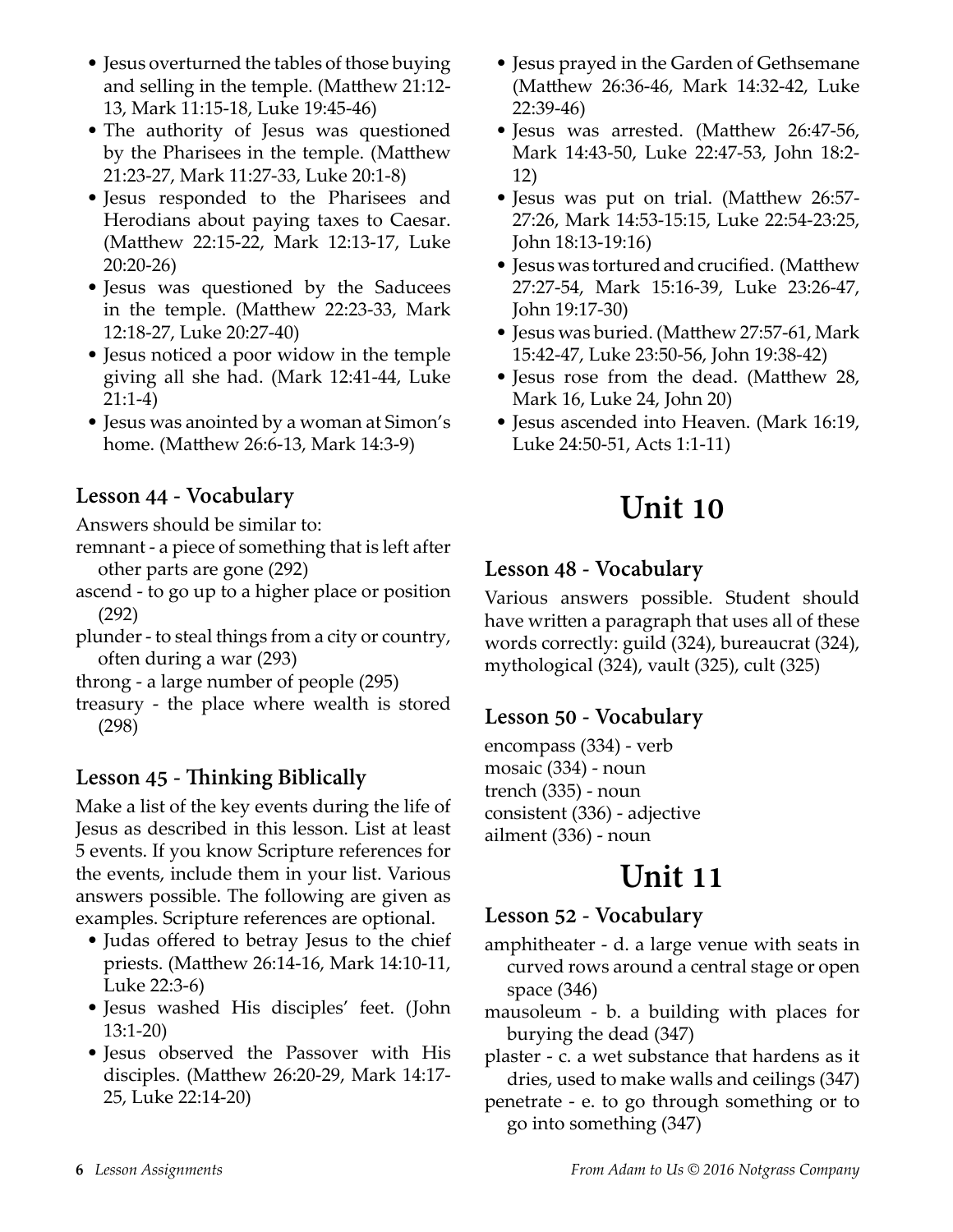cremation - a. the burning of the body of a person who has died (348)

## **Lesson 53 - Vocabulary**

Answers will vary. Student should have correctly used each of these words in a sentence: dense (352), hardy (353), abdicate (354), promenade (354), topography (355)

### **Lesson 54 - Vocabulary**

Students should have copied the sentences using these vocabulary words: 1. doctrine (359), 2. creed (359), 3. edict (359), 4. orthodox (359), 5. genuine (359)

## **Unit 12**

### **Lesson 57 - Vocabulary**

Answers will vary. Student should have drawn a picture to represent the meaning of each of these words: depict (380), rhetoric (381), interpretation (382), serenity (382), reality (382).

## **Lesson 58 - Vocabulary**

Answers should be similar to:

- ferocious (386): intensely fierce and violent
- superior (386): better, of a higher quality
- steppe (386): a large tract of land that is flat and grassy

scimitar (388): a sword with a curved blade

plait (389): to braid, weaving three sections together

## **Lesson 60 - Thinking Biblically**

Various answers possible. Answers may include: approval of others, armies, beauty, education, false gods, government, health, kings, livestock, money, power, property, relationships with other people, and reputation.

## **Lesson 60 - Vocabulary**

Answers should be similar to:

estate (399): a piece of land with a large house (often used in the past for economic enterprise led by the owner and employing several people)

effective (399): producing the desired effect

- vandalize (401): to deliberately damage another's property
- depose (401): to remove a person from a position of power

sovereign (402): all-powerful

## **Unit 13**

### **Lesson 62 - Vocabulary**

comprise (412) - a. to be made up of, to include

navigate - d. to steer, drive, or move through water or a given area (413)

- typhoon e. a hurricane that occurs in the China Sea or Southeast Asia (414)
- flyway c. the route that migratory birds follow (414)
- clan b. a large group of people who are related or distantly related (416)

## **Lesson 64 - Vocabulary**

terrace - noun (425) quarry - noun (425) relief - adjective (425) intricate - adjective (425) eclipse - noun (425)

## **Lesson 65 - Vocabulary**

Student should have looked up and read the definitions of: hierarchy (429), pope (429), catholic (429), monastery (430), convent (430)

## **Unit 14**

## **Lesson 66 - Vocabulary**

1. noble (440), 2. endorsement (440), 3. domain (440), 4. excommunicate (439), 5. imposing (441)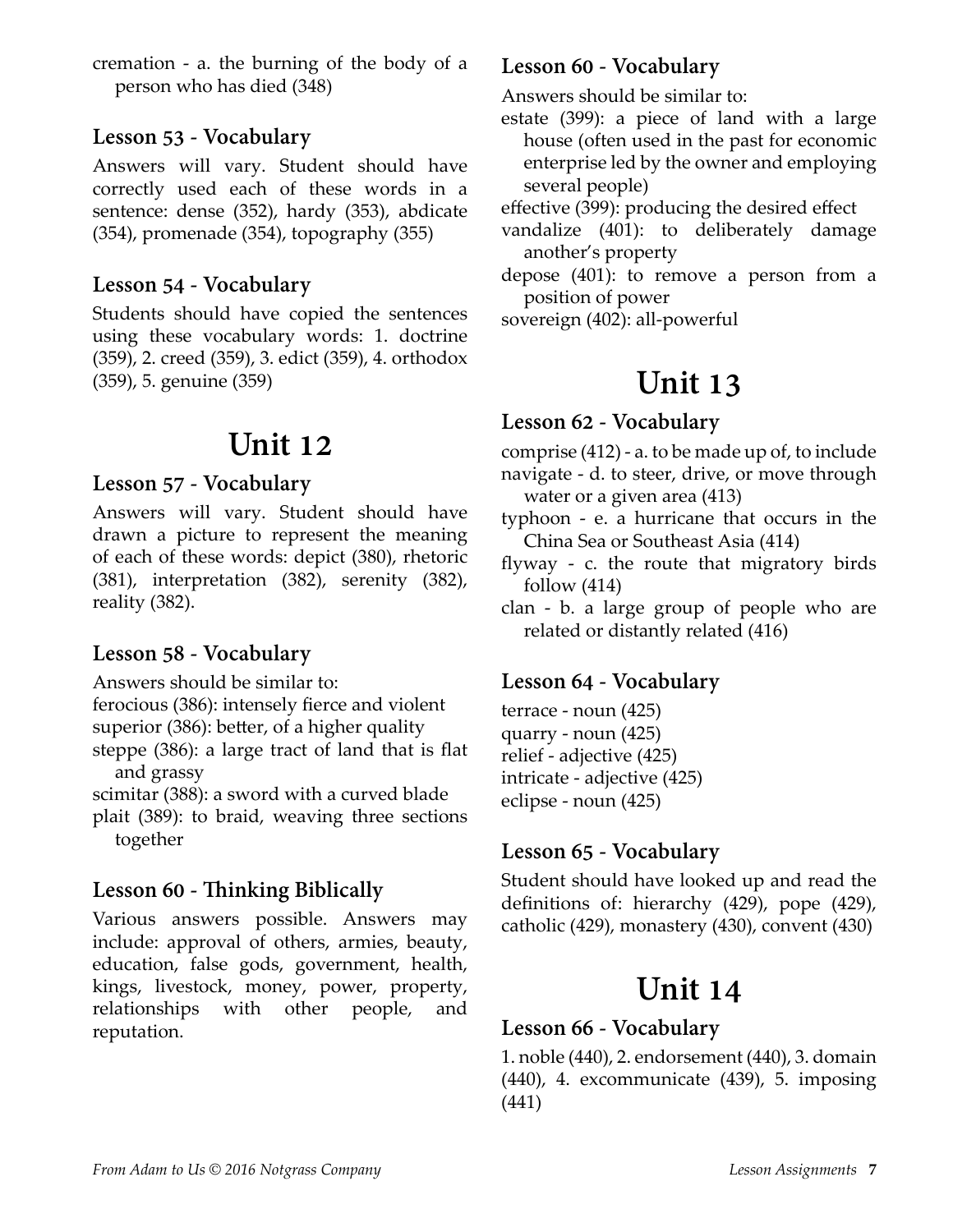## **Lesson 68 - Vocabulary**

Answers should be similar to:

- territory an area of land governed by a ruler or ruling body (453)
- hub the center of action (454)
- distinct different, separate (455)
- circumstance situation, the details of a particular period of time (455)
- cultural relating to culture--the traditions, beliefs, and way of life of a group of people (456)

## **Lesson 70 - Vocabulary**

- force e. a body of troops assigned to a military purpose (463)
- unique c. having distinctive characteristics (463)
- standoff a. a conflict or contest in which a winner has not been determined (465)
- chronicle d. a description of events in the order that they happened (465)

internal - b. on the inside (466)

## **Unit 15**

## **Lesson 72 - Vocabulary**

Answers will vary. Student should have drawn a picture to represent the meaning of each of these words: artisan (480), feud (482), poverty (483), stern (484), sultan (485)

## **Lesson 73 - Vocabulary**

Answers will vary. Student should have correctly used each of these words in a sentence: fringe (487), orientation (489), symmetrical (490), mason (490), concentric (491)

## **Lesson 75 - Vocabulary**

Student should have looked up and read the definitions of: turmoil (502), qualified (502), ruthless (502), rudder (504), skirmish (507)

## **Unit 16**

### **Lesson 77 - Vocabulary**

- 1. Alissa eyed her brother with suspicion when she saw that someone had been using her tablet. (521)
- 2. I decided to spend some of my birthday money on practical needs. (518)
- 3. Dr. Wilson's lecture on the role of the church in the Middle Ages had many profound points. (516)
- 4. Christy loves to write romantic poems about knights and fair ladies. (518)
- 5. Our coaches try to make sure that we keep the rivalry friendly among the soccer teams. (521)

## **Lesson 78 - Vocabulary**

Various answers possible. Student should have written a paragraph that uses all of these words correctly: element (525), antiseptic (525), whetstone (526), deposit (526), crevice (526)

## **Lesson 79 - Creative Writing**

Possible answers include: growth/development of major cities new buildings in major cities lower tariffs/fees built a fleet of ships trained pilots for ships built lighthouses encouraged development of industry increased income for workers made goods available to everyday people fought kingdoms with League's military force

## **Lesson 80 - Vocabulary**

reform - verb (536) heretic - noun (537) feudal - adjective (537) erroneous - adjective (539) simplicity - noun (540)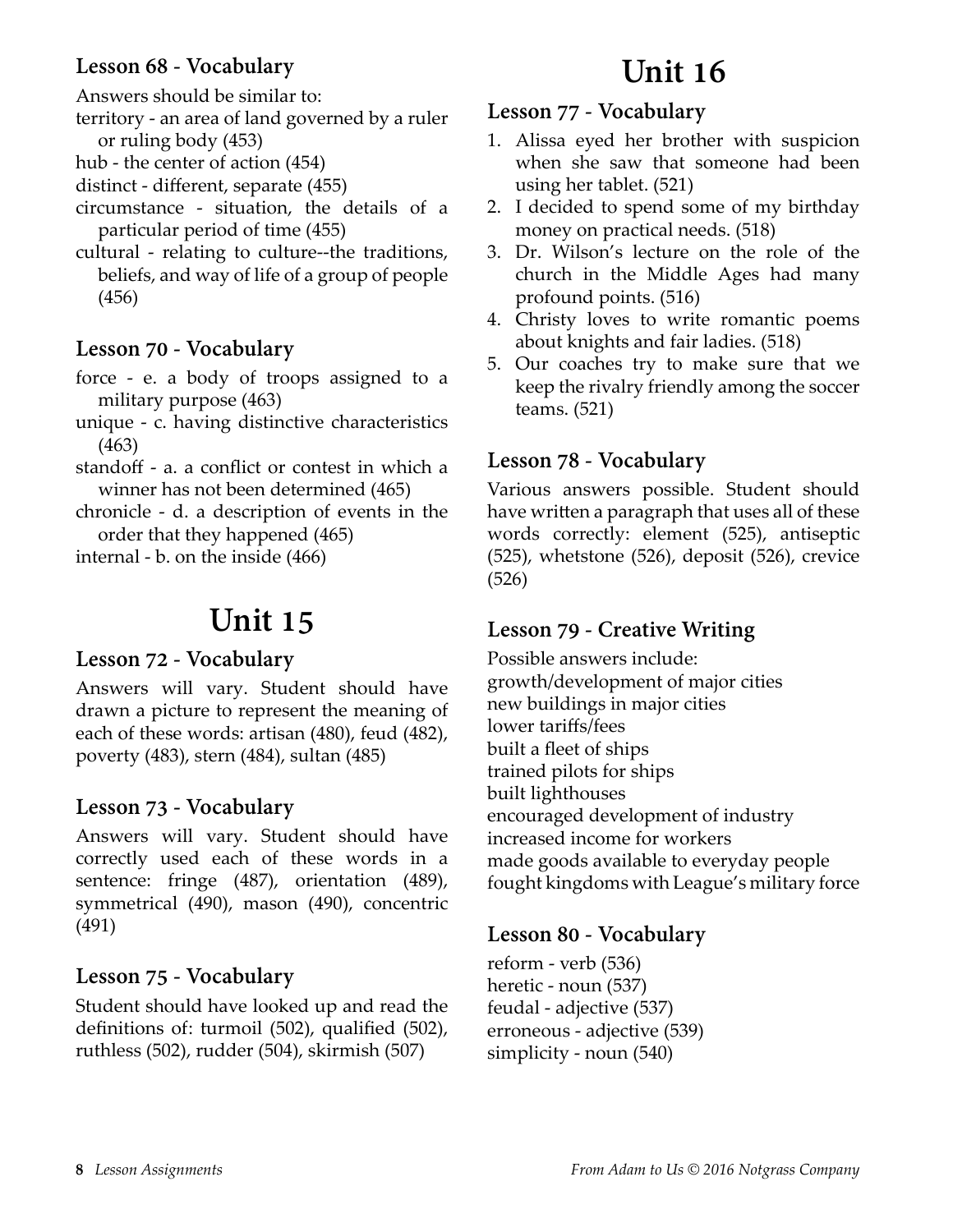## **Unit 17**

## **Lesson 82 - Thinking Biblically**

What happens when a person puts faith in an earthly ruler and an earthly palace? What happens when a person trusts in God and delights in His heaven? Answer these questions in one or two paragraphs.

### *Example:*

People who trust in an earthly ruler will be disappointed. All people commit sin, disappoint other people, have illness and weakness, and eventually die. Earthly palaces are merely structures that deteriorate with the passing of time. Any physical structure can be easily destroyed.

Trusting in God and delighting in His heaven will never bring disappointment. God is eternal. He can be trusted always to keep His promises and He will be present forever. Heaven will be the eternal home of God and His people. Though we cannot now see God, He is far more worthy of our trust and hope. His heaven is perfect and lasting.

## **Lesson 82 - Vocabulary**

Answers will vary. Student should have drawn a picture to represent the meaning of each of these words: align (552), ornament  $(552)$ , pave  $(552)$ , fell [to cut down a tree] (555), sledge (555)

## **Lesson 83 - Vocabulary**

Answers will vary. Student should have written a paragraph that uses all of these words correctly: middleman (556), myth (557), whirlpool (557), naval (557), technique (558).

## **Lesson 85 - Vocabulary**

Answers should be similar to: rebirth: a second birth, new life (568) eyewitness: one who has seen something with his or her own eyes (570) lifelike: appears the same way as a real person or real thing (571)

wage: money received in exchange for work (572)

dire: desperate, extreme (573)

## **Unit 18**

### **Lesson 86 - Vocabulary**

- pile b. a long thin column (such as wood or steel) driven into the ground to bear a load vertically (577)
- parliament e. a body formed for the making of laws (578)
- mainland a. the central part of a body of land not including islands (578)
- ebony c. the hard, black-toned wood from a tropical tree (579)
- causeway d. a raised road that is laid across marshy ground or water (580)

## **Lesson 88 - Thinking Biblically**

Why do you think that Gutenberg chose the Bible as the first book to print? List at least five reasons. Various answers possible. Answers may include:

- The Bible is the most important book in the world.
- There is great spiritual benefit to having more Bibles available.
- God was leading in the development of printing as a way to spread His gospel.
- The Bible was the book in the greatest demand.
- Gutenberg might have realized that printing Bibles would generate income.

## **Lesson 90 - Vocabulary**

perforate - verb (605) kiln - noun (605) fuse - verb (605) distort - verb (607) pinnacle - noun (608)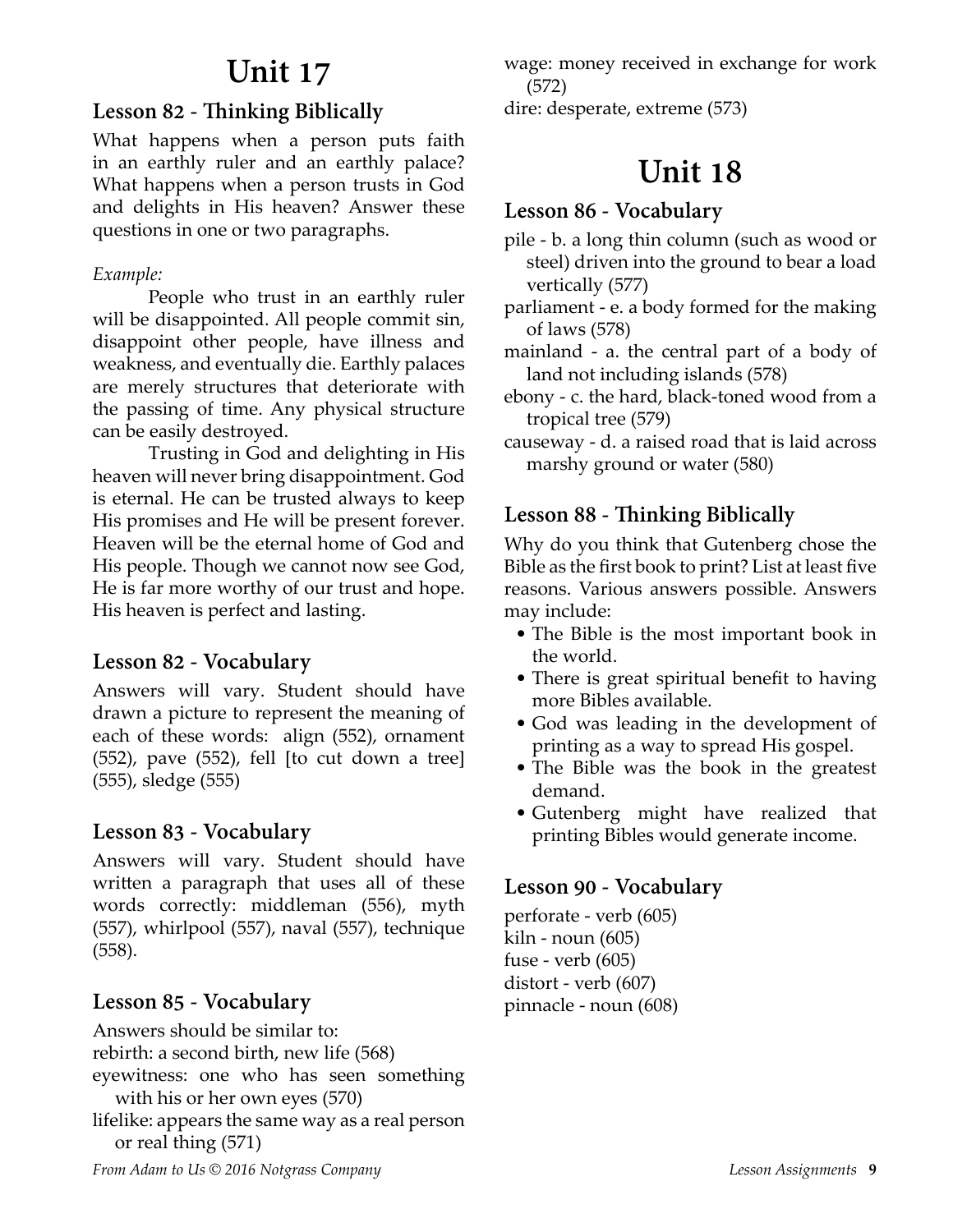## **Unit 19**

## **Lesson 91 - Vocabulary**

Answers will vary. Student should have drawn a picture to represent the meaning of each of these words: observant (612), scaffold (614), rival (615), herringbone (615), personification (616)

## **Lesson 94 - Vocabulary**

Answers will vary. Student should have correctly used each of these words in a sentence: sphere (634), logical (635), axis (635), elliptical (636), stationary (636)

## **Lesson 95 - Vocabulary**

Answers should be similar to:

- immoral: not good or right; contrary to moral standards (638)
- communion: a Christian practice of eating bread and drinking wine as a memorial of the body and blood of Christ (638)
- confession: the act of confessing; the telling of one's sins (638)
- intercede: to speak on behalf of another to try to bring reconciliation (640)
- identity: the characteristics that make a person or group distinct from others (641)

## **Unit 20**

## **Lesson 96 - Vocabulary**

- 1. The nation's parliament held a special meeting to determine the legitimate winner of the election. (649)
- 2. I heard that our neighbor Mr. Pello is heir to a large fortune. (647)
- 3. We hope that the opposing parties will be able to reconcile their differences. (648)
- 4. Some would question the church's right to annul a marriage. (647)
- 5. Would it be better to abolish the monarchy in favor of democracy? (647)

## **Lesson 97 - Vocabulary**

Answers should be similar to:

dynamic: full of force and energy (652)

- prejudice: a preconceived, often unfair judgment (653)
- ghetto: the section of a city inhabited by Jews (can also be a section of a city inhabited by the poor or the poor of a certain race or ethnic group) (653)

tolerant: willing to accept a person or idea different from one's own (655)

rabbi: a Jewish teacher or leader (656)

## **Lesson 99 - Vocabulary**

Answers should be similar to:

- contemporary: occurring in the same time period (665)
- rightful: fitting, appropriate (665)
- puppet: a person or group that is controlled (sometimes secretly) by another person or group (666)
- fleet: a group of ships belonging to one country or to a specific commander (666)
- unravel: to fail or to start the process of failing (667)

## **Unit 21**

## **Lesson 102 - Vocabulary**

Answers will vary. Student should have correctly used each of these words in a sentence: fashionable (693), lackluster (693), softhearted (693), foregone (693), petty (693)

## **Lesson 104 - Vocabulary**

ore: noun (705) dominant: adjective (706) uneasy: adjective (706) spark: verb (707) toll: noun (709)

## **Unit 22**

## **Lesson 106 - Vocabulary**

significant: e. important; noticeable (717) dike: c. a bank built to control water (718) horticulturist: a. a scientist in the field of growing flowers, fruits, and vegetables (719)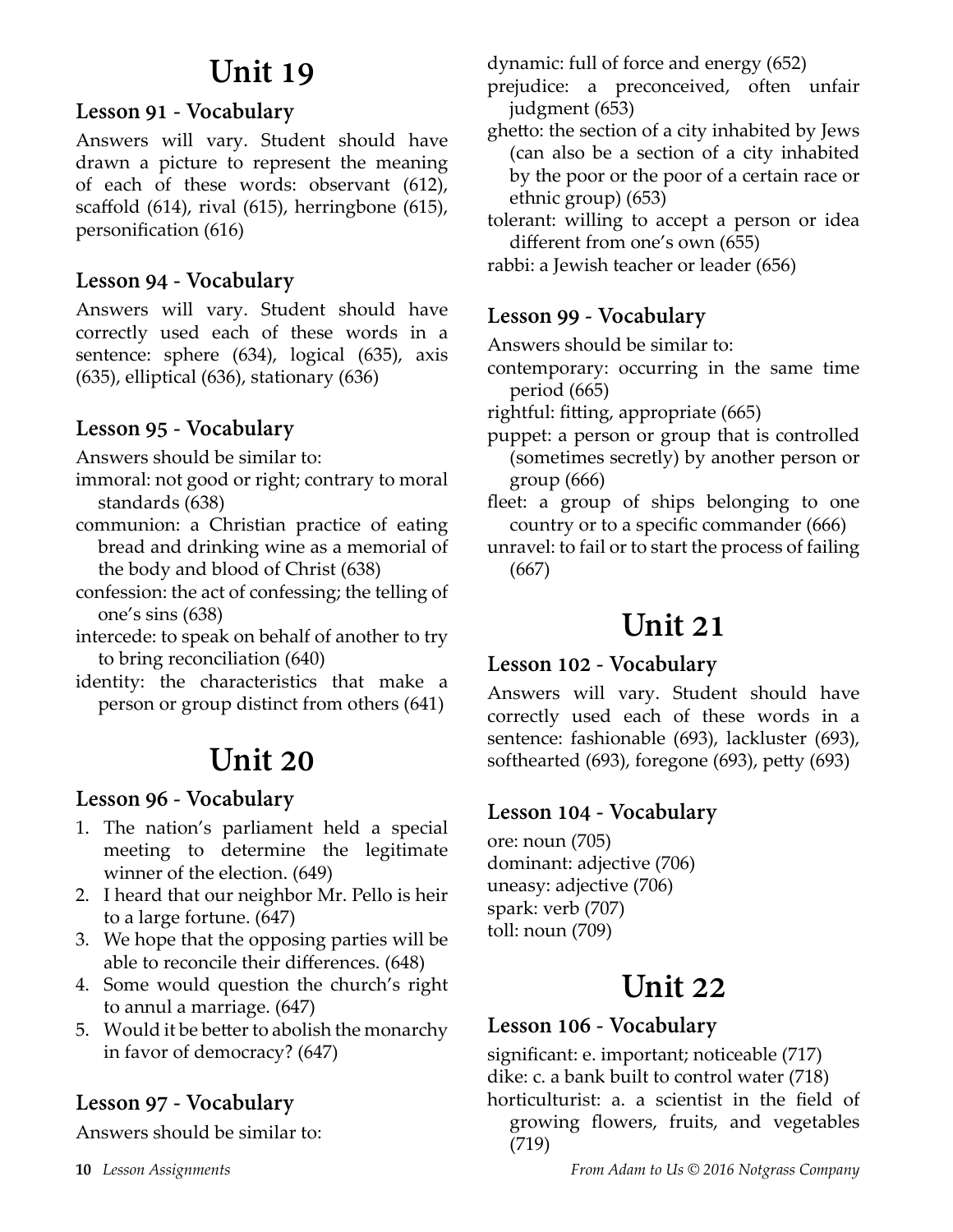prolific: b. producing a large amount (720) ceramic: d. a product made of clay that has

been hardened by heating (721)

## **Lesson 109 - Vocabulary**

Answers will vary. Student should have written a paragraph that uses all of these words correctly: grassland (738), barren (738), burden (738), staple (738), curd (739).

## **Lesson 110 - Vocabulary**

- 1. Flood waters sometimes engulf the roads near the river. (746)
- 2. Sao Paulo is a sprawling metropolis in Brazil. (744)
- 3. Cape Town is the seat of South Africa's parliament. (744)
- 4. The time period covered in the museum's new exhibit will span native tribes to modern cities. (744)
- 5. The spread of disease can usually be blamed on unsanitary practices or conditions. (746)

## **Unit 23**

## **Lesson 114 - Vocabulary**

Answers should be similar to:

crater: a bowl-shaped area on top of a volcano or in the ground (767)

mourn: to feel great sadness, to grieve (768)

compacted: packed tightly together (768)

- cylindrical: having the shape of a cylinder (769)
- striking: unusual or attractive in a way that attracts attention (771)

## **Lesson 115 - Vocabulary**

Answers will vary. Student should have written a paragraph that uses all of these words correctly: sound (773), radical (774), refugee (775), expel (776), sect (776)

## **Unit 24**

## **Lesson 116 - Thinking Biblically**

Make a list of at least five attributes needed by a Christian leader of government.

Possible answers include: determination, humility, compassion, sympathy, commitment, perseverance, justice

## **Lesson 117 - Vocabulary**

industry: c. the making of products by machines in factories (790)

- craftsman: e. a skilled worker in a handicraft or certain trade (791)
- scorn: a. derision, disrespect (791)
- monotonous: d. tedious, without variety (792)

sufficient: b. adequate, meeting a given need (793)

## **Lesson 118 - Vocabulary**

evangelist: noun (800) besiege: verb (800) boulevard: noun (803) rival: verb (803) bastion: noun (803)

## **Lesson 119 - Vocabulary**

Answers will vary. Student should have correctly used each of these words in a sentence: resent (807), abject (810), incarcerate (810), anarchy (811), repression (812)

## **Unit 25**

## **Lesson 121 - Creative Writing**

Make a list of the key events in Napoleon's rise to power and fall from power. List at least seven events. Possible events include:

- Napoleon developed a reputation as an effective leader in the French military.
- Napoleon took part in a revolt against the French government.
- The French government declared Napoleon first consul for life.
- Napoleon declared himself emperor of the French.

Napoleon conquered many areas of Europe.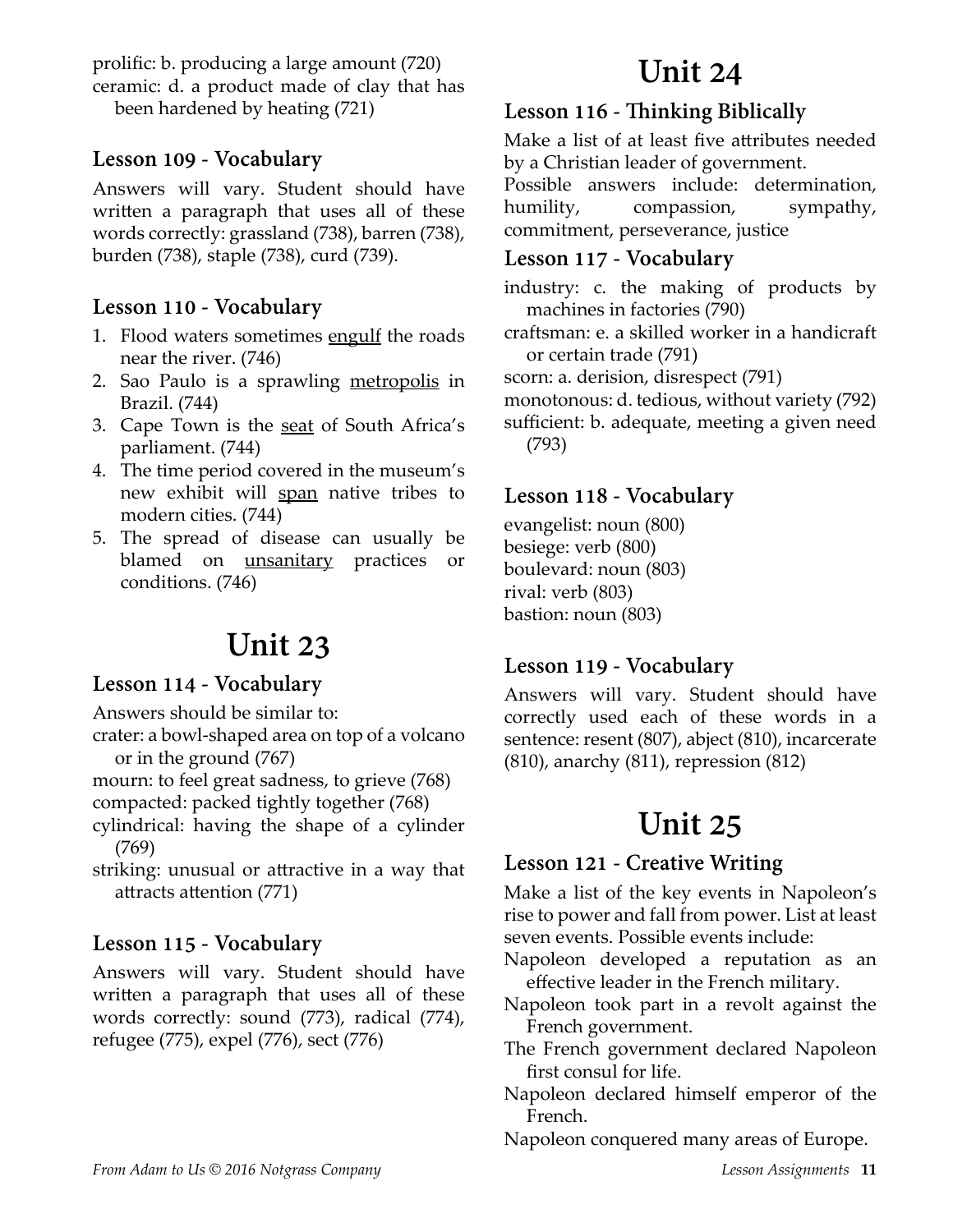Napoleon's army was defeated in Russia. Napoleon abdicated and was exiled to Elba. Napoleon returned to France and built a new army.

Napoleon was defeated at Waterloo. Napoleon was exiled to St. Helena. Other answers possible.

## **Lesson 122 - Vocabulary**

Answers will vary. Student should have drawn a picture to represent the meaning of each of these words: tropical (828), rainforest (828), clerk (830), dialect (831), penal (832).

## **Lesson 124 - Vocabulary**

Answers should be similar to:

gang: a group of people (843)

- condemn: to declare that something is wrong (844)
- inconsistent: not compatible, not the same (844)

abolition: the ending of slavery (845) inhuman: cruel, merciless (846)

## **Lesson 125 - Vocabulary**

apprentice (849), imaginary (850), booklet (851), account (851), edit (851).

- 1. The politician agreed to an interview with the promise that the network would not edit any of her answers. (851)
- 2. Sara brought home a <u>booklet</u> on endangered marine life from the environmental fair. (851)
- 3. I am interested in being an apprentice to a carpenter. (849)
- 4. We never get bored when Mr. and Mrs. Thomas give us an **account** of their most recent trip. (851)
- 5. Lily paints wonderful pictures of fairies, elves, and other imaginary creatures. (850)

## **Unit 26**

## **Lesson 126 - Vocabulary**

Answers should be similar to:

dignity: behavior that commands respect (682)

- coronation: a ceremony to crown a new king or queen (682)
- contract: to become ill with a particular disease (683)

hymnist: one who writes hymns (684)

neglect: lack of care or concern (686)

## **Lesson 128 - Vocabulary**

Answers will vary. Student should have drawn a picture to represent the meaning of each of these words: insult (696), barbarian (697), abuse (697), strategy (697), isolation (698)

## **Lesson 129 - Vocabulary**

exposition: b. a public show with displays (877)

- observation: a. the act of watching (877)
- lattice: d. a wall or structure with crossed wood or metal strips (878)
- draftsman: e. one who draws plans or sketches for engineering projects (878)
- monstrous: c. extraordinarily large, like a monster in appearance (878)

## **Unit 27**

## **Lesson 131 - Creative Writing**

Answers should be similar to:

- 1644: Rebels overthrew the Ming Dynasty and/or Manchus took control of Beijing and conquered the rebels. (891)
- 1839: Chinese government officials seized 20,000 chests of opium from British traders in Guangzhou. (892)
- 1842: British defeated the Chinese. (892)
- 1900: Boxers attacked westerners and Chinese Christians. (893)
- 1905: Several groups working for a Republican government joined together to create the Revolutionary Alliance. (894)

1911: Forces connected with the Revolutionary Alliance defeated the Qing dynasty. (894)

- 1925: Sun Yat-sen died. (895)
- 1937: Japan attacked China and gained control

of most of the country. (896)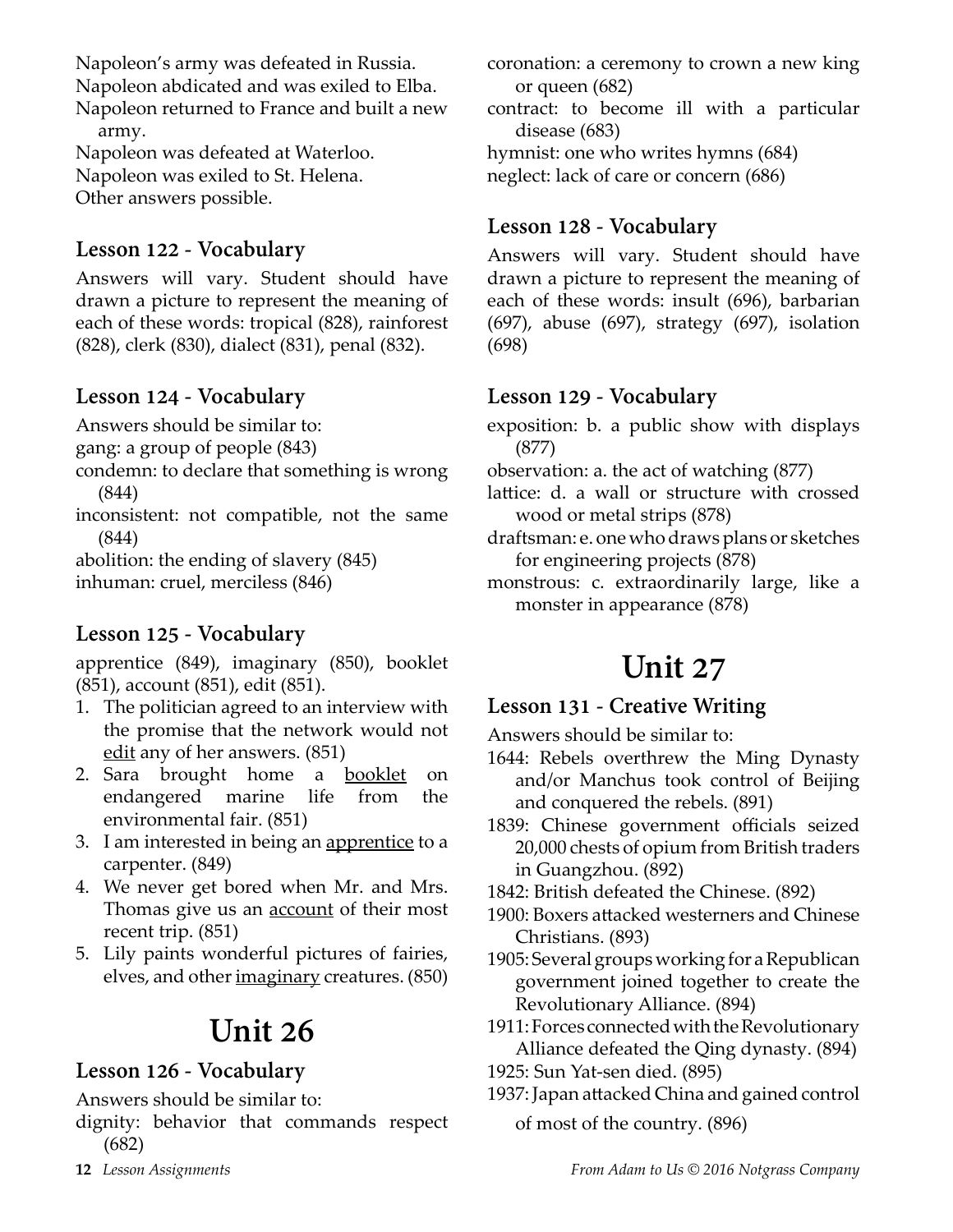## **Lesson 134 - Vocabulary**

- 1. You know it will infuriate Mr. Thompson if you use his tools without permission! (915)
- 2. Do you think the Founding Fathers were idealistic or practical in the way they organized our government? (916)
- 3. James tried to remain neutral but each of his sisters kept trying to win him to her side of the argument. (915)
- 4. Emily was rather disillusioned when she joined the dance troupe that had always seemed happy and harmonious, but was full of jealousies and petty disagreements. (917)
- 5. Granddad said that he hopes we never know for ourselves how ghastly war really is. (914)

## **Lesson 135 - Vocabulary**

ember: noun (918) unrest: noun (919) encroach: verb (920) streamlined - adjective (921) symbolic - adjective (922)

## **Unit 28**

## **Lesson 137 - Vocabulary**

atheist: d. one who does not believe there is a God (940),

- blockade: a. a military act (such as guards or ships) that prevents people or supplies from entering or leaving an area (942)
- totalitarian: e. a form of government in which the leader or leaders have complete control over the lives of citizens (946)
- incident: b. an event, often with negative consequences (946)
- incapable: c. lacking ability (947)

## **Lesson 139 - Vocabulary**

Answers will vary. Students should have correctly used each of these words in a sentence: spellbound (957), transmit (958), component (959), cumbersome (960), antenna (960).

## **Lesson 140 - Vocabulary**

Answers will vary. Student should have written a paragraph that uses all of these words correctly: fiction (965), tutor (966), realm (966), allegory (967), pseudonym (969).

## **Unit 29**

## **Lesson 141 - Vocabulary**

Answers should be similar to:

rhythm: c. a beat, a regular pattern of sounds and/or movements (975)

- endangered: e. in danger of being hurt or killed; vulnerable (976)
- assimilate: a. to become fully a part of another culture or society (976)

guidance: b. wisdom, help, or advice (978)

hostel: d. a place to stay overnight (for travel) or a supervised place to live for a longer period (978)

## **Lesson 144 - Vocabulary**

Answers will vary. Student should have drawn a picture to represent the meaning of each of these words: spire (995), surpass (996), bedrock (997), vibration (997), ventilation (997).

## **Lesson 145 - Vocabulary**

Answers will vary. Students should have correctly used each of these words in a sentence: ethnic (1001), indigenous (1001), tribe (1001), traditional (1002), minority (1002)

## **Unit 30**

## **Lesson 146 - Vocabulary**

Answers should be similar to:

- controversial: related to a controversy or disagreement (1011)
- impediment: something that hinders normal or expected functioning (1011)
- adorn: to decorate, to add something beautiful (1014)

assent: agreement; approval (1014)

legacy: coming from the past (1018)

*From Adam to Us © 2016 Notgrass Company**Lesson Assignments* **13**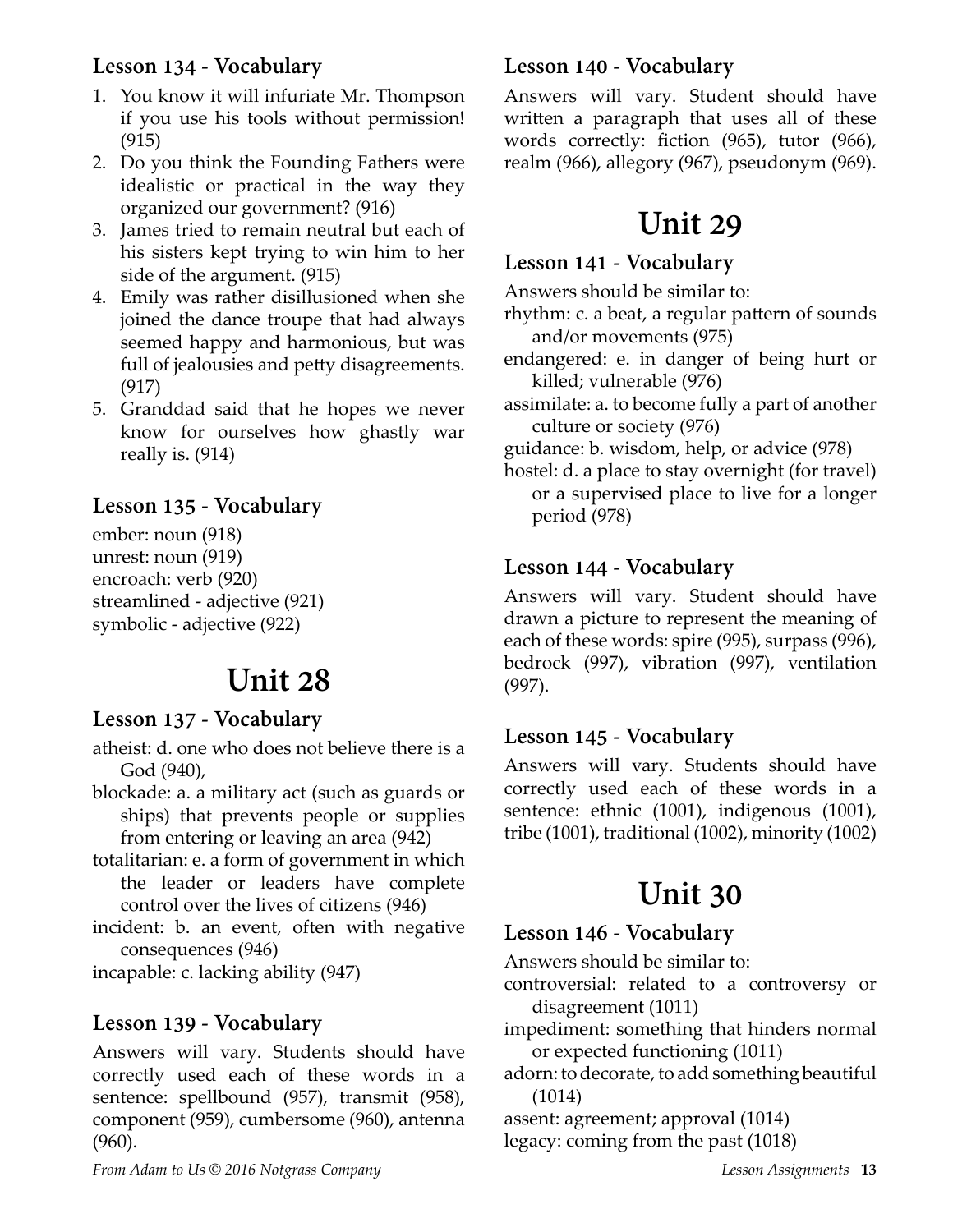### **Lesson 147 - Vocabulary**

Answers will vary. Student should have written a paragraph that uses all of these words correctly: urgent (1019), boundary (1021), intensify (1021), originate (1022) adequate (1024).

### **Lesson 148 - Vocabulary**

resume: verb (1028) triumph: noun (1028) preliminary: adjective (1030) sprinting: noun (1031) portray: verb (1032)

|                     |                    | vocabulai y List           |                   |
|---------------------|--------------------|----------------------------|-------------------|
| abdicate (354)      | ascend $(292)$     | ceramic (721)              | convex $(220)$    |
| abject (810)        | ashamed (24)       | characteristics (12)       | cork (152)        |
| abolish (647)       | assent (1014)      | chisel (264)               | coronation (858)  |
| abolition (845)     | assimilate (976)   | chronicle (465)            | corruption (761)  |
| abuse (873)         | astronomical (109) | circa $(60)$               | courier (192)     |
| account (851)       | atheist (940)      | circumference (240)        | craftsman (791)   |
| acknowledge (28)    | axis $(635)$       | circumstance (455)         | crafty (24)       |
| adequate (1024)     | axle (243)         | cistern(331)               | crater $(769)$    |
| adorn (1014)        | backbone (287)     | citadel (132)              | creative (29)     |
| adviser (63)        | barbarian (873)    | city-state (63)            | creed (359)       |
| afterlife (57)      | barren (738)       | $\dot{\text{civil}}$ (761) | cremation (348)   |
| aggressive (250)    | bastion $(803)$    | civilization (56)          | crevice (526)     |
| ailment (336)       | bedrock (997)      | clan (417)                 | crossroads (83)   |
| align (552)         | besiege (800)      | clerk (830)                | cult (325)        |
| allegory (967)      | biography (11)     | Communion (638)            | cultivate (18)    |
| ally (126)          | blameless (11)     | compacted (770)            | cultural (456)    |
| amass (201)         | blockade (942)     | component (959)            | cumbersome (960)  |
| ambition (287)      | booklet (851)      | comprise (412)             | curd (739)        |
| amphitheater (346)  | booty (330)        | comrade (133)              | cursed (25)       |
| anarchy (812)       | boulder (106)      | concentric (491)           | cylindrical (771) |
| annul (647)         | boulevard (803)    | condemn (844)              | debris (94)       |
| anoint (262)        | boundary (1021)    | confession (638)           | decline (125)     |
| antenna (960)       | bribe $(209)$      | confront (250)             | defer (137)       |
| anthropologist (94) | brutality (171)    | confusion (49)             | dense (352)       |
| antiseptic (525)    | burden (738)       | conquest (689)             | depict (380)      |
| appoint (141)       | bureaucrat (324)   | consistent (336)           | depose (401)      |
| apprentice (849)    | campaign (125)     | contemporary (665)         | deposit (526)     |
| aqueduct (331)      | canal (243)        | contract (859)             | dialect (831)     |
| architectural (220) | captivity (171)    | controversial (1011)       | die (590)         |
| artillery (758)     | catholic (429)     | convent (430)              | dignity (858)     |
| artisan (480)       | causeway (580)     | converge (163)             | dike (718)        |

# **Vocabulary List**

**14** *Lesson Assignments From Adam to Us © 2016 Notgrass Company*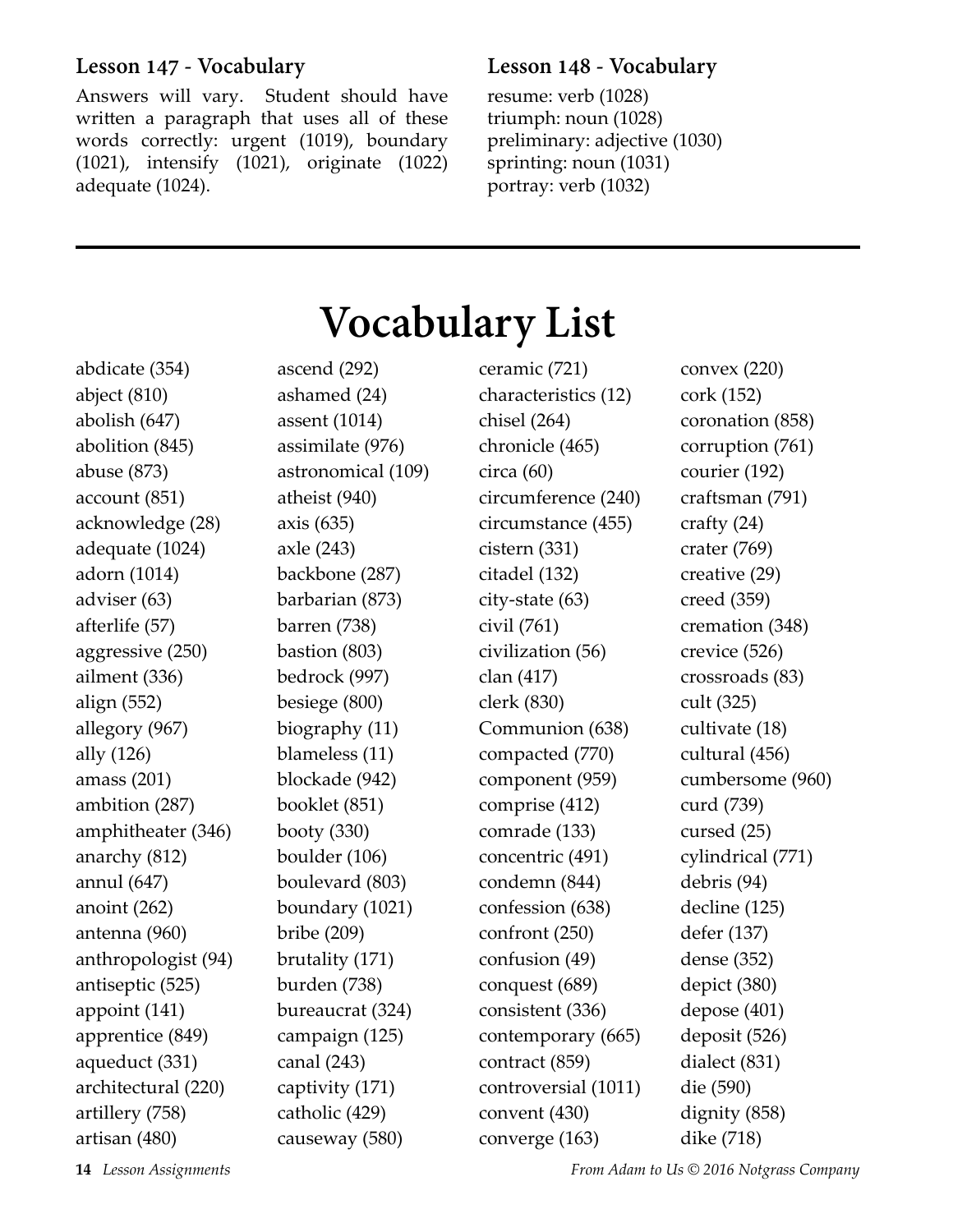dimensions (44) dire (573) disciple (225) disillusioned (917) distinct (455) distort (607) doctrine (359) domain (440) dominant (706) dominate (161) draftsman (878) dynamic (652) ebony (579) eclipse (425) edict (359) edit (851) effective (399) efficiency (191) element (525) elliptical (636) embankment (184) ember (918) encompass (334) encroach (920) endangered (976) endorsement (440) endowed (188) endurance (158) engineering (239) engulf (746) entourage (160) epic (132) erroneous (539) estate (399) ethnic (1001) evangelist (800) excavate (94) excommunicate (439) expel (778) exposition (877) eyewitness (570) fanciful (263) fashionable (693)

fell (555) ferocious (386) feud (482) feudal (537) fiction (965) filial (209) firmament (4) fleet (666) floodgates (45) flyway  $(414)$ force (463) foregone (693) forge (758) formless (3) fortress (245) foundation (15) fringe (487) fruitful (27) fuse (605) gang (843) gelatin (590) genuine (359) ghastly (914) ghetto (653) glacier (88) goddess (219) granary (91) grassland (738) grid (90) grieved (141) guidance (978) guild (324) gulf (198) hammerstone (107) hardy (353) harmony (209) harshness (172) haze (200) heathen (250) heir (647) hemp (590) heretic (537) herringbone (615)

hierarchy (429) horticulturist (719) hostel (978) hub (454) humble (63) hymnist (860) idealistic (916) identity (641) idolatry (140) illiterate (591) imagery (166) imaginary (850) immoral (638) impassable (683) impediment (1011) imperial (244) imported (156) imposing (441) incapable (947) incarcerate (810) incense (262) incident (946) inconsistent (844) indigenous (1001) industry (790) infuriate (915) inhuman (846) inquisitive (758) inscription (125) insult (872) intensify (1021) intercede (640) internal (466) interpretation (382) intersperse (906) intricate (425) invader (134) invalid (590) irrigate (64) isolation (874) jut (150) kiln (605) lackluster (693)

landmass (191) lattice (878) legacy (1018) legitimate (649) lifelike (571) lifestyle (56) lintel (107) literally (163) literary (237) logical (635) mainland (578) mason (490) masonry (240) massive (220) mausoleum (347) metropolis (744) middleman (556) minority (1002) moderation (86) modesty (226) monastery (430) monotonous (792) monsoon (88) monstrous (878) monumental (94) morality (208) mosaic (334) mourn (770) myth (557) mythological (324) naval (557) navigate (413) neglect (862) neutral (915) noble (440) observant (612) observation (877) occupants (45) offspring (27) ore (705) orientation (489) originate (1022) ornament (552)

*From Adam to Us © 2016 Notgrass Company**Lesson Assignments* **15**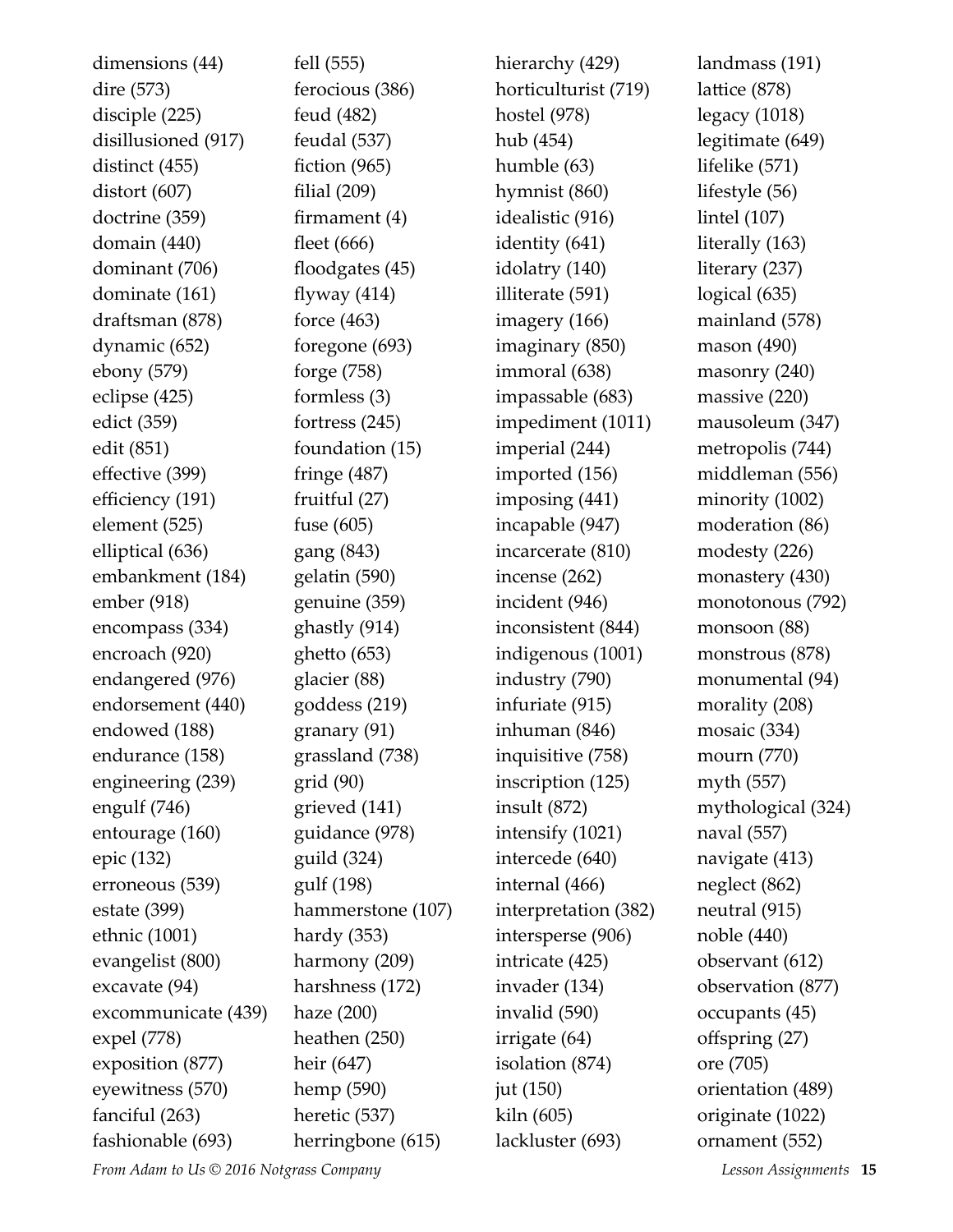| orthodox (359)        |
|-----------------------|
| overseer (219)        |
| pagan (84)            |
| parliament (578)      |
| pave (552)            |
| penal (832)           |
| penetrate (347)       |
| perforate (605)       |
| personification (616) |
| petty (693)           |
| philosopher (224)     |
| physics (904)         |
| piety $(225)$         |
| pile (577)            |
| pinnacle (608)        |
| plait (389)           |
| plaster (347)         |
| plunder (293)         |
| pope (429)            |
| portray (1032)        |
| poverty (483)         |
| practical (518)       |
| prejudice (653)       |
| preliminary (1030)    |
| preserve (57)         |
| principle (205)       |
| profound (516)        |
| prolific (720)        |
| promenade (354)       |
| prominence (183)      |
| provision (688)       |
| pseudonym (969)       |
| puppet (666)          |
| qualified (502)       |
| quarry (425)          |
| rabbi (656)           |
| radiation (904)       |
| radical (776)         |
| rainforest (828)      |
| rank (287)            |
| reality (383)         |
| realm (966)           |
| reason $(227)$        |

rebirth (568) reconcile (648) refine (905) reform (536) refugee (777) relief (425) remnant (292) remotest (12) rendition (263) repression (812) reputed (684) resent (807) resume (1028) revere (192) revolt (329) rhetoric (381) rhythm (975) rightful (665) rival (803) rivalry (521) romantic (518) rubble (94) rudder (504) ruthless (502) sanctified (10) scaffold (614) scimitar (388) scorn (791) seat (744) sect (778) seize (137) serenity (382) shrine (163) siege (133) significant (717) silt (89) simplicity (540) sketch (613) skirmish (507) sledge (555) softhearted (693) sound (775) sovereign (402)

span (744) spark (707) speculation (109) spellbound (957) sphere (634) spire (995) splendor (183) spoil (161) sprinting (1031) squall (200) stable (64) standoff (465) staple (738) stationary (636) steppe (386) stern (484) strait (151) strategic (249) strategy (873) streamlined (921) striking (773) subdue (27) subjugate (169) successor (85) sufficient (793) suitable (23) sultan (485) superior (386) surpass (996) suspicion (521) symbolic (922) symmetrical (490) synchronize (906) synonym (199) technique (558) teem (7) tendency (161) terrace (425) terra-cotta (247) territory (453) throng (295) tolerant (655) toll (709)

topography (355) totalitarian (945) traditional (1002) transmit (958) treasury (298) trench (335) tribe (1001) tribute (191) triumph (1028) tropical (828) truce (165) turmoil (502) tutor (966) typhoon (414) typical (288) uneasy (706) unique (463) unravel (667) unrest (919) unsanitary (746) urgent (1019) vandalize (401) vast (681) vault (325) ventilation (997) vessel (159) vibration (997) victor (126) vie (238) vigilant (288) violence (43) virtue (86) void (3) wadi (331) wage (572) warlike (171) whetstone (526) whirlpool (557) zealous (251) ziggurat (184)

**16** *Lesson Assignments From Adam to Us © 2016 Notgrass Company*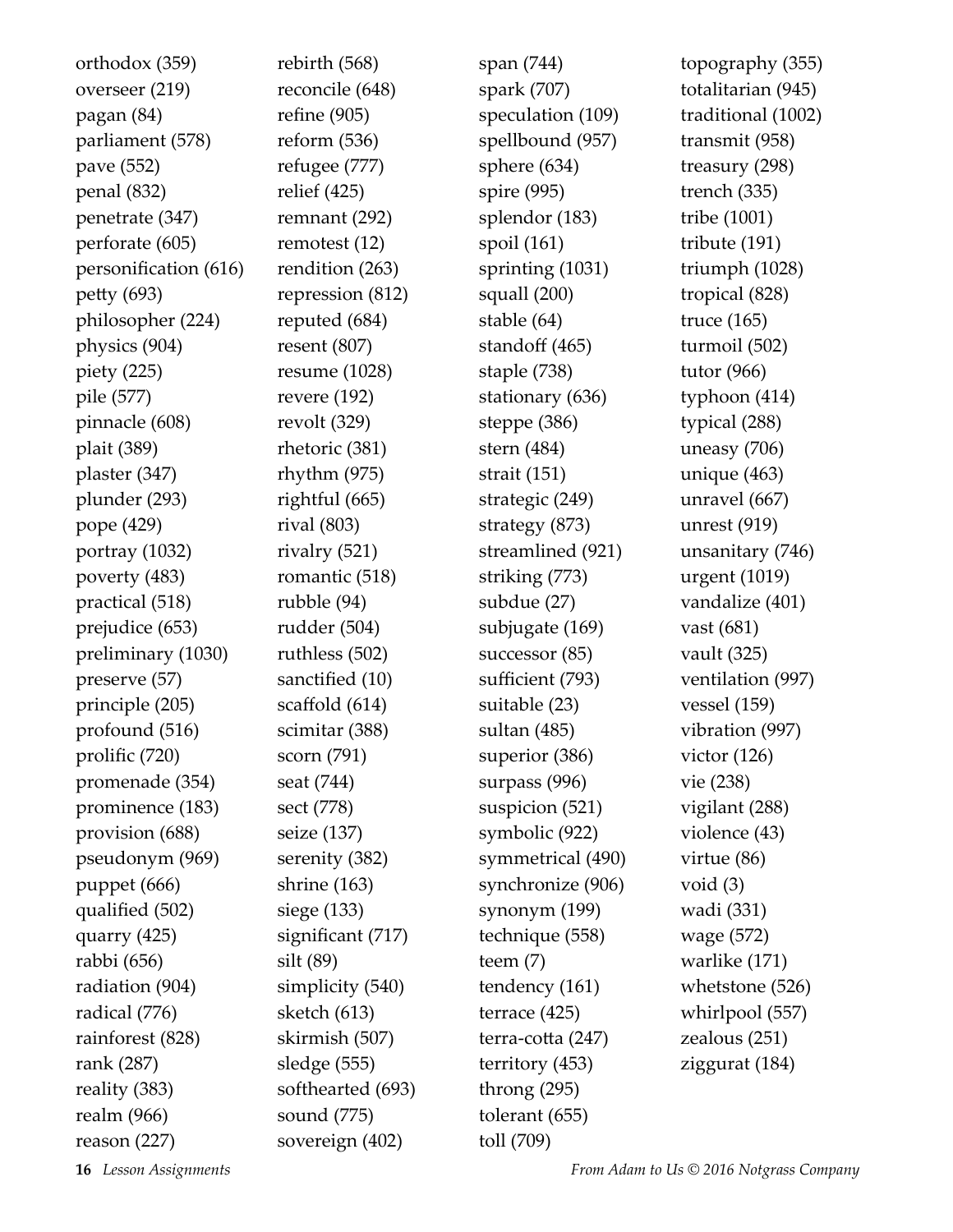## **Lesson Review**

#### **Lesson 1**

- 1. The earth was formless and void, and darkness was over the surface of the deep (other wording possible if using a different translation). (3)
- 2. God created light. (3)
- 3. A day begins at sundown and continues until next sundown. (4)
- 4. Men are the only creations made in God's image. Other answers possible. (9)
- 5. Because in it He rested from all His work. (10)

#### **Lesson 2**

- 1. From everlasting to everlasting (11)
- 2. We can relate to those words and they help us understand God's attributes; other answers possible. (12-13)
- 3. The Bible is clear that God created and cares for the earth. (13)
- 4. Father, Son, Holy Spirit (15)
- 5. He is the beginning and the end or the first and the last. (17)

#### **Lesson 3**

- 1. He became a living soul. (18)
- 2. tree of life, tree of knowledge of good and evil (19)
- 3. It was not good for Adam to be alone and God wanted him to have a helper. (23)
- 4. They were afraid because they were naked. (24)
- 5. We are all descendants of Adam and Eve. (25)

#### **Lesson 4**

- 1. People were made in God's image. (26)
- 2. God (27)
- 3. Answers may include: tilled the ground, kept flocks, built a city, played the lyre and flute, made tools out of bronze and iron (27-29)
- 4. Answers will vary.
- 5. Answers will vary.

#### **Lesson 5**

- 1. Answers will vary.
- 2. Equator (36)
- 3. forest, grassland, dry (páramo), snow-covered (37)
- 4. salt, marble, chalk (39)
- 5. Answers will vary.

#### **Unit 1 Test**

- 1. b (3)
- 2. c (4)
- 3. c (10)
- 4. b (17)
- 5. a (18)
- 6. b (24) 7. c (25)
- 8. a (26)
- 9. c (29)

#### 10. b (36)

#### **Lesson 6**

- 1. He was sorry He had made them. (43)
- 2. Noah, Shem, Ham, Japheth, and their wives (45)
- 3. Answers should include at least some of the following facts: The ark was built out of gopher wood. It had rooms inside, three decks, one window, and one door. It was three hundred cubits long, fifty cubits wide, and thirty cubits tall. The ark was covered with pitch. (44)
- 4. on the mountains of Ararat in Turkey (45)
- 5. The people were building it pridefully. (49)

#### **Lesson 7**

- 1. Nile River; 4,132 miles long (50)
- 2. Africa (50)
- 3. Nile Delta region (53)
- 4. When the Nile floods, it leaves rich, black soil. (53)
- 5. boats, sails, chests, baskets, floor mats, roll-up curtains, sandals, food, medicine, decorations, fires, paper (54)

#### **Lesson 8**

- 1. They were tombs for their pharaohs. (57)
- 2. On the west bank of the Nile River at Giza (58)
- 3. A mythological creature with the head of a man and the body of a lion (60)
- 4. They believed they would need them in the afterlife. (60)
- 5. Answers will vary.

#### **Lesson 9**

- 1. In the ancient library in the ruins of Nineveh (63)
- 2. True king (64)
- 3. They built a road system, irrigated crops, worked to control floods, studied science and art, and traded goods. (64)
- 4. Physical abilities and strength (62)
- 5. Answers will vary.

#### **Lesson 10**

- 1. It gives us a reliable record of thoughts and events. Other answers possibe. (67-68)
- 2. cuneiform (69)
- 3. They used wet clay to make an envelope and pressed into it the name and address of the receiver and their own seal. (70)
- 4. hieroglyphics (70)
- 5. Keep them close so you will remember them and they will become part of you. Other answers possible. (71)

#### **Unit 2 Test**

- 1. eight (45)
- 2. Shinar (49)
- 3. Nile (50)
- 4. papyrus (54)
- 5. Giza, Egypt (58)
- 6. sphinx (60)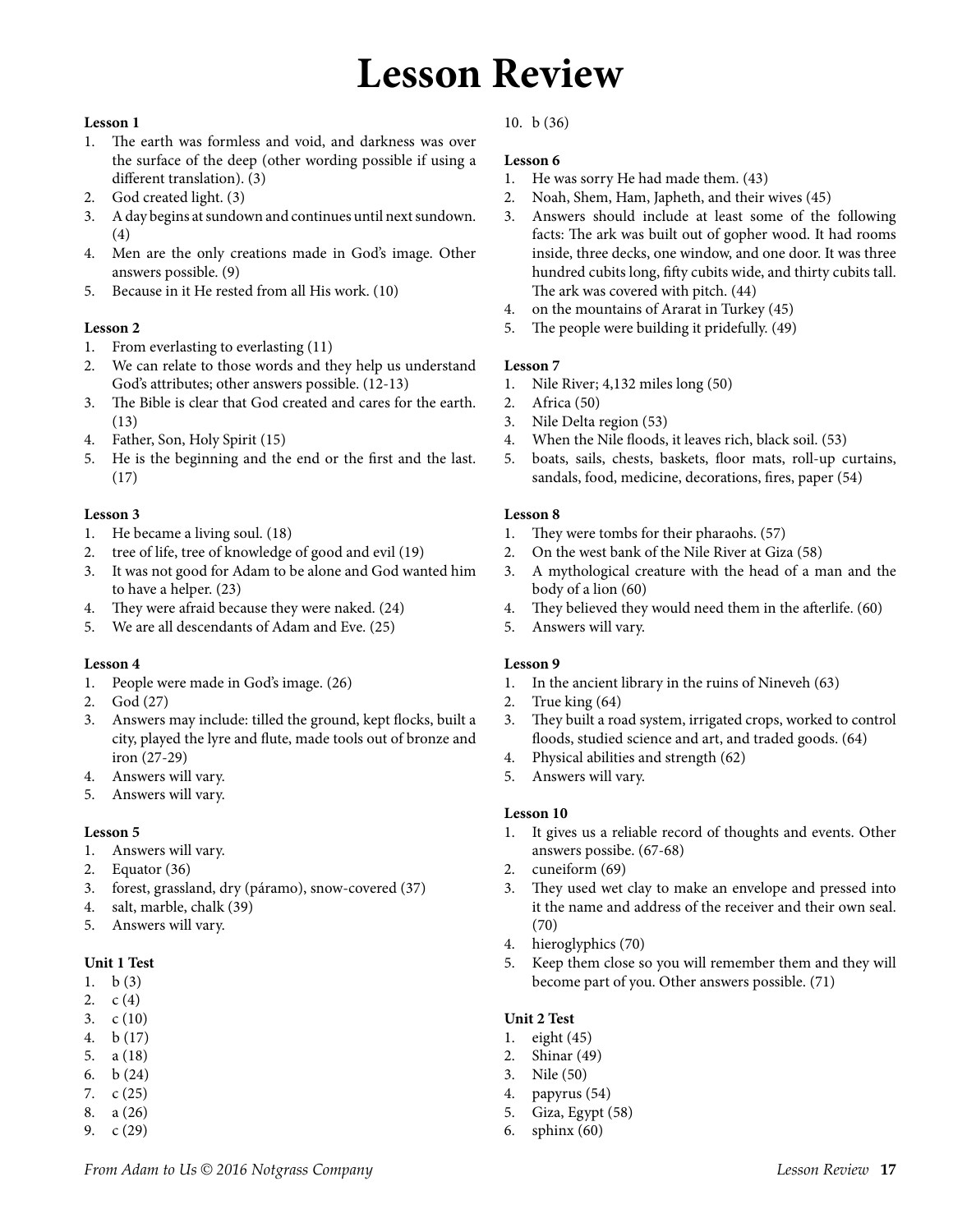- 7. Sargon (63)
- 8. Akkadian (64)
- 9. Sumerian (69)
- 10. Egyptian (70)

- 1. Leave your country and your relatives and go to the land I will show you. (75)
- 2. They would be blessed. (76)
- 3. Sacrifice his son Isaac on an altar. (79)
- 4. Favoritism leads to jealosy and strife in a family. Other answers possible. (80-81)
- 5. So that the children are raised in faith, to please God, other answers possible.

#### **Lesson 12**

- 1. It lies between the Black Sea and the Mediterranean Sea where Europe and Asia meet (Asia Minor). (83)
- 2. The one from Hattusha (84)
- 3. Turkey (84)
- 4. He asked them to practice virtue and moderation. (85-86)
- 5. Answers will vary.

#### **Lesson 13**

- 1. Answers will vary.
- 2. flooding during monsoon season (88)
- 3. building rail lines through the region (90)
- 4. Egyptian and Sumerian (90)
- 5. We shouldn't wish we had been born in another time or place. We should make the most of the opportunities around us. Many answers possible.

#### **Lesson 14**

- 1. pyramids (94)
- 2. archaeologists, students, and the Peruvian army (94)
- 3. keeping numerical records (95)
- 4. by trading with residents of the jungles (97)
- 5. The pyramids were made differently. Few decorations and artwork, no clay pots, and no evidence of violence have been found. Other answers possible. (94, 96-97)

#### **Lesson 15**

- 1. in the Mediterranean Sea (98)
- 2. some type of disaster (100)
- 3. grand palace with throne room, intricate sewer system, paved roads (101)
- 4. Answers will vary.
- 5. Answers will vary.

#### **Unit 3 Test**

- 1. b (75)
- 2. a (76)
- 3. b (84)
- 4. a (85)
- 5. c (90)
- 6. b (90)
- 7. c (93-94)
- 8. a (94)
- 9. b (98)
- 10. b (101)

#### **Lesson 16**

- 1. southern England (105)
- 2. a set of three stones or two upright stones topped by a lintel (107)
- 3. Preseli Hills in southwest Wales (108)
- 4. Answers will vary.
- 5. The people who built it used the creativity and talents God gave them. The stones were made by God. Other answers possible. (110)

#### **Lesson 17**

- 1. Rivers provide water needed for people to live, for crops to grow, for making things, and for travel. (111)
- 2. Huang He (111)
- 3. creating bronze objects (piece-mold casting), done by creating a mold from clay, pouring in molten bronze, then cracking away the clay once the bronze has hardened (114)
- 4. With only a few changes, it is still the system of writing used in China today. (115)
- 5. They had great wealth. (116)

#### **Lesson 18**

- 1. His brothers sold him as a slave to some traders who were headed there. (117)
- 2. They were numerous, and the Egyptians were afraid they would fight against them. (118)
- 3. His own possession, a kingdom of priests, a holy nation (121)
- 4. a tent of meeting God commanded the Israelites to build (122)
- 5. They believed the unfaithful spies and didn't believe that God would help them conquer Canaan. (123)

#### **Lesson 19**

- 1. He was a captain, though he probably did not lead troops. He did accompany his father on military campaigns and probably participated in military training. (125)
- 2. Archaeologists gave him the title after discovering many statues and inscriptions which honor him. (125-126)
- 3. It was likely the first in the history of the world. (126)
- 4. Karnak, Egypt (127)
- 5. Some people trust in military strength, but God is stronger than any army. Only He can truly save us. Other answers possible.

#### **Lesson 20**

- 1. They dragged them across the land on rollers. (130)
- 2. Rugged mountain ranges and many rivers (131)
- 3. Mycenaean (131-132)
- 4. Sparta and Troy (133)
- 5. Arguments and disagreements create barriers between people that are hard to tear down. Other answers possible.

#### **Unit 4 Test**

1. England (105)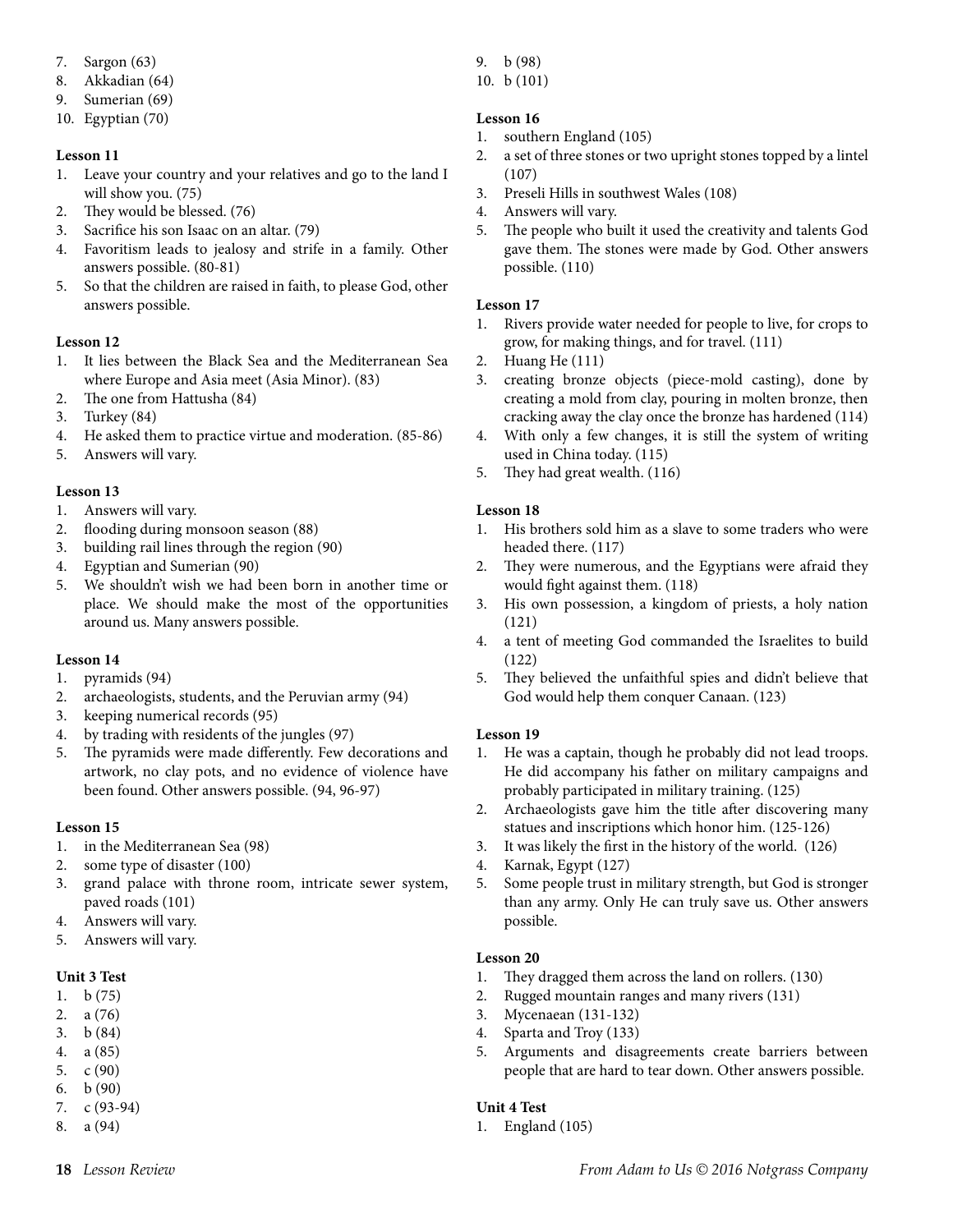- 2. Wales (108)
- 3. Yellow River (111)
- 4. bronze (114)
- 5. Egypt (117)
- 6. Tabernacle (122)
- 7. Ramses II (125)
- 8. Hittites (126)
- 9. Mycenaean (131-132)
- 10. Troy (133)

- 1. They are established by God. (137)
- 2. judges (140)
- 3. His sons were ungodly in their actions. (141)
- 4. They wanted to be like the nations around them. (141)
- 5. Answers will vary.

#### **Lesson 22**

- 1. People look at the outward appearance, but the Lord looks at the heart. (143)
- 2. so that the king would learn to fear the Lord, observe His laws, and remain humble and faithful (144)
- 3. the Lord's promise to dwell with them on their journey (145)
- 4. Answers will vary.
- 5. The Northern kings were all wicked and there were several dynasties. Some of the Southern kings were faithful, and they were all descendants of David. (149)

#### **Lesson 23**

- 1. Europe, Asia, and Africa (150)
- 2. mild, wet winters and hot, long, dry summers (152)
- 3. cedar and cypress wood (156)
- 4. Byblos was a Phoenician city that came to be associated with books made of papyrus. The word Bible was derived from the name of this city. (157)
- 5. Answers will vary.

#### **Lesson 24**

- 1. commerce (159)
- 2. It was halfway across the Mediterranean and had a safe harbor to protect ships from storms. It offered abundant fish, easy access to trade routes in Africa, and could be easily defended if attacked. (160)
- 3. It had a large seaport and people from different countries and cultures came together there. (161)
- 4. Answers will vary.
- 5. because of their riches (162)

#### **Lesson 25**

- 1. They wanted to honor Zeus. (163)
- 2. race (the stade) (164)
- 3. They were recognized at Olympia and statues of them were erected there. Their home cities presented them with even greater honors. (164)
- 4. They were respected as being fair-minded. (165)
- 5. Honoring God with our lives should be something we take seriously and work for, as an Olympic athlete does a race. (166)

#### **Unit 5 Test**

- 1. b (140)
- 2. a (141)
- 3. b (143) 4. c (149)
- 5. a (150)
- 6. a (157)
- 7. b (159)
- 8. a (161)
- 9. c (163)
- 10. c (164)

#### **Questions on** *The Golden Goblet*

- 1. Answers will vary. Ranofer's father was a goldsmith. Ranofer is thrilled by the process of craftsmanship. He wants to be able to make beautiful things.
- 2. Answers will vary. Both friends support Ranofer and care for him, when formerly he was lonely and had no one to help him. They give him a place to belong and something to look forward to regularly. They are like the family that he doesn't have. His friends risk their lives to help him in the Valley of the Tombs.
- 3. Answers will vary. Gebu wants power and wealth.
- 4. Answers will vary. Tombs were held as sacred places. People believed that the dead needed the objects that were buried with them in the next life. People believed that disturbing tombs disturbed the spirits of the dead.
- 5. Answers will vary. Ranofer showed great courage in pursuing and catching the tomb robbers. He took the opportunity of asking for a reward that would enable him to advance his goals. He held onto his dream of becoming a goldsmith and pursued it until it became possible.

#### **Lesson 26**

- 1. They delivered messages urging repentance and prophecies about what would happen in the future. (170)
- 2. Nineveh (171)
- 3. The Babylonians defeated the Assyrians, but did not wipe them out. The Egyptians came to help the Assyrians, but the Babylonians defeated both armies. (173)
- 4. a series of clay tablets that provided an official record of major events in Babylonian history (174)
- 5. Answers will vary.

#### **Lesson 27**

- 1. They thought they were closer to heaven there. They worshiped pagan gods and sometimes the true God. (178)
- 2. It was in ruins. People had defiled it with idols. (179)
- 3. Book of the Law (or Word of God) (179)
- 4. He would not have to see the evil that would befall the land. (180)
- 5. Answers will vary.

- 1. Baghdad, Iraq (183)
- 2. a stone stele inscribed with laws developed by King Hammurabi (183)
- 3. a series of terraces supported by columns planted with trees and other greenery (187)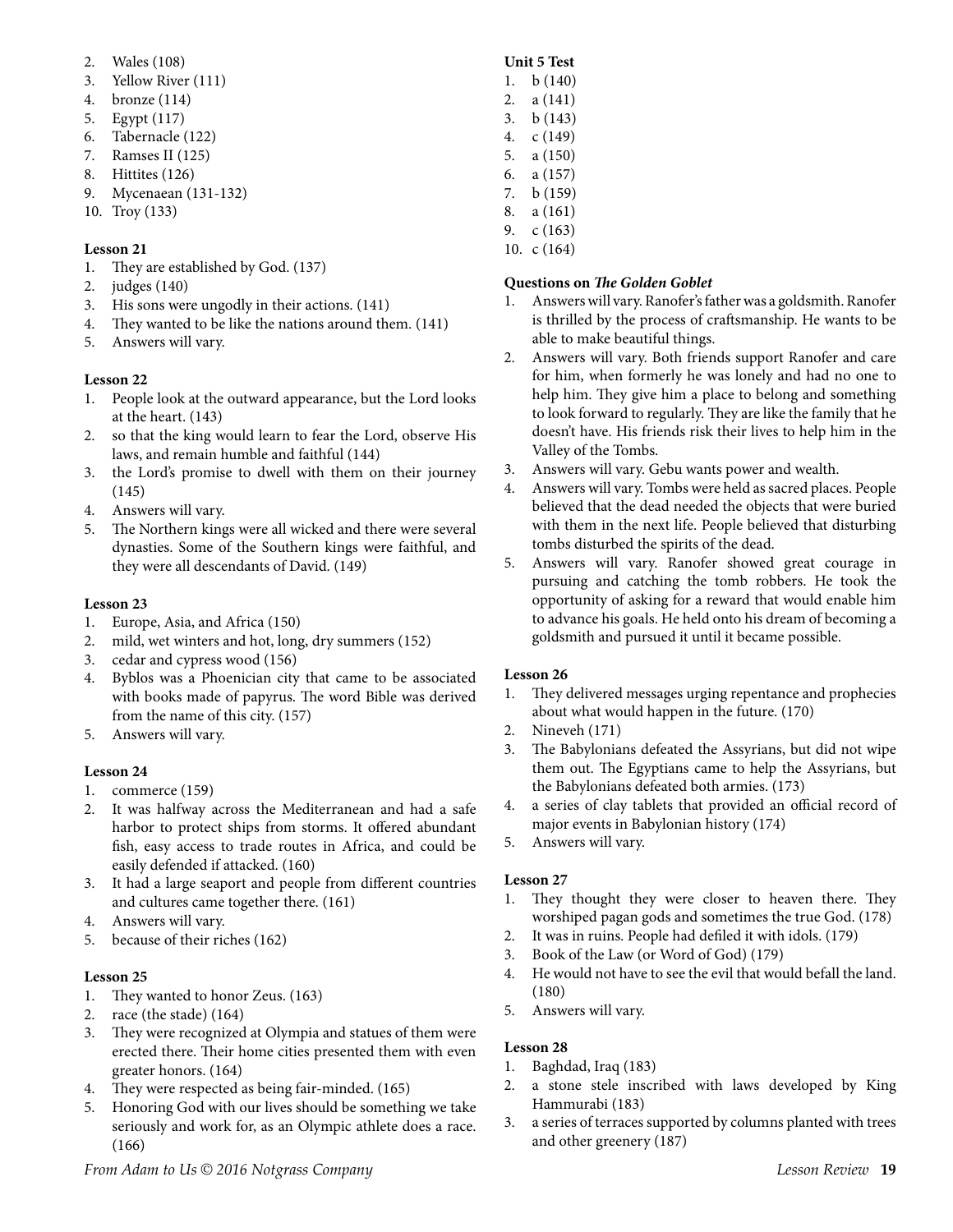- 4. They were taken as captives from Judah. (188)
- 5. Answers will vary.

- 1. It was the largest empire in the history of the world up to that point. (191)
- 2. The Persians were not harsh. (191)
- 3. A clay artifact with Akkadian cuneiform writing that tells about when Cyrus II captured Babylon. (192)
- 4. Zoroastrianism (193)
- 5. Answers will vary.

#### **Lesson 30**

- 1. He encouraged sea exploration and kept ships for his army and for trade. (198)
- 2. mountains, sand beaches, pebble beaches (199)
- 3. It has hardened and turned to rock. (200)
- 4. crude oil (201)
- 5. Answers will vary, but should include facts about the Gulf described and pictured in the lesson.

#### **Unit 6 Test**

- 1. prophets (170)
- 2. Babylonian (173)
- 3. temple (179)
- 4. His heart had been tender and humble before God. (180)
- 5. Babylon (183)
- 6. Hanging Gardens of Babylon (187)
- 7. Persian (191)
- 8. Cyrus Cylinder (192)
- 9. wealth (198)
- 10. crude oil (201)

#### **Lesson 31**

- 1. China (205)
- 2. to improve society (207-208)
- 3. ritual, tradition, and virtue (209)
- 4. the well-being of the people and peace and order (211)
- 5. Answers will vary.

#### **Lesson 32**

- 1. over 2,000; Crete (212)
- 2. mountains (213)
- 3. answers will vary (214)
- 4. inlets and peninsulas (215)
- 5. They were able to establish colonies in other places, which led to contact with other people groups. (215)

#### **Lesson 33**

- 1. beginning: Athenian defeat of the Persian navy at the Battle of Salamis in 480 BC; end: defeat of Athens by Sparta in 404 BC (219)
- 2. Answers will vary, but could include: It was the high point of the city. Several religious and government buildings were built there. It was the most famous Greek acropolis. (219- 220)
- 3. Hippocrates (222)
- 4. Answers will vary.

5. Athenians valued many of the things that became part of Western Civilization. These things influenced the Roman Empire, which later influenced Europe and the U.S. (222)

#### **Lesson 34**

- 1. philosophy (224); love of wisdom (228)
- 2. asking questions (225)
- 3. dialogue between two people (227)
- 4. formal logic (228)
- 5. Answers will vary, but could include: so we can know the difference between right and wrong; so we are consistent; so we know what to teach our children and others; so that we can live well; so that we can know the truth.

#### **Lesson 35**

- 1. Athens and its allied city-states against Sparta and its allied city-states (230)
- 2. Philip of Macedon or Philip II (231)
- 3. Answers will vary, but could include: He was a skilled military leader who came to power when he was twenty and ruled for twelve years. He led his army to victory around the eastern Mediterranean coast and eastward all the way to India. He was not an effective political leader. (232-234)
- 4. Answers will vary, but could include: Being humble, loving others as yourself, and being a servant.
- 5. Answers will vary.

#### **Unit 7 Test**

- 1. c (205)
- 2. a (207-208)
- 3. b (212)
- 4. c (213)
- 5. a (219)
- 6. c (219-220)
- 7. b (228)
- 8. c (227-228)
- 9. a (230) 10. a (232)
- **Questions on** *Aesop's Fables*
- 1. Answers will vary, but might include: It makes the stories more entertaining and humorous. Sometimes it is easier to learn lessons from an analogy that doesn't involve people. He used certain animal traits to emphasize his morals.
- 2. Answers will vary, but might include: learning music, handwriting, or reading; memorization; getting in shape for a race; a building project; a cleaning/organizing project
- 3. Answers will vary, but might include: clever, tricky, cocky, deceptive, quick-thinking, impulsive
- 4. Answers will vary, but might include: The father was teaching his sons that they would be stronger if they stuck together. Each one individually is weaker than a unified group.
- 5. Answers will vary, but might include: People often make plans for money they have not yet earned, for what they will do next after a project that they have not yet finished, for circumstances that have not yet arrived. Counting chickens before they are hatched assumes that things will turn out exactly as one expects, which usually does not happen.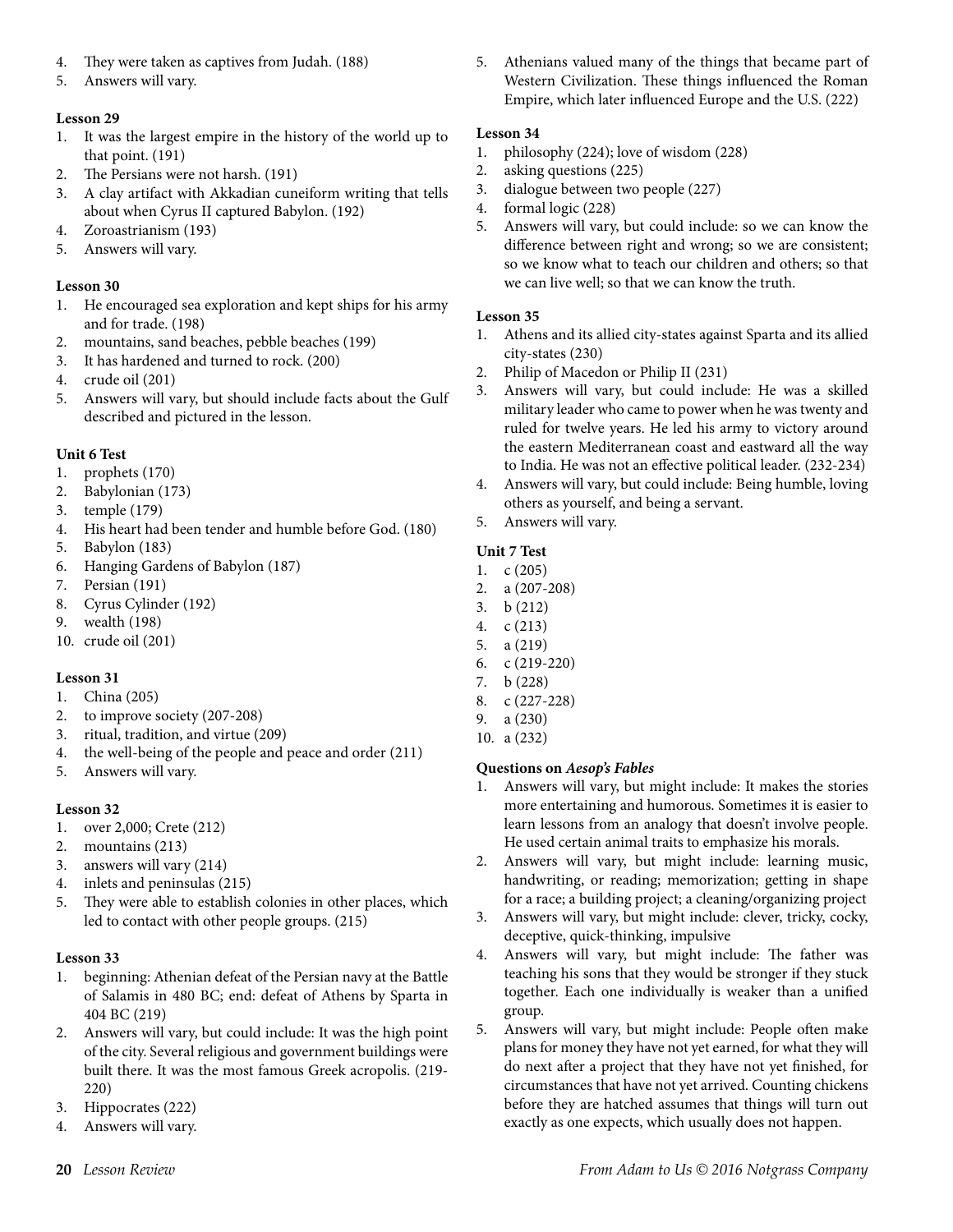- 1. He wanted it to become a center for literary and scientific study as well as for trade. (237)
- 2. lighthouse of Pharos (239-240)
- 3. circumference of the earth (240)
- 4. to escape the invading Babylonians (240)
- 5. Answers will vary.

#### **Lesson 37**

- 1. First Sovereign Emperor (243)
- 2. to keep out Mongol invaders (244)
- 3. rivers and steep hills (245)
- 4. It is over 8,000 life-size terra-cotta soldiers and horses found inside the tomb of Shihuangdi. (247)
- 5. to eliminate any ideas that might lead people to oppose his rule; other answers possible (243-244)

#### **Lesson 38**

- 1. They were zealous for the laws of their country and for the worship of God. They were tired of being persecuted by the Greeks. (251)
- 2. He was a strong military leader who often led his forces to victory over larger armies. (251)
- 3. He believed in God and had respect for His temple. (251)
- 4. an eight-day celebration of when the Jews renewed the worship of God in the temple (251-252)
- 5. lead them in battle to defeat the Romans (253)

#### **Lesson 39**

- 1. highest: patricians; middle: plebeians; lowest: slaves (255)
- 2. three wars fought between Rome and Carthage between 264 and 146 bc (256)
- 3. He was to oversee a particular region of the empire and collect taxes to send back to Rome. (257)
- 4. He was named that by the Roman Senate. He was later assassinated by men who believed him to be a dangerous tyrant. (258)
- 5. Answers will vary.

#### **Lesson 40**

- 1. to make their products seem more valuable (263)
- 2. nomads who settled in Edom; Petra (264-265)
- 3. an east-west route and a north-south route intersected there (265)
- 4. Answers will vary.
- 5. Answers will vary.

#### **Unit 8 Test**

- 1. Alexandria, Egypt (237)
- 2. Seven Wonders of the Ancient World (239-240)
- 3. Mongols (244)
- 4. terra-cotta (247)
- 5. the hammer (251)
- 6. Hanukkah (or Festival of Lights or Chanukah) (251-252)
- 7. Rome and Carthage (256)
- 8. Julius Caesar (258)
- 9. Nabateans (265)
- 10. Spice Road (265)

#### **Lesson 41**

- 1. to bring personal, individual salvation to all people anywhere who would put their trust in Him (271)
- 2. Caesar Augustus had issued a decree that everyone was to go to the city of his ancestors to register for a census. Joseph's family was from Bethlehem. (274)
- 3. He sent an angel to speak to them or He spoke to them in a dream. (272-276)
- 4. Herod wanted to destroy Jesus. (276)
- 5. to fulfill all righteousness (277)

#### **Lesson 42**

- 1. It is the lowest point on earth and the saltiest body of water. (278, 280)
- 2. He was baptized. (281)
- 3. They were fishermen on the Sea of Galilee (283)
- 4. He calmed a storm and walked on the water. (284-285)
- 5. Jesus did not follow their traditions and spent time with "sinners". Other answers possible. (285-286)

#### **Lesson 43**

- 1. century: 100; cohort: 1,000: legion: 6,000 (287)
- 2. showing bravery and leadership in battle (287)
- 3. hunt for criminals, serve as a police force, be a judge, execute criminals, go on special missions (289)
- 4. built their synagogue (289)
- 5. It was greater than that of the Israelites. (290)

#### **Lesson 44**

- 1. God chose it for His name, it was the location of the temple, the kings of the family of David ruled from there (291)
- 2. Psalms 120-134, which were sung by Jewish pilgrims as they ascended the hills toward Jerusalem to attend fesitvals there (292)
- 3. It is a retaining wall built during the time of Herod for a temple expansion. It is the only part of the temple complex still standing. (293)
- 4. They were making it a place of business instead of a place of worship. (295)
- 5. Jerusalem (295)

#### **Lesson 45**

- 1. Judas led them to Jesus in the Garden of Gethsemane on the Mount of Olives. (301)
- 2. Annas, Caiaphas, Herod, and Pilate (302-303)
- 3. Forgive those who crucified Him. (303)
- 4. anoint His body (305)
- 5. Answers will vary, but could include: He has conquered death; He truly is the Son of God; He truly has power over all things.

#### **Unit 9 Test**

- 1. c (274)
- 2. b (276)
- 3. b (281)
- 4. c (283)
- 5. b (287)
- 6. a (290)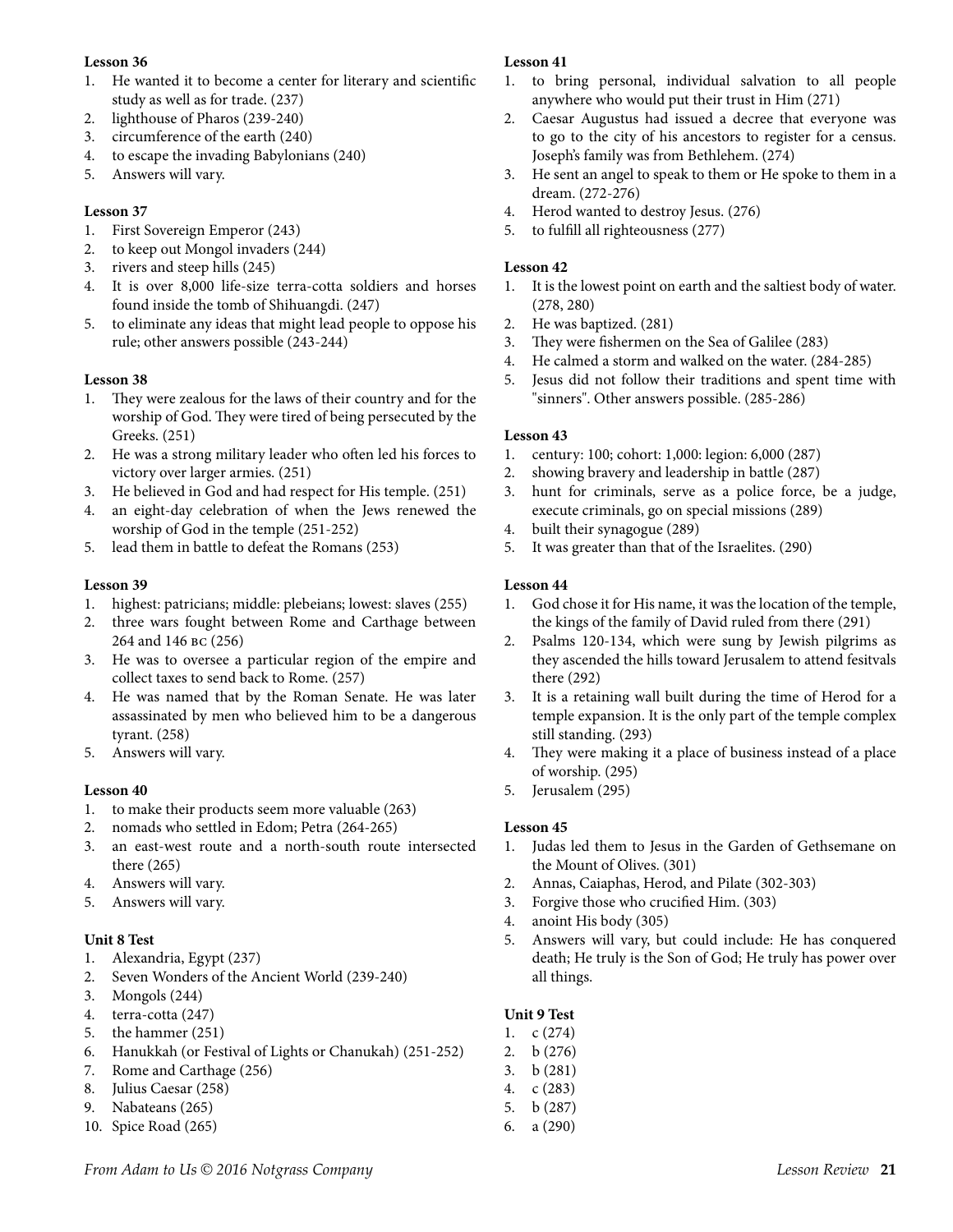- 7. a (291)
- 8. c (293)
- 9. a (302-303)
- 10. b (303)

- 1. A sound like a violent rushing wind came from heaven. Tongues of fire rested on the apostles and they began to speak in foreign languages. (310)
- 2. about 3,000 (311)
- 3. He was stoned to death. (312)
- 4. He was a strict Pharisee who strongly opposed the church. (313)
- 5. Answers will vary.

#### **Lesson 47**

- 1. Cephas, meaning stone or rock (317-318)
- 2. He was impulsive and bold. He was quick to speak and quick to act. Other answers possible. (319)
- 3. Peter, James, and John (318)
- 4. He denied knowing Jesus. (320)
- 5. Answers will vary.

#### **Lesson 48**

- 1. It was a temple of Artemis and was the largest marble structure in the world. It served as a vault where wealthy people could keep money. It also had a school. Other answers possible. (325)
- 2. synagogue and school of Tyrannus (326)
- 3. They burned them. (327)
- 4. He didn't want people to stop worshiping Artemis and start worshiping Jesus because he would lose business. (327)
- 5. Do what is right and be like Jesus. Other answers possible. (327)

#### **Lesson 49**

- 1. to overthrow Roman rule in Israel (329)
- 2. wealth from the temple and from Jewish citizens (330)
- 3. a mountain-top stronghold near the Dead Sea (330)
- 4. about 960 Jewish men, women, and children (332)
- 5. Answers will vary.

#### **Lesson 50**

- 1. Romans invaded and conquered the land. (334)
- 2. with a stone wall (335)
- 3. hot springs (336)
- 4. to relax, to get clean, and to find healing (336-337)
- 5. It was a heating system in which heat from a coal furnace was piped up walls and under floors to heat rooms. (337)

#### **Unit 10 Test**

- 1. Peter (310)
- 2. Stephen (312)
- 3. stone or rock (317)
- 4. Peter, James, and John (318)
- 5. Artemis (325)
- 6. Paul (326)
- 7. Zealots (329)
- 8. Masada (332)
- 9. Roman (334)
- 10. hot springs (336)

#### **Lesson 51**

- 1. They were required to offer a sacrifice of incense and pray to him. (341)
- 2. The belief that Jesus did not really die, but only seemed to. (342)
- 3. bishop of Smyrna (342)
- 4. He had food and drink prepared for them. (343)
- 5. Answers will vary.

#### **Lesson 52**

- 1. Hungary (346)
- 2. chapels, mausoleums, and tombs (347)
- 3. fresco (347)
- 4. Christianity was illegal. (348)
- 5. Christians believe that Jesus rose from the dead and that He promised eternal life for those who believe in Him. Other wording possible. (347)

#### **Lesson 53**

- 1. Split, Croatia (351)
- 2. Diocletian; he became emperor (353)
- 3. He shared the rule with others, but he actually took more and more power to himself. (353-354)
- 4. He ordered their persecution; many were put to death. (354)
- 5. with love and forgiveness; with continued trust in God; other answers possible

#### **Lesson 54**

- 1. in the court of Emperor Diocletian (357)
- 2. a pronouncement that declared Christianity would be tolerated in the Roman empire and Christians would no longer be persecuted (359)
- 3. Nicene Creed (359)
- 4. They influenced official church doctrine and practice. Church leaders made decisions based on what the emperors thought. (360)
- 5. Answers will vary.

#### **Lesson 55**

- 1. Ethiopia (364)
- 2. trade (367)
- 3. He replaced pagan symbols on the coins with the symbol of the cross. (369)
- 4. It is an obelisk from the 300s. (369)
- 5. Answers will vary (see photos in lesson).

#### **Unit 11 Test**

- 1. a (341)
- 2. c (342-343)
- 3. a (346)
- 4. b (347)
- 5. c (354)
- 6. a (357)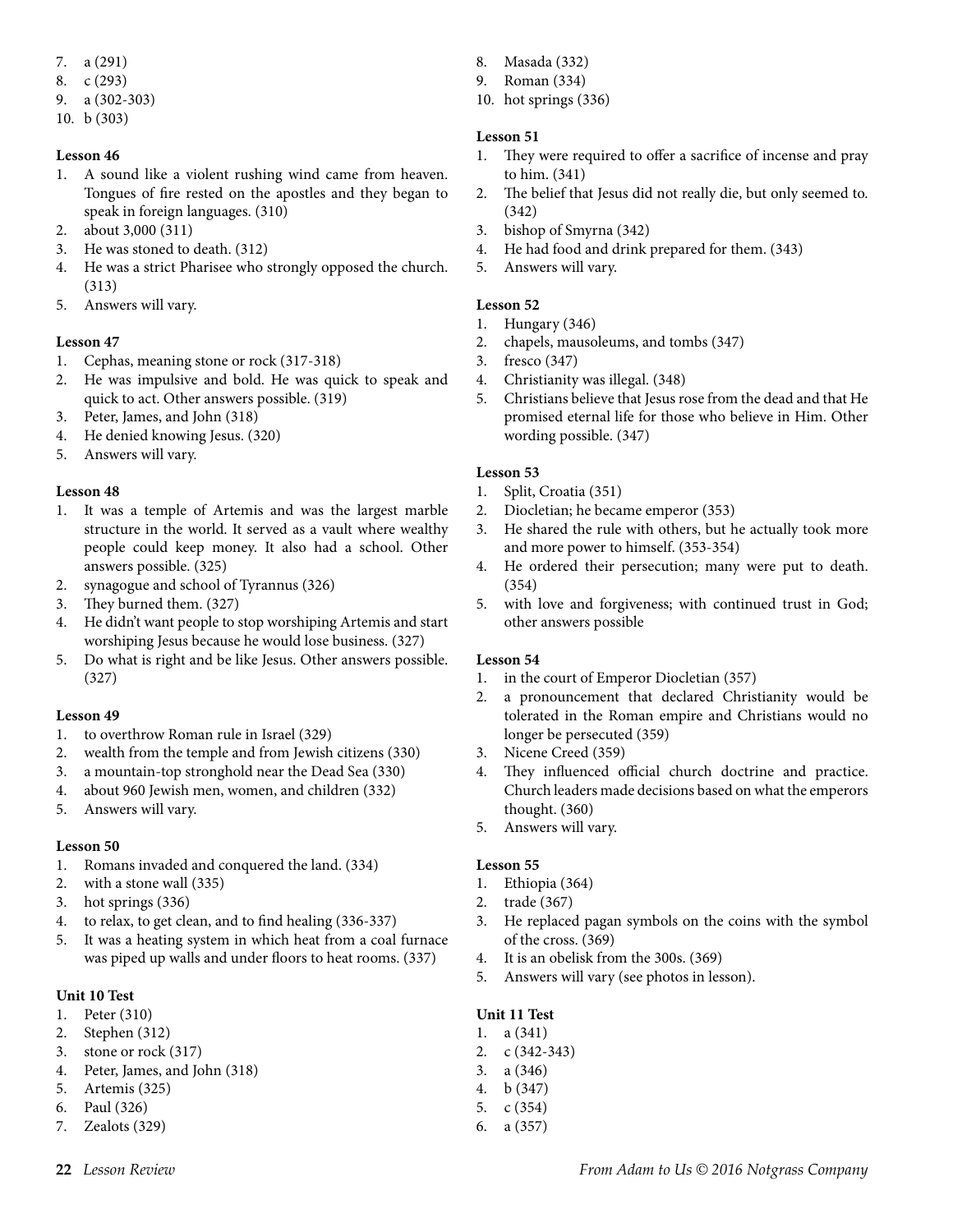- 7. b (359)
- 8. c (360)
- 9. b (364)
- 10. b (369)

#### **Questions on** *The Bronze Bow*

- 1. Answers will vary, but might include: Daniel is angry, hateful, and vengeful toward the Romans. He has dedicated his life to seeking revenge. He joined Rosh's band of outlaws to work against the Romans. He stays away from his grandmother and Leah, his remaining family members, to pursue his goal.
- 2. Answers will vary, but might include: Daniel has become part of Rosh's band of outlaws and has abandoned his family. Rosh says that he is working for Israel and against the Romans. He steals food from Jewish farmers to feed his band of men, justifying it by saying that the farmers are making a small sacrifice for the greater cause against the Romans. Some give admiration and respect to Rosh as their leader, others oppose and distrust him. Rosh promises that he will be victorious over the Romans, but only makes small attacks. Rosh seems to care more about his own power and comfort than the goal of victory over the Romans and the restoration of the land of Israel to the Jews.
- 3. Answers will vary, but might include: Joel was reared to be a well-educated Jewish leader.
- 4. Answers will vary, but might include: Daniel shows contempt for individual Romans when he has a chance. He continues to do some work for Rosh. Daniel becomes the leader of a group of young men who band together to fight the Romans.
- 5. Answers will vary, but might include: Daniel had lived his life and made his decisions motivated by his hate for the Romans. He longed for the restoration of the kingdom of Israel to the Jewish people. Jesus taught him that love is stronger than hate. Daniel learned that it is love that changes hearts. He learned that the kingdom that Jesus brings is not a political kingdom, but a spiritual kingdom. The kingdom of God does not come with swords, but with the love of God entering hearts and transforming lives.

#### **Lesson 56**

- 1. the wife of Emperor Huangdi (373)
- 2. During the Han Dynasty 206 BC to 220 AD (374-375)
- 3. The main starting point was Xi'an (or Sian), China. The road ended in Tyre, Damascus, and Antioch in Syria. (376)
- 4. inns for caravan travelers (376)
- 5. Answers will vary.

#### **Lesson 57**

- 1. Augustine's mother was a Christian. His father was a pagan for most of his life, but was baptized before he died. (381)
- 2. rhetoric (381)
- 3. faith (383)
- *4. Confessions* (384)
- 5. Answers will vary.

#### **Lesson 58**

- 1. They moved from place to place, herded animals, gathered from the land, and raided villages and towns. (387)
- 2. as soon as they could sit on a horse (388)
- 3. pay them 350 pounds of gold per year (390)
- 4. Attila the Hun (390)
- 5. Answers will vary.

#### **Lesson 59**

- 1. Irish raiders attacked Britain and took him back to Ireland as a prisoner. (392)
- 2. He realized his faith was lacking. He turned to the Lord with all his heart. (392)
- 3. Patrick felt called to evangelize Ireland. (393)
- 4. It is off the northwest coast of Europe. (393)
- 5. Answers will vary.

#### **Lesson 60**

- 1. Many government officials were corrupt, unfair, and unjust. (399)
- 2. Answers may include: Defending a huge empire was expensive, there was a great need for soldiers, their government was corrupt, working people had to support those who were not working, Latin was used in the West and Greek in the East, there were disagreements between East and West (399-400).
- 3. 476 (401)
- 4. Byzantine Empire (401)
- 5. Answers will vary.

#### **Unit 12 Test**

- 1. silk (373)
- 2. Silk Road (376)
- 3. faith (383)
- 4. God (384)
- 5. nomadic (387)
- 6. Attila (390)
- 7. Irish raiders (392)
- 8. Europe (393)
- 9. It fell (or was defeated). (401)
- 10. Byzantine Empire (401)

#### **Lesson 61**

- 1. Theodora advised Justinian in political matters. (405-406)
- 2. Persians (406)
- 3. to get rid of corruption in government and make sure the laws made sense and were applied equally to all people (408)
- 4. an uprising in Constantinople of people who were not happy about Justinian's reforms (409)
- 5. to maintain peace and order; to maintain respect for the government; other answers possible

- 1. nearly 4,000; four (412)
- 2. China (416)
- 3. the way of the divine or mystical power (416)
- 4. They earned their positions by merit or qualifications. In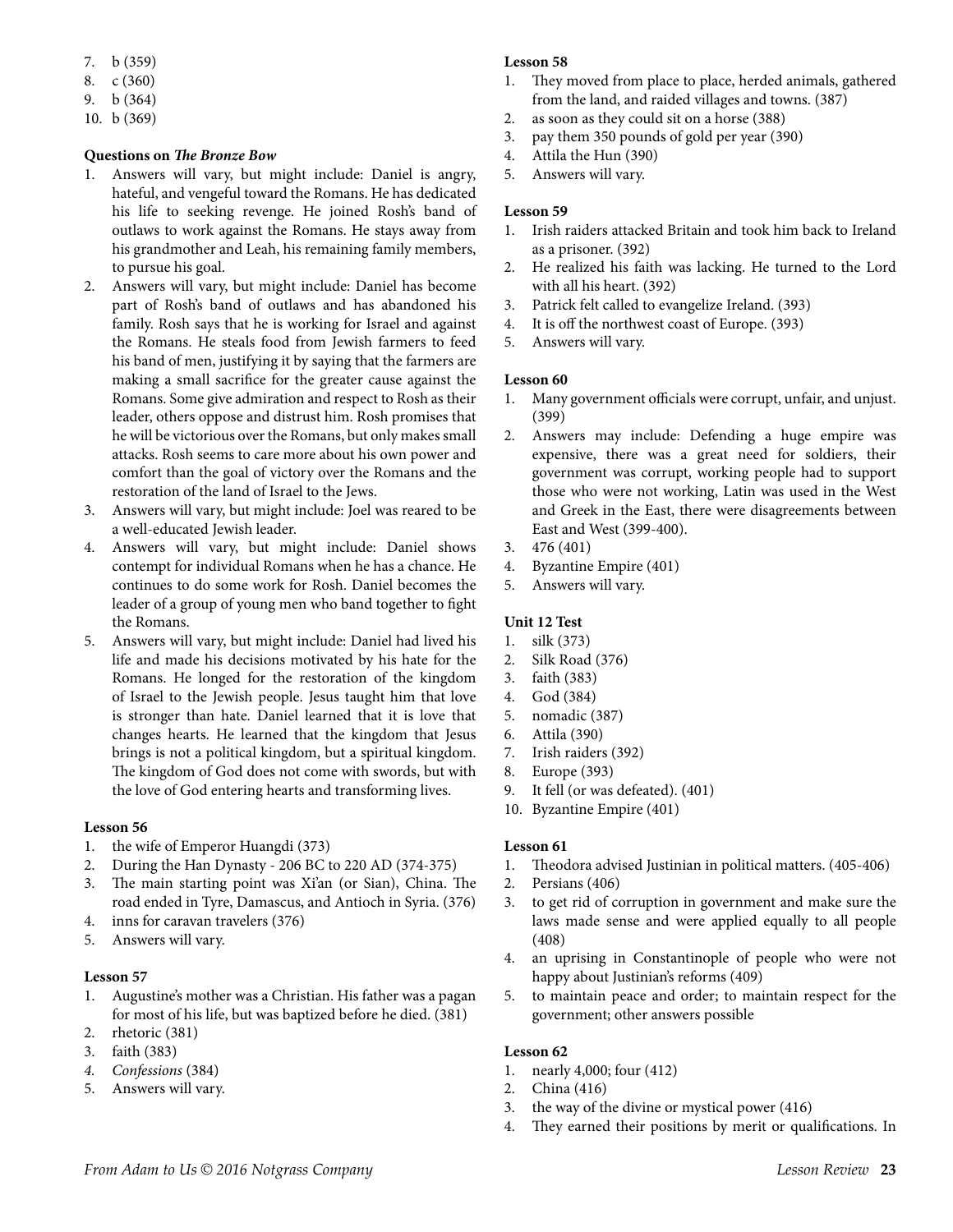the past, positions were filled by relatives of high-ranking government officials. (417)

5. Answers will vary, but could include: wanting to help his people; wanting more power, wanting to be remembered for something significant

#### **Lesson 63**

- 1. 570; Mecca (419)
- 2. Most of Arabia had become Muslims. (421)
- 3. the collection of Muhammad's teachings compiled shortly after his death (421)
- 4. It is a Muslim structure that stands where the Jewish temple once stood in Jerusalem. It was built to commemorate Muhammad's supposed ascent to heaven. (421)
- 5. Sunnis and Shi'ites (423)

#### **Lesson 64**

- 1. Guatemala (425)
- 2. They are the only ones that have been excavated. The others are covered by jungle growth. (426)
- 3. The limestone walls are not as massive and apparently were at one time covered with plaster and painted. (427)
- 4. about 180 years of Maya history in hieroglyphics (427-428)
- 5. Answers will vary, but could include: civilizations do not last forever; things in this world are temporary; nations that are now powerful could one day fall

#### **Lesson 65**

- 1. He sent them to evangelize the island of Great Britain. (430)
- 2. It only becomes an island twice a day when the tide comes in and the sea covers the causeway that connects it to the mainland. (431)
- 3. an illuminated manuscript containing Matthew, Mark, Luke, and John created by a bishop named Eadfrith (432)
- 4. They feared an attack from the Vikings. (435)
- 5. It is the first known version of any part of the Bible in a language connected to English. (435)

#### **Unit 13 Test**

- 1. b (408)
- 2. c (409)
- 3. c (412)
- 4. a (417)
- 5. c (419)
- 6. b (421)
- 7. a (426)
- 8. b (427-428)
- 9. c (430)
- 10. a (435)

#### **Lesson 66**

- 1. Roman Catholic Church (439)
- 2. The pope might give the king money if he made a decision the pope wanted. He could also excommunicate the king if he didn't like him. (439)
- 3. listen to complaints and advice of local leaders, inform them of his intentions and policies, seek their approval for his plans (442)
- 4. the crowning of Charlemagne as emperor of the Romans (444)
- 5. he had great influence in the Church, society, and government; he promoted education; other answers possible (444)

#### **Lesson 67**

- 1. glaciers (447)
- 2. about 200 (448)
- 3. Catholic monks moved there from Ireland in the 800s seeking solitude. (450)
- 4. It is the oldest continuing legislature in the world. (450)
- 5. Answers will vary.

#### **Lesson 68**

- 1. Kyi, Shchek, and Khoryv; they were brothers (453)
- 2. It became a center for trade. (453)
- 3. Olga, wife of a Kievan Rus king (454)
- 4. He sent representatives to study various major religions. He wanted to unite his people under one religion. (454-455)
- 5. It was a political, cultural, and religious center and influenced other cities. It was a city of great wealth and accomplishment. (456)

#### **Lesson 69**

- 1. He requested that Michael III help him teach his people about Christ and what it means to follow Him. (458)
- 2. They had decided to live as servants of God, they had knowledge of the Slavonic language, and they had missionary experience. (459)
- 3. an alphabet for the unwritten Slavonic language (460)
- 4. He established a library and employed scribes to translate religious books into Slavonic (460)
- 5. Answers will vary, but might include: with honor, respect, and appreciation (459-461)

#### **Lesson 70**

- 1. Celts, Scots, and Picts (462)
- 2. pull a sword out of a stone (463)
- 3. Alfred persuaded their leader to become a Christian. Other Danish warriors followed that example and there was a time of peace. (464-465)
- 4. Many of them became Christians and learned the language and customs of the land. (466)
- 5. It was the last successful invasion of Great Britain (468)

#### **Unit 14 Test**

- 1. Pope (439)
- 2. Charlemagne (444)
- 3. Catholic monks (450)
- 4. Vikings (450)
- 5. different religions (454-455)
- 6. Kiev (456)
- 7. Moravia (458)
- 8. Cyril (459)
- 9. Alfred (465)
- 10. Battle of Hastings (467)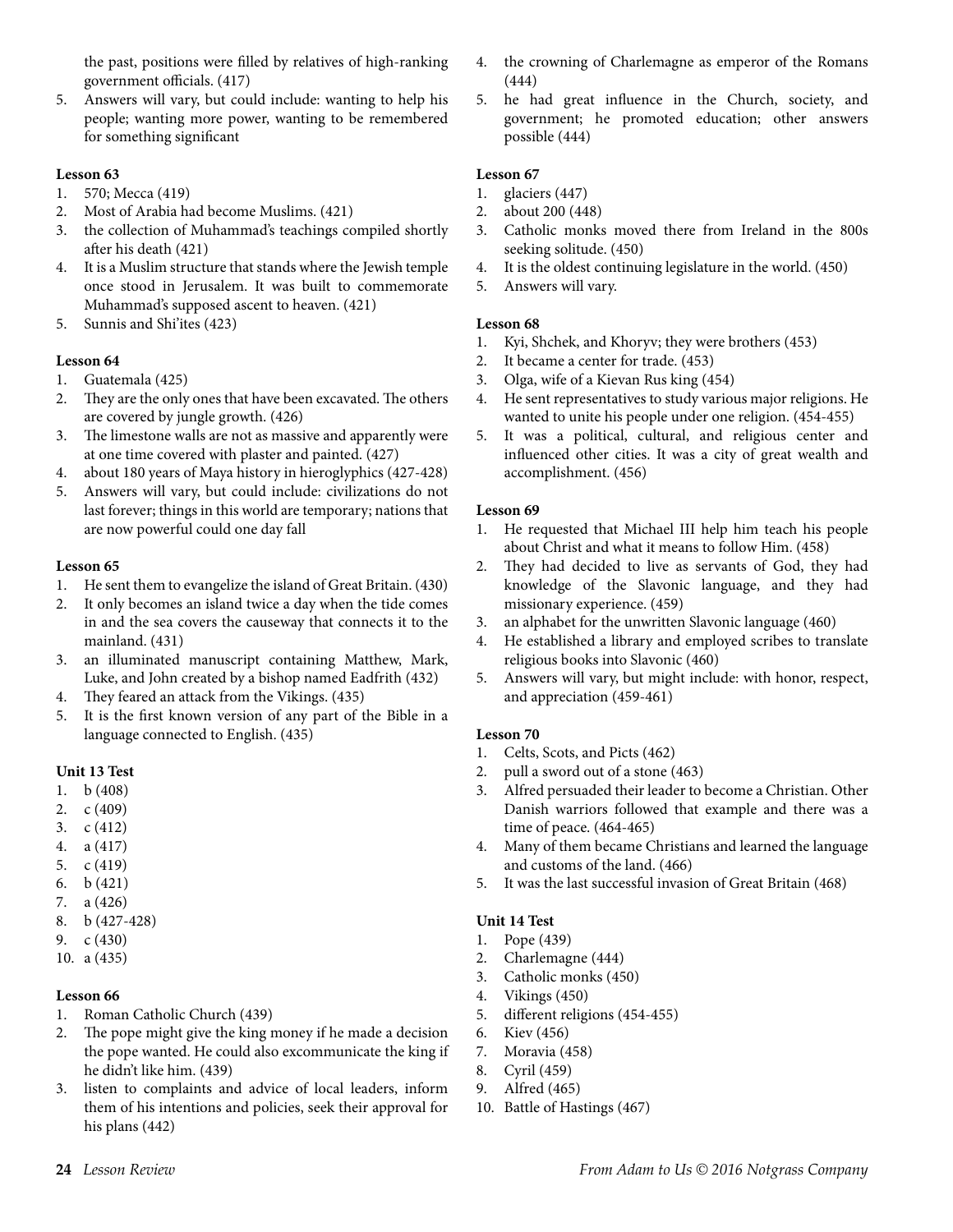#### **Questions on** *A Single Shard*

- 1. Crane-man was crippled and outlived all his family. He had to sell all of his possessions to survive and eventually sold his home and came to live under the bridge. Tree-ear's parents died of fever in another town when he was very young. A monk brought him to the village to find his uncle, but the uncle was not there. Crane-man took care of him.
- 2. The potters take turns chopping wood to supply the kiln and take turns using it to fire their pottery.
- 3. The potters use a special glaze that gives the pottery a beautiful green hue. It is called celadon pottery.
- 4. The royal emissary offered for Min to bring his work to him in Sangdo. Because Min said he was too old to make the journey, Tree-ear offered to take the pottery to Sangdo for him.
- 5. As Tree-ear travels to Songdo with the samples of Min's pottery, the vases are destroyed by robbers. Tree-ear is able to take only "a single shard" to the royal emissary to demonstrate Min's skill as a potter.

#### **Lesson 71**

- 1. The Church taught that doing so was a great act of devotion or penance and would earn them forgiveness. (471)
- 2. liberate the Holy Land from the Muslims (473)
- 3. They organized four Crusader states, built castles, and created governments (475)
- 4. Philip II Augustus, France and Richard I, England (477)
- 5. 1291 (479)

#### **Lesson 72**

- 1. Holy Roman Empire, Papal States, Kingdom of the Two Sicilies (481-482)
- 2. return home and wait for a call to wage a different kind of battle (483-484)
- 3. They lived, served, and preached among the people. They did not acquire material possessions. (484-485)
- 4. Christians and Muslims (485)
- 5. Answers will vary.

#### **Lesson 73**

- 1. community center, library, school, other functions (488)
- 2. a chapter, made up of leading Church officials (488)
- 3. They burned. (491)
- 4. the suffering and death of Christ (492)
- 5. Answers will vary.

#### **Lesson 74**

- 1. waterless place (494)
- 2. It was the largest continuous land empire in the history of the world. (501)
- 3. military organization, strategy, ability to move troops quickly, merciless attacks (498)
- 4. They collected taxes and filled other positions in government, served as physicians, and helped build an astronomical observatory and create a more accurate calendar. (499)
- 5. governing China and beginning the Yuan dynasty there (499)

#### **Lesson 75**

- 1. Tang and Song (502-504)
- 2. They were generally tolerant of them. They gave special tax treatment to priests and other religious leaders. (505)
- 3. as many as one hundred Christians who could clearly prove that the law of Christ is best (506)
- 4. Venice, Italy; seventeen years (506)
- 5. Answers will vary.

#### **Unit 15 Test**

- 1. a (473)
- 2. a (475)
- 3. b (484)
- 4. c (485)
- 5. a (488)
- 6. b (492) 7. b (501)
- 8. a (498)
- 9. a (506)
- 10. c (506)

#### **Lesson 76**

- 1. It extends across Africa between the Atlantic Ocean and the Red Sea. (511)
- 2. gold, salt, copper (512)
- 3. It became a key trading site and a center for Islamic education and art. (514)
- 4. He was one of the richest men who has ever lived. (515)
- 5. Answers will vary.

#### **Lesson 77**

- 1. to show power and for defense against enemies (516-517)
- 2. respecting the Catholic Church, assisting the poor and weak, obeying superiors, defending women (520)
- 3. England and France fought over who would inherit the throne of France. (520-521)
- 4. Millions of people died, food supplies went down, and prices for goods and services rose. (522)
- 5. She led forces to victory over the English. (523)

#### **Lesson 78**

- 1. preserving meat and flavoring food (525)
- 2. An area in the Alps that contains rich salt deposits (526)
- 3. He came in 696, established a monastery and convent (528)
- 4. a group of men who served as representatives of the Salzburg region and who helped govern the area (528)
- 5. Answers will vary. See photo on page 527.

- 1. helped businesses be more successful, negotiated lower tariffs or fees, transported goods, built ships and lighthouses, trained their ships' pilots, created a military force (530-533)
- 2. It became the most important city in the Hanseatic League. (531)
- 3. The cities became rich through the League and had the funds to construct grand buildings. (532)
- 4. Boston and London (532-533)
- 5. His kingdom is worth more than anything else. (535)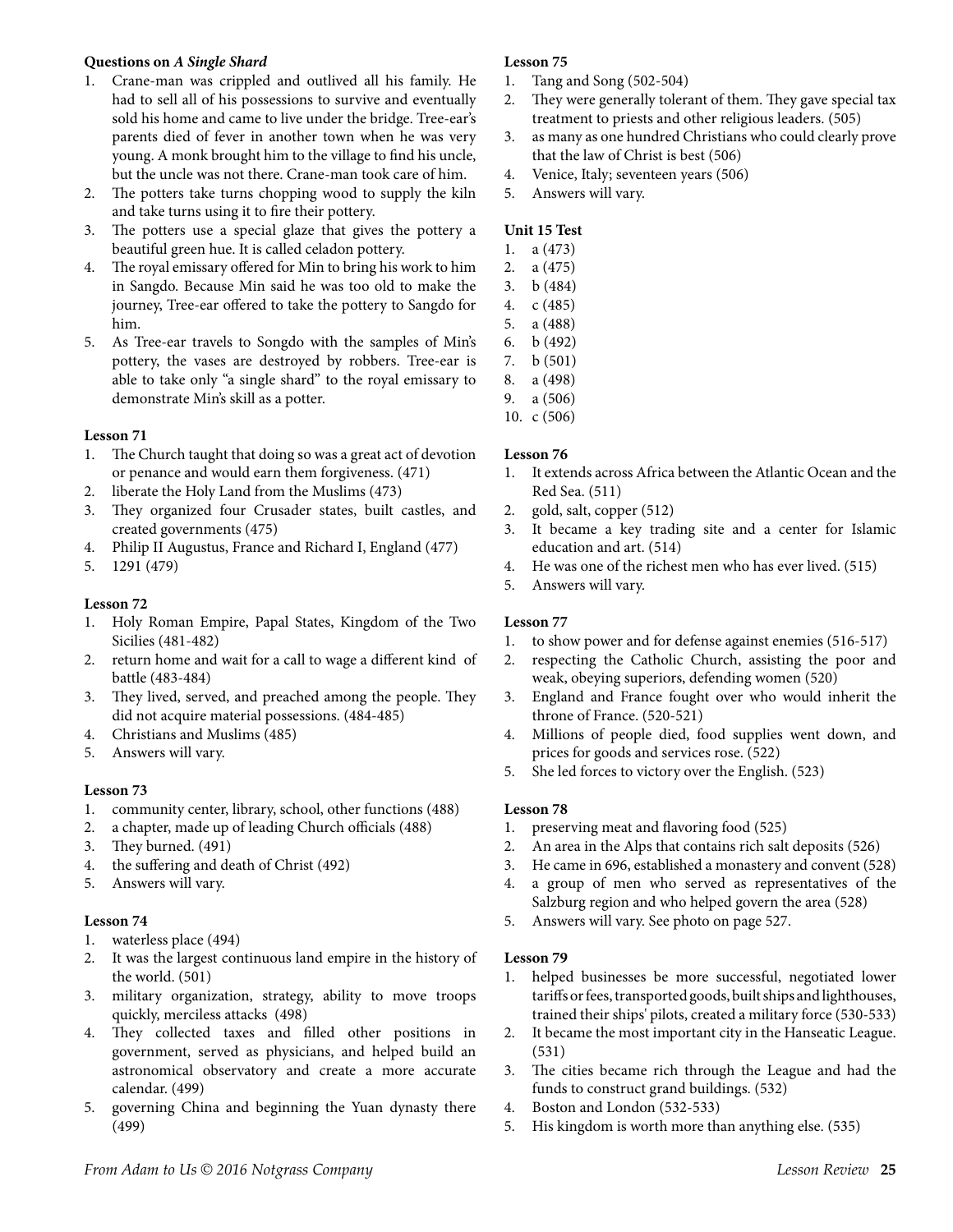- 1. He was a Frenchman who wanted to reform the Roman Catholic Church. (536)
- 2. They saw Waldo as a heretic and persecuted the Waldensians. (537)
- 3. Inquisition (537)
- 4. to establish actions the king could not do and guarantee the rights of barons (538)
- 5. The Church felt threatened by them, the Church didn't want to lose revenue, other answers possible. (536-540)

#### **Unit 16 Test**

- 1. the Sudan (511)
- 2. Timbuktu (514)
- 3. England and France (520-521)
- 4. Joan of Arc (523)
- 5. salt (526)
- 6. Austria (526)
- 7. Hanseatic League (530-533)
- 8. Lubeck (531)
- 9. Inquisition (537)
- 10. Magna Carta (538)

#### **Questions on** *Otto of the Silver Hand*

- 1. Baron Conrad asked the monks to raise his son, Otto. Otto's mother died right after he was born. Baron Conrad said that his house was not fit for a child.
- 2. Pauline was the daughter of Baron Henry. She visited Otto when he was imprisoned in her father's castle. She enjoyed hearing him tell stories and tell her about his life.
- 3. The emperor was summoning one-by-one to the Imperial Court the barons who were making war and stealing from burgher folk, where he required them to promise peace and their allegiance to the new peaceful order.
- 4. The Abbot and Otto petitioned the emperor for justice for Otto, who had lost all he had at the hands of Baron Henry.
- 5. It is better to have a hand that cannot be used, to have one of your hands taken from you, than to have a hand of iron—that is, a hand that deals harshly and does violence. Other answers possible.

#### **Lesson 81**

- 1. He wanted the other nations to pay him tribute and to recognize him as "lord of all under heaven." (545)
- 2. the size of the fleet, the distances they covered, and the ships themselves (546)
- 3. East China Sea, South China Sea, Indian Ocean, Arabian Sea, Bay of Bengal, Persian Gulf (546-549)
- 4. Mozambique on the East African coast (548)
- 5. Answers will vary.

#### **Lesson 82**

- 1. a palace complex built by Zhu Di in Beijing, China (551)
- 2. Purple Palace, named after the North (or Purple) Star (552)
- 3. yellow roofs and golden brick floors (552)
- 4. a moat 175 feet wide, a wall more than thirty feet tall, and a lookout tower at each corner (553)
- 5. Answers will vary.

#### **Lesson 83**

- 1. They did not want to have to pass through Muslim regions, they wanted to take the gospel to people who had never heard it, they wanted gold and other treasures. (556)
- 2. Portugal (557)
- 3. geographers, astronomers, shipbuilders, and mapmakers (558)
- 4. the western coast of Africa and nearby islands (558-559)
- 5. They wanted to get rich, they thought of themselves as better than others, other answers possible. (560)

#### **Lesson 84**

- 1. It was built in a strategic location and was a wealthy city. (564)
- 2. Christians in Europe; most turned a deaf ear and only a few hundred people came to help (564)
- 3. fifty days (565)
- 4. a 29-foot cannon that fired stones weighing up to 1,200 pounds (565)
- 5. Italy (566)

#### **Lesson 85**

- 1. It took place in Europe from about 1300 to 1600. (568)
- 2. in monastery libraries; he studied them and developed his own personal library (569)
- 3. a Greek New Testament (570)
- 4. Art of the Renaissance used new techniques that made paintings look more lifelike instead of flat. (570)
- 5. Answers will vary.

#### **Unit 17 Test**

- 1. a (546-548)
- 2. c (546)
- 3. b (551-552)
- 4. c (553)
- 5. a (557)
- 6. c (558-559)
- 7. a (564)
- 8. b (565)
- 9. b (568)
- 10. c (570)

#### **Lesson 86**

- 1. Venice is built on a cluster of islands in a lagoon off the coast of Italy. (577)
- 2. They were fleeing attacking armies (first the Huns and then the Goths and Lombards). (577-578)
- 3. They were the largest in Europe. (578)
- 4. trade (578-579)
- 5. They travel in boats on canals. (580)

- 1. Mongol Golden Horde (583)
- 2. Ivan married Maria, daughter of the grand prince of Tver (584)
- 3. bold military conquests, having other rulers sign treaties, annexing other lands (584)
- 4. law code (585)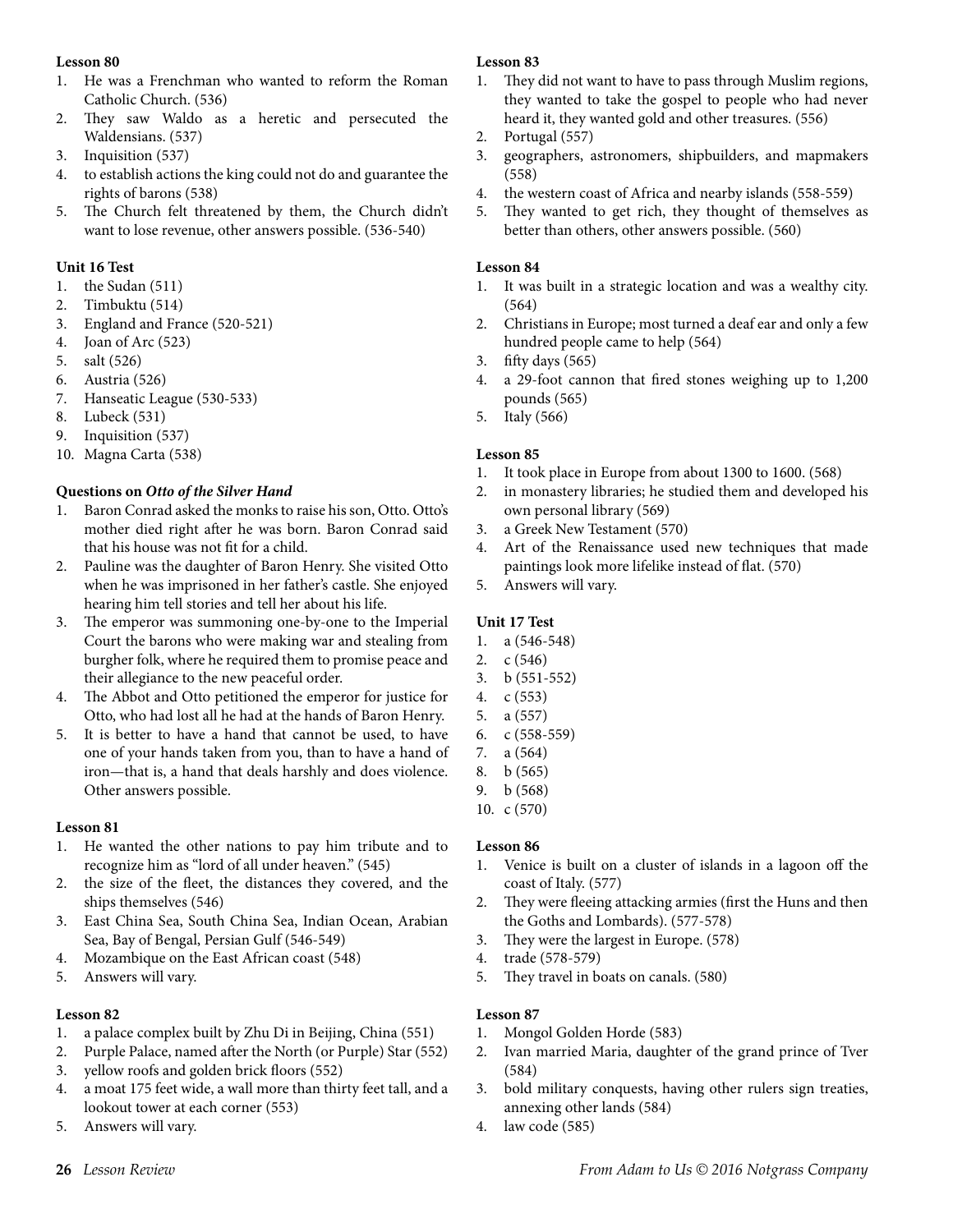5. It is a 90-acre complex which was the headquarters of the Russian government and the Russian Orthodox Church. It contains cathedrals, palaces, an arsenal, an armory, and gardens. (586)

#### **Lesson 88**

- 1. It was brought by Arab traders. (590)
- 2. the Bible in Latin in 1455 (591)
- 3. nobles and people in royal courts (593)
- 4. 1000 (593)
- 5. information circulated more quickly and easily, learning became easier, fewer errors were made in books, more books were available, other answers possible (593-594)

#### **Lesson 89**

- 1. in South America from modern Colombia to Chile and from the Atacama Desert to the Amazon Rainforest (597)
- 2. It is a complex of structures and terraces built by the Inca in what is now Peru around 1438. (596, 598-601)
- 3. The area receives a large amount of rainfall and the construction changed the lay of the land. (601)
- 4. Hitching Post of the Sun (601)
- 5. Answers will vary. (601)

#### **Lesson 90**

- 1. He joined a rebel army to fight the Mongols and became a leader. When the Mongols abandoned Beijing, Hung-wu declared himself to be the emperor. (603)
- 2. Ming, meaning bright (603)
- 3. It had a high hill that contained large amounts of kaolin. (604)
- 4. blue and white (605)
- 5. the emperor, diplomats from other countries, and other wealthy individuals (607)

#### **Unit 18 Test**

- 1. Venice (577)
- 2. trading fleet and navy (578)
- 3. Mongol Golden Horde (583)
- 4. Kremlin in Moscow (586)
- 5. Arab traders (590)
- 6. Latin (591)
- 7. Inca (598)
- 8. Peru (596-598)
- 9. Ming (603)
- 10. porcelain (604)

#### **Lesson 91**

- 1. birthplace of the Renaissance (611)
- 2. They ruled the city pretty much as dictators. They encouraged art in the city. (612)
- *3. The Last Supper* and *Mona Lisa* (613)
- 4. Michelangelo (613)
- 5. 1296, between 1572 and 1579 (615-616)

#### **Lesson 92**

- 1. Greater Antilles and Lesser Antilles (620)
- 2. He was depending on Ptolemy's estimation on the size of

the earth and the size of the Eurasian land mass, both of which were incorrect. He also thought the Atlantic was smaller than it is. (621-622)

- 3. They built a fort on Hispaniola from the wood of the *Santa Maria*. (624)
- 4. Columbus was not an effective leader and some of his men rebelled against him. He was often unpopular. (624-626)
- 5. King Ferdinand and Queen Isabella of Spain (622-625)

#### **Lesson 93**

- 1. He said Portugal could explore to the east of an imaginary north-south line and Spain to the west. This eased the conflict between the two countries, but other countries ignored it. (627)
- 2. Some were forced to be, others sought adventure and riches. (628)
- 3. He sailed around the Cape of Good Hope in Africa. (629)
- 4. Vasco da Gama (630)
- 5. Answers will vary.

#### **Lesson 94**

- 1. They thought the earth sat motionless in the center. (633)
- 2. 1473 in Thorn (or Torun), Poland (634)
- 3. The earth rotates around the motionless sun. (635)
- 4. scientific revolution (636)
- 5. Answers will vary.

#### **Lesson 95**

- 1. It was a movement which sought to reform practices in the Catholic Church. (639)
- 2. an emphasis on faith and grace and not on works to earn salvation (638-639)
- 3. He nailed a list of 95 points (or theses) about Church doctrine to generate discussion on these issues. (639)
- 4. They condemned him as a heretic and excommunicated him. (639)
- 5. A person could have a personal relationship with God without a priest or saints or others interceding for him. (640)

#### **Unit 19 Test**

- 1. b (611)
- 2. a (612-613)
- 3. c (620)
- 4. a (622-625)
- 5. c (629)
- 6. b (630-631)
- 7. c (634)
- 8. b (635)
- 9. a (639)
- 10. b (639)

- 1. Henry Tudor (Henry VII) married Elizabeth of York. (646)
- 2. He was an English reformer who translated the Bible into English and was executed as a heretic. (646-647)
- 3. the English monarch was the head of the Church of England and not subject to any other authority (647)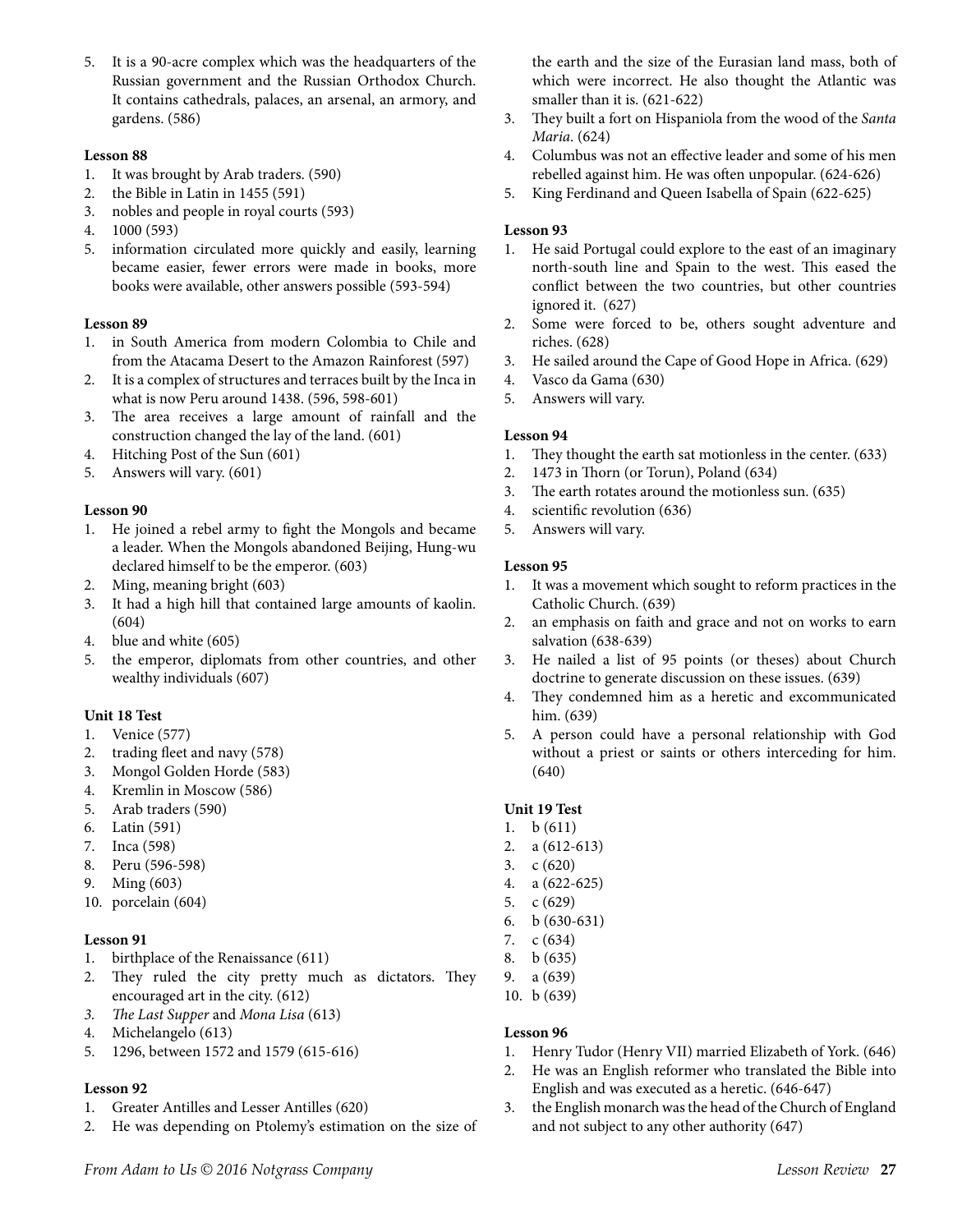- 4. She was his daughter; she reigned for 45 years. (649)
- 5. It was destroyed by the English (and by bad weather). (650)

- 1. Diaspora (652)
- 2. The expelled them from living there (or ordered them to leave). (653)
- 3. Poland was much more tolerant toward Jews than other places in Europe. (655)
- 4. their most important cultural, business, and educational center (655)
- 5. Jewish students from many countries came to study there. (656)

#### **Lesson 98**

- 1. Diego Huallpa, an Inca miner (660)
- 2. Bolivia, South America (660-661)
- 3. It was the largest in the world. (662)
- 4. They used it to refer to something of great value because the silver mine at Potosi became such a valuable resource for them. (662)
- 5. The Spanish had conquered the Inca and taken their land. They required the Inca to work for them in the mine. (660, 663-664)

#### **Lesson 99**

- 1. the world (665)
- 2. Hungary (666)
- 3. bridges, mosques, palaces (666)
- 4. It began to decline. (667)
- 5. selfishness, pride, other answers possible (667)

#### **Lesson 100**

- 1. the Indochinese Peninsula, the Malay Peninsula, and the Malay Archipelago (670)
- 2. growing rice (670)
- 3. Mekong River (671)
- 4. Angkor included a complex system of moats, canals, and reservoirs. The city and surrounding villages were home to about a million people. (673)
- 5. It was never a European colony. (676)

#### **Unit 20 Test**

- 1. William Tyndale (646-647)
- 2. Elizabeth I (649)
- 3. Diaspora (652)
- 4. Poland (655)
- 5. Potosi (662)
- 6. Inca (663-664)
- 7. Suleyman I (665)
- 8. It began to decline. (667)
- 9. Southeast Asia (670)
- 10. Angkor (673)

#### **Lesson 101**

- 1. The icy waters of the Arctic Sea were impassable. (683)
- 2. He claimed Newfoundland in what became Canada for England in 1583. (683)
- 3. Jamestown, Virginia (684)
- 4. on islands in the Caribbean (686)
- 5. Thirty Years War (688)

#### **Lesson 102**

- 1. April 23, 1564, in Stratford-upon-Avon, England (690)
- 2. He wrote plays, published poems, and was an actor. He also shared in the profits of the Lord Chamberlain's Company (a theatrical group). (691)
- 3. histories, tragedies, comedies (693)
- 4. King James Bible (694)
- 5. Answers might include: His work is the most widelyadmired literature in the English language, if not in all of world history. His plays have been translated into many languages and are still performed around the world. He created many words and phrases still used today. He effectively portrayed the human experience. (693)

#### **Lesson 103**

- 1. potatoes (696)
- 2. sweet potatoes (696)
- 3. The Spanish brought it to the Caribbean and South America beginning in the late 1400s. (697)
- 4. on every continent except Antarctica (699)
- 5. the Dutch (700)

#### **Lesson 104**

- 1. to the far north (see map on page 707)
- 2. Catholics and Protestants (707)
- 3. King Gustav II Adolph (708)
- 4. a series of treaties between warring European countries; the treaties stated that each ruler could decide the official state church for his region (708)
- 5. It ended his control over European nations. (709)

#### **Lesson 105**

- 1. a series of three clans or dynasties of shoguns (711)
- 2. samurai warriors, peasants (farmers), artisans, merchants (712)
- 3. cultural interests such as dance, drama, flower arranging, landscape gardening, sword-making (712)
- 4. It was first brought there by a Jesuit priest named Xavier in 1549. (712-713)
- 5. He ordered all foreign priests expelled, all church buildings destroyed, and all Japanese Christians to renounce their faith or be put to death. (713)

#### **Unit 21 Test**

- 1. b (683)
- 2. a (684)
- 3. b (690)
- 4. c (693)
- 5. c (696)
- 6. a (700)
- 7. c (707)
- 8. b (708)
- 9. b (711) 10. a (713)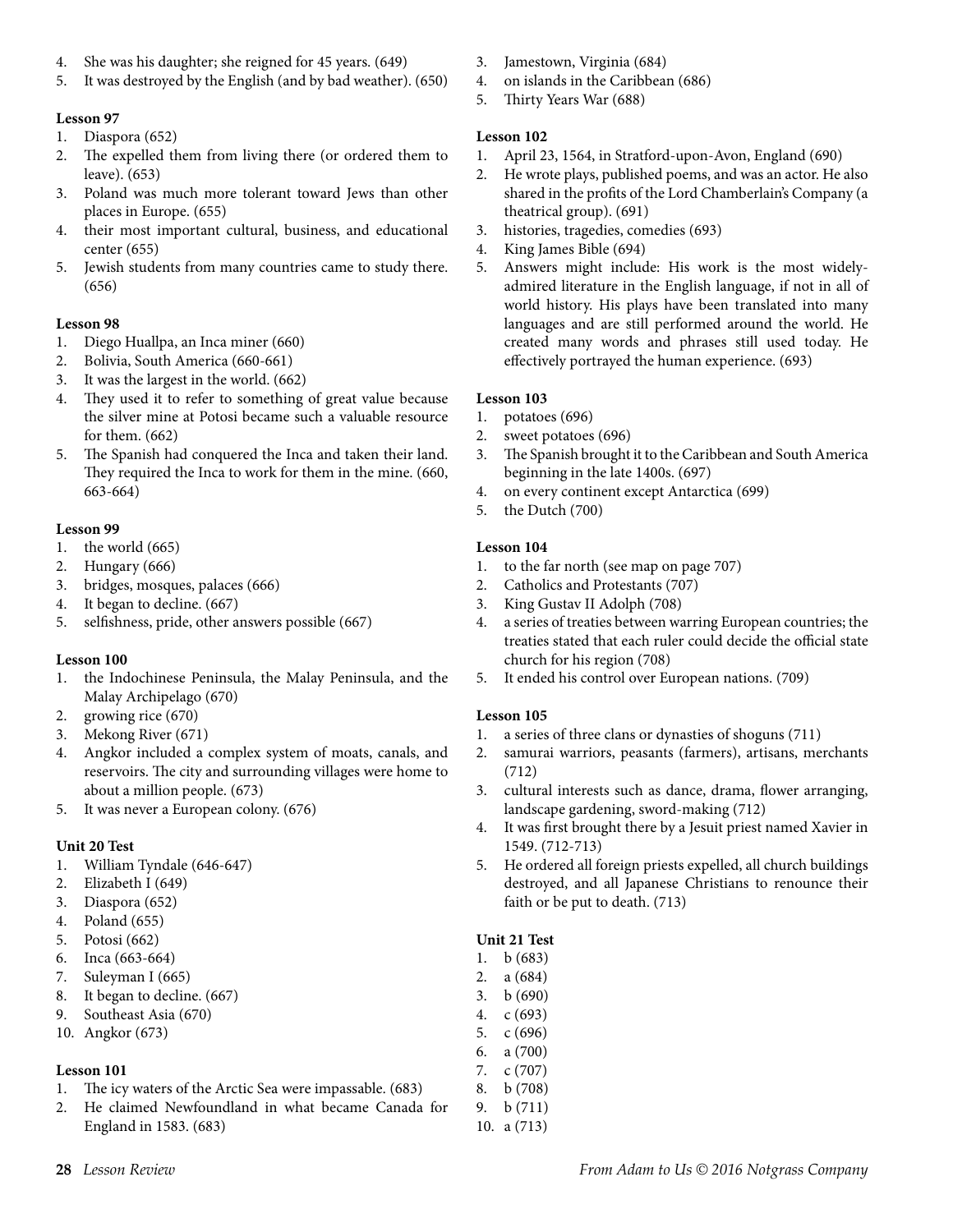#### **Questions on** *The King's Fifth*

- 1. The jailer hopes for a share of the gold that he believes Sandoval has hidden.
- 2. The Spaniards treat the native people as if they are less than human. They do not value the lives of the native people on the same level as their own. The Spaniards are willing to lie to the native people, steal from them, and cheat them to get what they want of their property. Other answers possible.
- 3. Father Francisco had watched men lose kindness and compassion, even taking the lives of other men, drive themselves beyond reason, and forget everything else in their obsession with gold. It was a force of destruction before and after it was discovered. Other answers possible.
- 4. When Father Francisco died, Sandoval then gave attention to Father Francisco's counsel. Sandoval felt responsible for Father Francisco's death and realized the destructive power of the gold. Other answers possible.
- 5. They learned a lot from each other. They became good friends. Their friendship is threatened after Sandoval becomes obsessed with the gold. Zia is loyal to Sandoval in the end. Other answers possible.

#### **Lesson 106**

- 1. Most of the land is at or below sea level. The Dutch pumped out the water and built dikes and canals to contain the ocean waters. (718)
- 2. fishing and trade (719)
- 3. to grow fresh produce to supply crews of passing ships (720)
- 4. He was the greatest of the Dutch masters (or painters). (720)
- 5. England fought with them and their resources were drained. Other countries brought more competition in trade. (721)

#### **Lesson 107**

- 1. Babur (or Zahiruddin Muhammad); it was located in modern-day India, Afghanistan, Bangladesh, and Pakistan (724; other lands may be mentioned, see map on page 723)
- 2. He was tolerant of other religions, employed Hindus in government, and ended the tax on non-Muslims. (725)
- 3. It was built as a tomb for Jahan's favorite wife. (727)
- 4. He was an aggressive leader. He was unkind to Sikhs and Hindus, and those people rebelled against him. (728)
- 5. Answers will vary.

#### **Lesson 108**

- 1. He felt that he was as important to France as the sun is to the world. (731)
- 2. He hoped they would find a northwest passage through North America to the Pacific Ocean and thus to China. (732)
- 3. Louis XIV's royal residence about 12 miles outside of Paris (732-733)
- 4. Louis XIV repealed the Edict of Nantes, which had given the Huguenots the right to worship freely. (730, 734)
- 5. The country had been at war and Louis had undertaken extravagant building programs. (735)

#### **Lesson 109**

- 1. because of its high elevation (737)
- 2. It is the tallest mountain in the world and is located in the Himalayan Mountains of Tibet (738)
- 3. yak (738)
- 4. the Dalai Lama (741)
- 5. center for Lamaist religion, headquarters of Tibet's government (741)

#### **Lesson 110**

- 1. Tower of London (744)
- 2. King Charles I and his army against Oliver Cromwell and his Puritan forces (744)
- 3. There was a great fire and 80% of the city burned. (746)
- 4. He was in charge of rebuilding St. Paul's Cathedral. He also designed and helped with other churches and buildings. (746)
- 5. The powers of the monarch were now limited and certain liberties for individuals were guaranteed. (747-748)

#### **Unit 22 Test**

- 1. dikes and canals (718)
- 2. Rembrandt (720)
- 3. Mughal (or Mogul) Empire (723-724)
- 4. Taj Mahal (727)
- 5. Edict of Nantes (730)
- 6. King Louis XIV of France (731)
- 7. Tibet (737)
- 8. Potala Palace (741)
- 9. Oliver Cromwell (744)
- 10. St. Paul's Cathedral (746)

#### **Lesson 111**

- 1. in the Indian Ocean five hundred miles east of Madagascar and 2,450 miles southwest of India (751)
- 2. Early settlers hunted them and introduced animals that were enemies of the dodo and the birds became extinct. (753)
- 3. sugar (755)
- 4. European settlers, African slaves, Chinese traders, Asian Indian laborers and traders (755)
- 5. runaway slaves (756)

#### **Lesson 112**

- 1. He ruled the largest country on earth. (757)
- 2. They captured the port city of Azov. This gave them a warm water port that provided greater opportunities for Russian traders and the Russian military. (758)
- 3. navy (758)
- 4. He tried to get other monarchs to join him as allies, he learned European customs, and he recruited experts to help Russia. (759)
- 5. Answers will vary.

- 1. baroque (764)
- 2. kapellmeister (or musical director) for the Thomaskirche (or St. Thomas Church) and its school (765)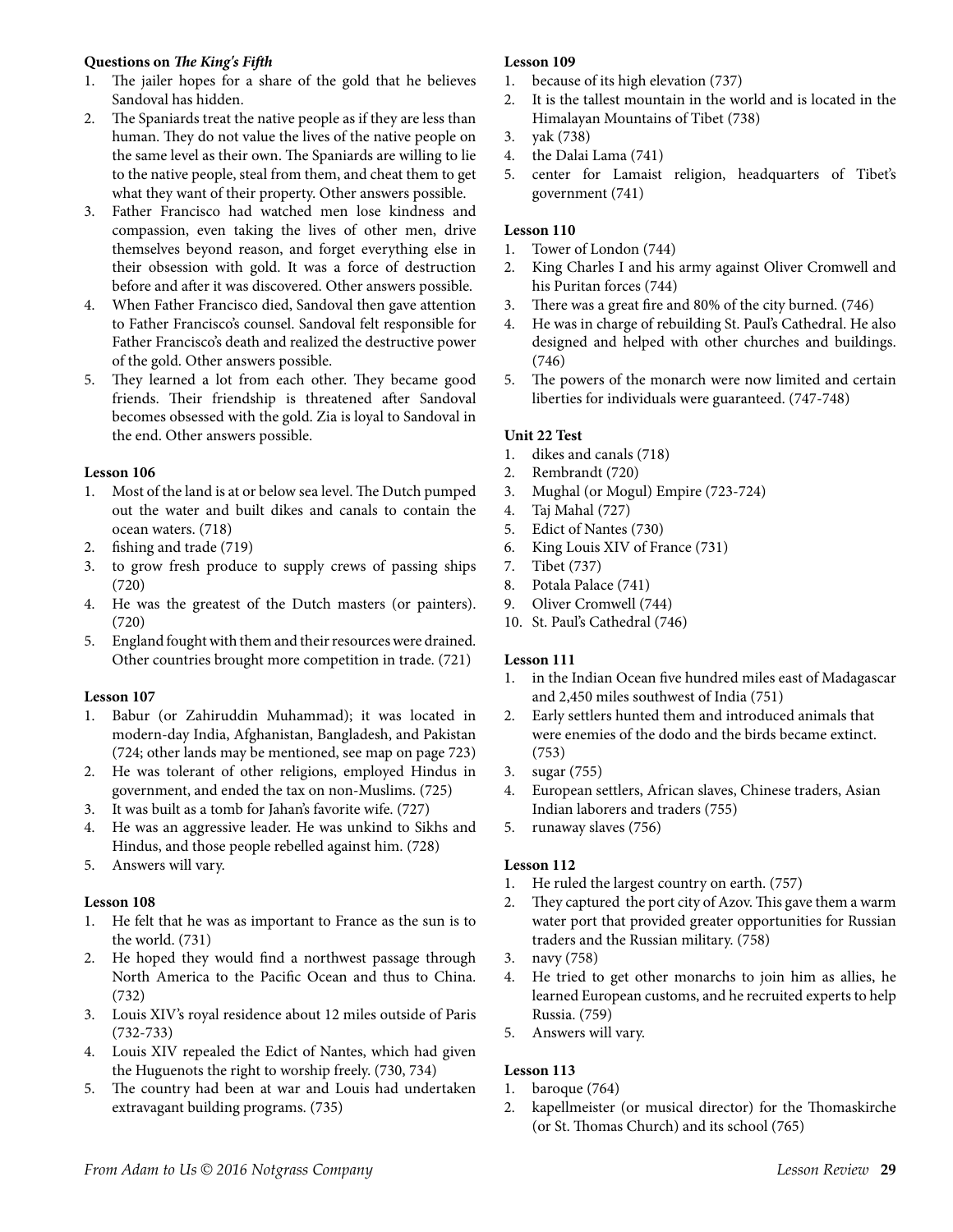- 3. cantatas, oratorios, and motets (766)
- 4. to glorify God and refresh the soul (768)
- 5. Answers will vary.

- 1. Polynesian (769)
- 2. large stone statues on Easter Island erected on top of stone platforms called ahu (770)
- 3. He was winner of a race in which men swam to a nearby island, collected a sooty tern egg, swam back, and climbed a cliff. (772)
- 4. Jacob Roggeveen and his crew from the Netherlands, 1722 (773)
- 5. Answers will vary.

#### **Lesson 115**

- 1. Pietism (776)
- 2. meetings for believers to share Bible reading, prayer, and their life experiences (776)
- 3. a painting of Christ wearing the crown of thorns that said, "All this I did for you. What are you doing for me?" (777)
- 4. answers will vary, but might include: people felt threatened by them, people didn't understand them (see 778)
- 5. Answers will vary.

#### **Unit 23 Test**

- 1. a (751)
- 2. c (755)
- 3. b (758)
- 4. c (759)
- 5. b (764)
- 6. a (764-765)
- 7. c (770) 8. b (773)
- 9. c (776-777)
- 10. a (777)

#### **Questions on** *Madeleine Takes Command*

- 1. She was the oldest member of the Verchéres family left at the fort.
- 2. Madeleine led a sortie to rescue the Fontaine family who were outside the fort.
- 3. The Iroquois used surprise attack, plundering, kidnapping, and a drawn-out siege. Other answers possible.
- 4. Gatchet and La Bonté abandoned their posts. They hid in the central fortress and planned to destroy the stores of weapons. They were cowards. Other answers possible.
- 5. Madeleine used the people that she had under her command to the best of their ability. She trusted in those she could trust. She tried to give the Iroquois the impression that their force was much larger. She took responsibility as commander. She refused to give up. Other answers possible.

#### **Lesson 116**

- 1. a proper love and fear of God (785)
- 2. to prepare him to be a military leader (786)
- 3. playing the flute, writing poetry and music, and exchanging letters to discuss philosophy and ideas (786)
- 4. He established impartial procedures. (788)
- 5. one that was efficient and financially strong (788)

#### **Lesson 117**

- 1. It was the start of the change from a farming-based society to an industry-based society. (790)
- 2. They produced things on their own farms and in their own homes and workshops. (790)
- 3. The economic system in which individuals invest money to start and grow businesses. (795)
- 4. Answers will vary.
- 5. Answers will vary.

#### **Lesson 118**

- 1. over 1,000 years (799)
- 2. the Parisii tribe of Gauls (800)
- 3. an area that contained many colleges; students and faculty usually spoke Latin there (802)
- 4. It was built for the daughter of Louis XIV; today it houses the National Assembly. (803)
- 5. the Square of Peace, a public square built in the 1700s (803- 804)

#### **Lesson 119**

- 1. The thirteen English colonies along the coast of America declared their independence from Great Britain in 1776 and a revolution began in France in 1789. (805)
- 2. It emphasized reason as the way to study and improve the world. (806)
- 3. They imposed new taxes on them, but the colonists had no vote in selecting members of Parliament, who imposed the taxes. (807)
- 4. When Frenchmen stormed the Bastille to seize weapons and release political prisoners held there. (810)
- 5. American revolutionaries believed in God; French revolutionaries rejected God. (812)

#### **Lesson 120**

- 1. on the southwesternmost point of Africa (813)
- 2. Cape Floral Kingdom (815)
- 3. Many are found nowhere else in the world. (815)
- 4. Khoikhoi (817)
- 5. The British signed the treaty with the Netherlands and gained permanent control of the area. (817)

#### **Unit 24 Test**

- 1. his father (785)
- 2. Prussian government (788)
- 3. Industrial Revolution (790)
- 4. capitalism (795)
- 5. Paris (799)
- 6. colleges (802)
- 7. Enlightenment (806)
- 8. Bastille (810)
- 9. Africa (813)
- 10. Britain (817)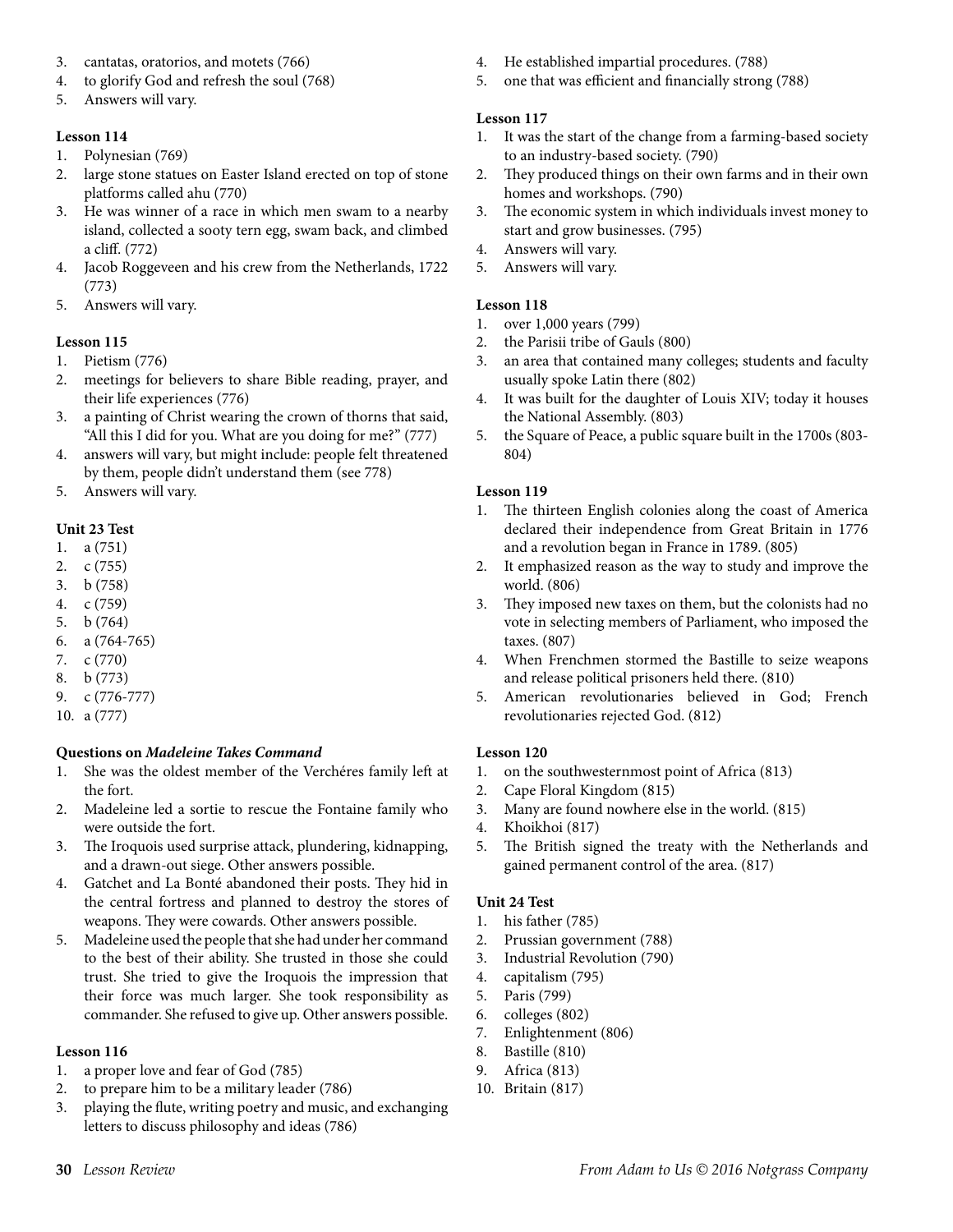- 1. He took the crown from the pope and crowned himself. (821)
- 2. a code of laws that enabled the legal system to operate more efficiently; it is the basis of the legal system France uses today (822)
- 3. He wanted to defeat the enemies of France and build an empire that recaptured the glory of Rome. (822)
- 4. Leaders of European nations met to rebuild Europe after the reign of Napoleon and discuss what should happen to Europe's colonies. (824)
- 5. He had a self-focused lust for power. (822, 826)

#### **Lesson 122**

- 1. Only 2% of the land is used for farming. (829)
- 2. It is on the trade route between India and China. (829)
- 3. He did not charge the ships any fees for landing there. (830)
- 4. It now had a British-appointed governor to oversee it. (832)
- 5. Answers will vary.

#### **Lesson 123**

- 1. They saw how American citizens were able to vote and determine who would serve in their government. (835)
- 2. He was a former slave who took control of the rebel slaves in Haiti and restored order. (835)
- 3. Prince of Portugal (836)
- 4. He fought battles of liberation throughout South America. He was an eloquent speaker and effective military leader. (839)
- 5. a place to establish colonies (840)

#### **Lesson 124**

- 1. human rights (844)
- 2. improving the morals of the English people and the abolition of slavery (845)
- 3. Newton was once involved in the slave trade, but was converted and wrote a book about the horrors of it. (846)
- 4. They voted by such a large majority (283 to 16) to end it. (846)
- 5. Answers will vary.

#### **Lesson 125**

- 1. His parent were poor, but loving. He attended a school for poor children. He wanted to be an actor when he grew up. He grew up in Denmark. (849)
- 2. He believed in him and paid for him to go back to school. (850)
- 3. "The Ugly Duckling" (851)
- 4. We remember the lesson better; we connect with it better; other answers possible. (853)
- 5. Answers will vary.

#### **Unit 25 Test**

- 1. c (821)
- 2. c (824)
- 3. a (830)
- 4. b (832)
- 5. c (838-839)
- 6. b (840)
- 7. a (845)
- 8. b (847)
- 9. a (849)
- 10. c (850)

#### **Questions on** *The Switherby Pilgrims*

- 1. Switherby has become an industrial town. There are many more people, many in poverty. The old ways of life for the former farming village are dying away. A typhus epidemic takes the lives of many people. Other answers possible.
- 2. Her brother was shocked, concerned, and frightened. He tried to persuade her against the plan. Other answers possible.
- 3. Many of Australia's residents are prisoners or former prisoners.
- 4. Most of them look down on him and distrust him. They look on him with suspicion. They assume he is not as intelligent or trustworthy as themselves. Some of the children become friends with him. Other answers possible.
- 5. Gracechurch plans to take over the farm and "live like a king."

#### **Lesson 126**

- 1. because of the length of Queen Victoria's reign and the power of the British Empire (857)
- 2. Prince Albert (858-859)
- 3. The sun never sets on the British Empire. (861)
- 4. Ireland, Irish Potato Famine (862)
- 5. More and more countries began to elect representatives to operate their governments. Victoria accepted the change and was content to be the symbolic leader of the British Empire. (864)

#### **Lesson 127**

- 1. Russia (866)
- 2. England, France, and the Ottomans (867)
- 3. They wanted her to oversee nursing operations there. (869)
- 4. She transformed army medical care. She established a school to train nurses and wrote books about nursing. She was the pioneer of the modern nursing profession. (870)
- 5. Answers will vary.

#### **Lesson 128**

- 1. Commodore Matthew Perry (871)
- 2. to insist that Japan open its ports to American vessels and begin trading with Americans (871)
- 3. They looked different. They arrived on ships the Japanese had never seen. The Japanese were isolated and were unfamiliar with other peoples. Other answers possible. (871-873)
- 4. most favored nation status (875)
- 5. to study other cultures and the knowledge that the outside world had acquired (876)

- 1. how people could use iron and steel to construct tall buildings (877)
- 2. It was the tallest structure in the world. (878)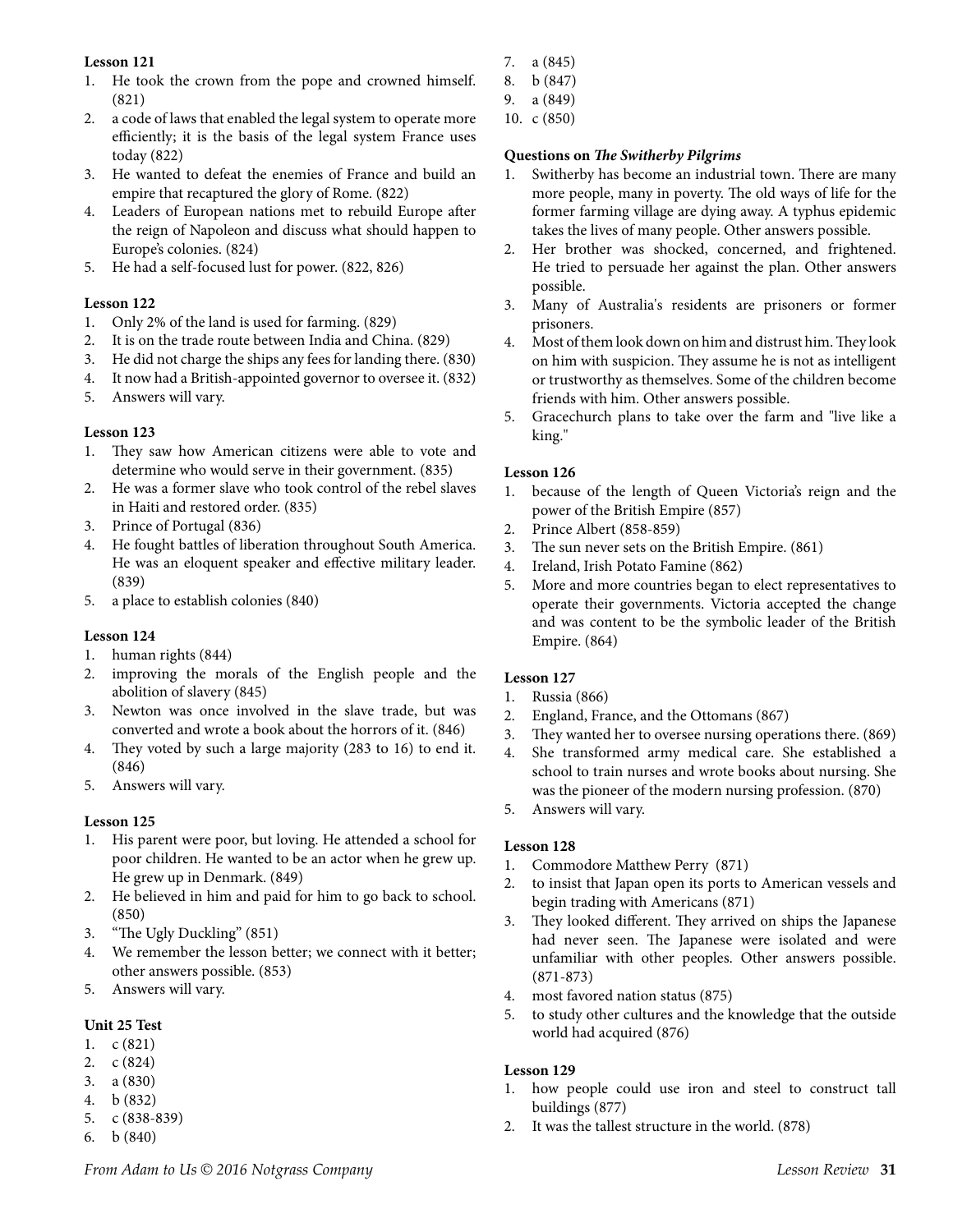- 3. from admission fees during the fair (879)
- 4. Answers will vary.
- 5. Answers will vary.

- 1. lode or vein mining and placer mining (884)
- 2. A gold rush is when a large number of people rush to an area where gold has been discovered, hoping to get rich. (884)
- 3. Gold had been discovered on it. (885)
- 4. Transvaal, South Africa (887)
- 5. Answers will vary.

#### **Unit 26 Test**

- 1. Victorian Era (857)
- 2. British Empire (861)
- 3. Russia (867)
- 4. Florence Nightingale (869)
- 5. Japan (871)
- 6. trading (871)
- 7. Paris (877-878)
- 8. It was the tallest. (878)
- 9. gold rush (884)
- 10. South Africa (887)

#### **Lesson 131**

- 1. as foreigners (891)
- 2. Chinese government officials seized 20,000 chests of opium from British traders in Guangzhou. (891-892)
- 3. Boxer Rebellion (893)
- 4. Answer should include either or both of these statements: He wanted to create a republican form of government. He wanted to bring unity among the various groups in China. (894-895)
- 5. Mao Zedong (896)

#### **Lesson 132**

- 1. Arctic Circle, Antarctic Circle (899, 901)
- 2. Robert Peary, Matthew Henson, Ooqueh, Ootah, Egingwah, and Seeglo reached it on April 6, 1909. (900)
- 3. They flew a plane over the North Pole. (900)
- 4. Roald Amundsen from Norway (902)
- 5. Answers will vary.

#### **Lesson 133**

- 1. The blood pressure cuff was invented by Scipione Riva-Rocci. (904-905)
- 2. a way to broadcast radio signals through the air without using wires between the sender and receiver (905)
- *3. The Jazz Singer* (906)
- 4. moving assembly line (908)
- 5. Answers will vary.

#### **Lesson 134**

- 1. France and Germany (or Prussia) (912)
- 2. Germany, Austria-Hungary, and Italy (912-913)
- 3. Austrian Archduke Franz Ferdinand was assasinated by a Serbian rebel. (913)
- 4. Woodrow Wilson (915)
- 

5. Germany was required to reduce its armed forces and give up its colonies and the land it had captured in the war. They had to pay heavy reparations to the victorious nations. Many Germans deeply resented the treaty. (916)

#### **Lesson 135**

- 1. Portuguese (918)
- 2. It is the largest. (919)
- 3. "River of January"(920)
- 4. It was the 100th anniversary of Brazilian independence (April 4, 1922). (920)
- 5. Answers will vary.

#### **Unit 27 Test**

- 1. b (893)
- 2. c (894-895)
- 3. a (900)
- 4. c (900, 903)
- 5. c (905)
- 6. b (906)
- 7. c (912-913)
- 8. a (913) 9. a (919)
- 10. b (920)

#### **Lesson 136**

- 1. Some Germans were bitter about the Treaty of Versailles. The party emphasized German pride and promised to make Germany a powerful nation again. (925)
- 2. founder of the Fascist Party in Italy who took over the country as dictator (927)
- 3. an Allied force landed in France and liberated the country from the Germans (932)
- 4. protected Jews and secretly transported them to safety (932)
- 5. The Americans dropped two atomic bombs on Japan and the Japanese feared the possibility of more. (934)

#### **Lesson 137**

- 1. into a free zone and a Communist zone (939) or into four zones: Communist East Berlin and the American, British, and French zones of West Berlin (941)
- 2. The Communists had cut water lines to the city and blocked roads and railroads to keep supplies from coming in. (941)
- 3. Cold War (938)
- 4. He fled to Taiwan and led a Nationalist government there. (944)
- 5. South Korea and South Vietnam (945, 947)

- 1. Asia (949)
- 2. the British government (952)
- 3. He developed ideas about nonviolent resistance to unjust laws. He encouraged Indians in South Africa to work together to resist discrimination. (953)
- 4. They were the lowest segment of society in India. Gandhi showed them kindness and encouraged others to do the same. (954)
- 5. It became two independent countries: India and Pakistan. (955)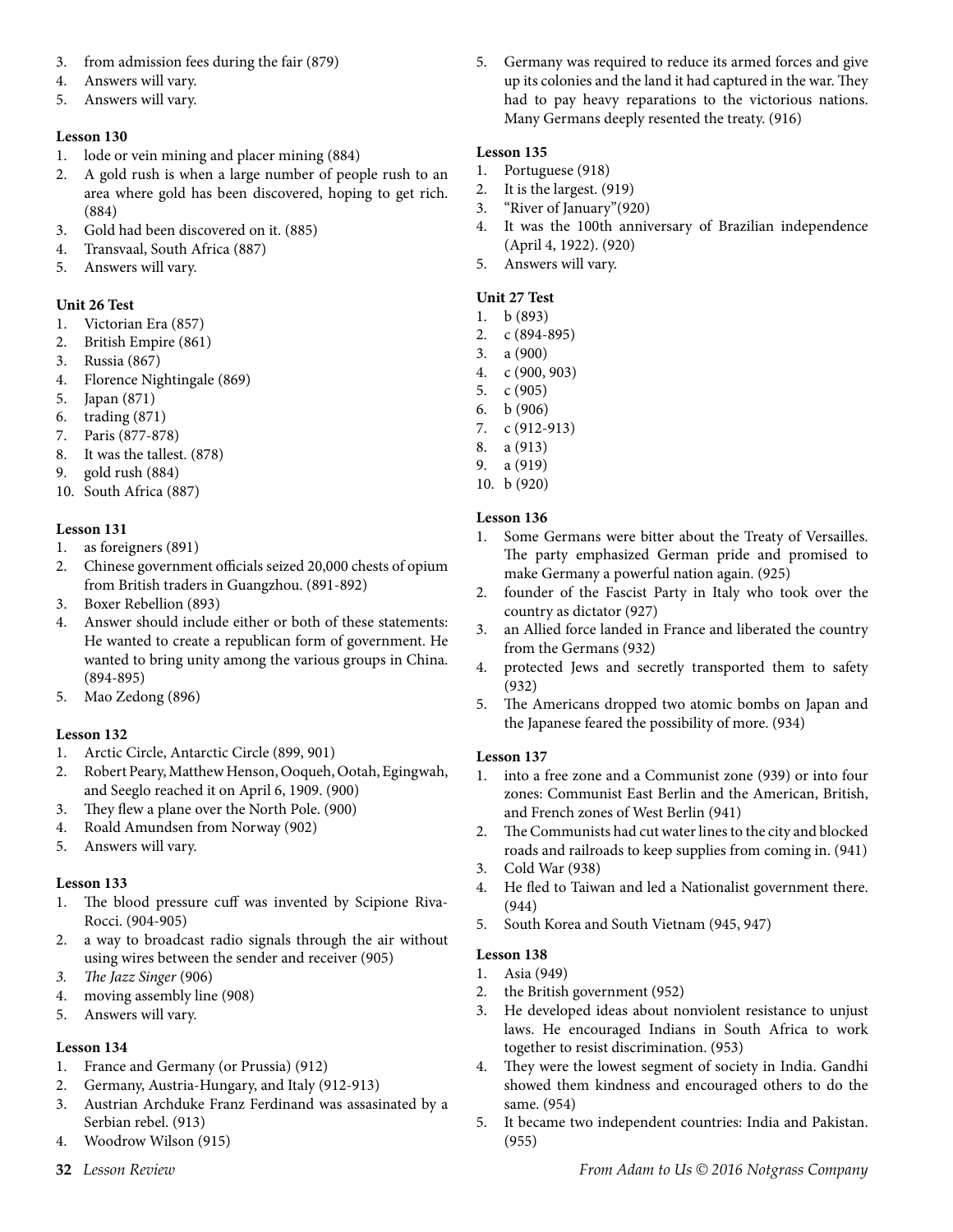- 1. "to see far" (957)
- 2. They went to television parlors. (958)
- 3. Researchers and factories focused on military needs. (960) 4. Film of the coronation was flown across the Atlantic and
- rebroadcast in the U.S. (963)
- 5. television signals to be sent across the Atlantic and Pacific Oceans (963)

#### **Lesson 140**

- 1. November 29, 1898, in Belfast, Ireland (965)
- 2. He wrote poetry every chance he had, even while in the trenches. (966)
- 3. a conversation with J. R. R. Tolkien and Hugo Dyson (967)
- 4. more than thirty (965)
- 5. It came from several series of radio talks Lewis gave for the British Broadcasting Corporation during World War II, in which he explained the basics of the Christian faith (968)

#### **Unit 28 Test**

- 1. Nazi Party or National Socialist Party (925)
- 2. D-Day (932)
- 3. Germany (939)
- 4. Communists (941)
- 5. Gandhi (953)
- 6. India and Pakistan (955)
- 7. military needs (960)
- 8. satellites (963)
- 9. Ireland (965)
- 10. the gospel (967)

#### **Questions on** *The Chestry Oak*

- 1. Chestry Castle was used as a headquarters for the Nazis. Michael's father made the Nazis think he was working with them, but he was secretly working for the Allies. Other answers possible.
- 2. Nana teaches Michael the truth when they are alone together at night.
- 3. After Michael was orphaned and away from anyone he knew, people who tried to help him did not believe what he told them about his background. Because he said he was Michael, Prince of Chestry, his name was recorded as "Michael Prince."
- 4. Tom was an American solider. Tom met Michael in Budapest. Michael was orphaned by this time. Tom worked to get Michael sent to America to be adopted by an American family. Michael was adopted by Tom's family. Tom and Michael were reunited toward the end of the book. Other answers possible.
- 5. Midnight was a spirited, almost wild horse. Michael loved Midnight and longed to ride him. Michael conquered his fear of riding Midnight. Michael feels that he and Midnight have a special understanding. Midnight never bows to the yoke of oppression that the Nazis bring. Michael chooses to escape the castle with Midnight, disobeying his father's instructions. Michael sees Midnight again toward the end of the story because he was taken by the United States Army to the United States. Other answers possible.

#### **Lesson 141**

- 1. a giant rock in the middle of the desert in central Australia (973)
- 2. believed to be the first people to have lived in Australia (975)
- 3. They wanted to assimilate them into white society. (976)
- 4. Aborigines started it to protest their mistreatment by English settlers. (977)
- 5. He received knighthood for his services for the advancement of the Aboriginal people. (978)

#### **Lesson 142**

- 1. Most people assumed that the U.S. was ahead of the U.S.S.R. in space technology. (982)
- 2. Yuri Gagarin; On April 12, 1961, Gagarin orbited the earth. (983)
- 3. to send a man to the moon and return him safely before the end of the 1960s (983)
- 4. International Space Station, begun in 1998 (986)
- 5. Answers will vary.

#### **Lesson 143**

- 1. weekly prayer meetings in the Nikolaikirche in Leipzig, Germany (990)
- 2. They peacefully carried candles, chanted "We are the people," and prayed. (991)
- 3. November 9, 1989 (992)
- 4. Mikhail Gorbachev (993)
- 5. Answers will vary.

#### **Lesson 144**

- 1. Great Pyramid of Giza (995)
- 2. England (995)
- 3. Chrysler Building, New York City, 1930 (996)
- 4. United Arab Emirates (1000)
- 5. Answers will vary.

#### **Lesson 145**

- 1. a distinct group who lived in a place before others from outside the area established a colony there (1001)
- 2. Bolivia (1002)
- 3. Asia and the islands of the Pacific (1002)
- 4. It is believed to be the oldest language still in common use. (1007)
- 5. Answers will vary.

#### **Unit 29 Test**

- 1. b (975)
- 2. b (977)
- 3. b (982)
- 4. c (983)
- 5. c (990)
- 6. b (992)
- 7. a (996)
- 8. c (1000)
- 9. a (1002) 10. c (1007)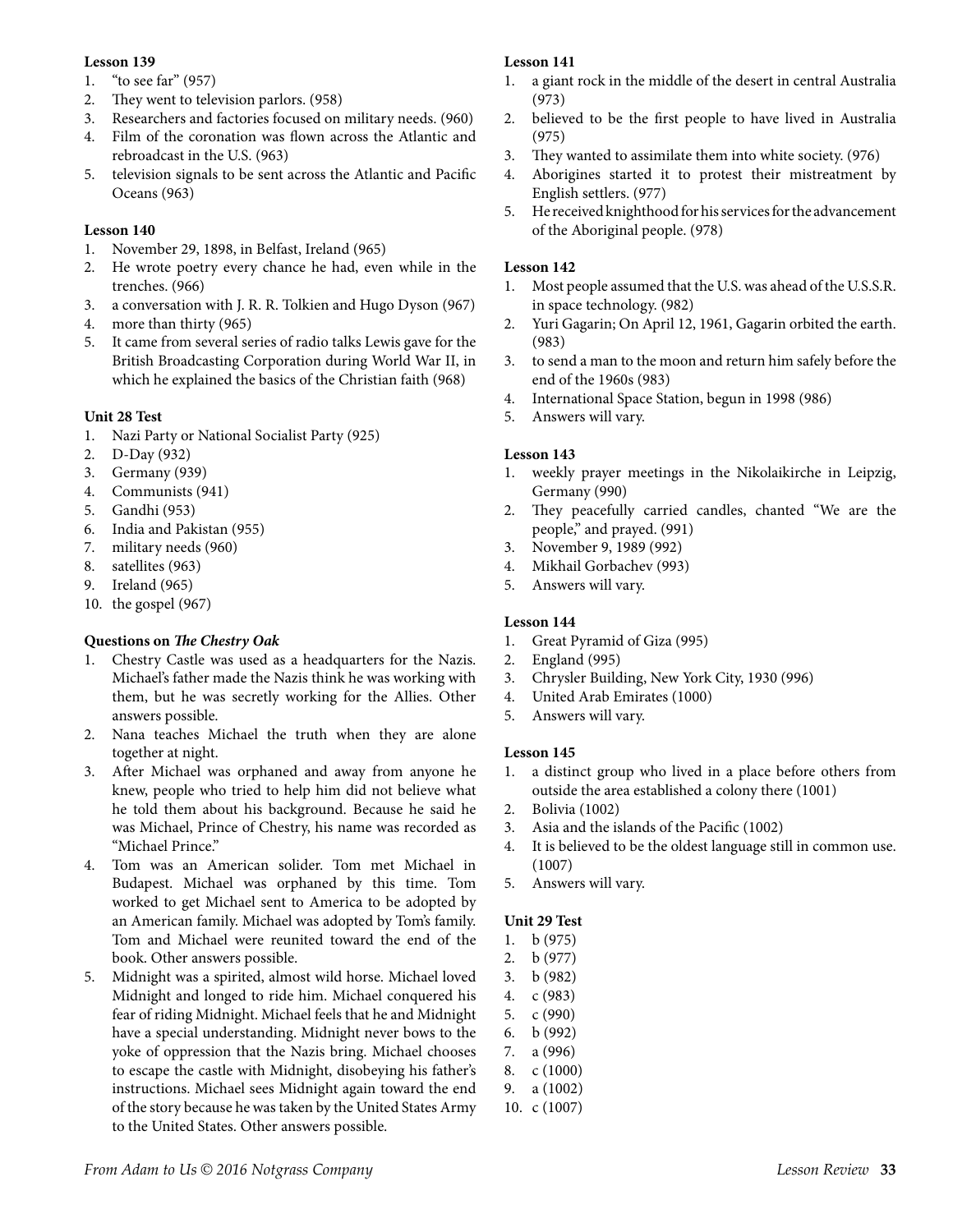- 1. She was born in 1926. She became queen in 1952. (1012- 1013)
- 2. national pride and heritage (1014)
- 3. She meets with the prime minister who keeps her up to date on what is happening in the government. (1014)
- 4. It is an inspiration and an anchor. (1017)
- 5. She is the longest reigning monarch. (1018)

#### **Lesson 147**

- 1. remained faithful to God (1020)
- 2. the desire of Jews to want a separate country where they could live securely (1020)
- 3. 1948 (1021)
- 4. The Arabs are an ethnic group who originated on the Arabian Peninsula. Most Arabs are Muslims, but not all are. (1022)
- 5. oil (1024)

#### **Lesson 148**

- 1. association football or soccer (1027)
- 2. 1896 in Athens, Greece (1028)
- 3. IOC or International Olympic Committee (1030)
- 4. Michael Phelps of the United States (1031)
- 5. Answers will vary.

#### **Lesson 149**

- 1. seasons and harvests will continue on earth (1033)
- 2. God has instructed us to do so, it is kind to others and to future generations, to honor God, other answers possible (1034-1035)
- 3. They plant more trees than they cut down. (1036)
- 4. Answers will vary.
- 5. inhabited (1039)

#### **Lesson 150**

- 1. globalization (1040)
- 2. No one person knows how to perform every step involved in making a pencil. Each person involved earns a living by completing their part of the process. (1041)
- 3. Answers will vary.
- 4. Answers will vary.
- 5. Answers will vary.

#### **Unit 30 Test**

- 1. Queen Elizabeth II (1013, 1018)
- 2. prime minister (1014)
- 3. Zionism (1020)
- 4. Israel (1021)
- 5. oil (1024)
- 6. association football or soccer (1027)
- 7. Greece (1028)
- 8. seasons and harvests will continue on earth (1033)
- 9. globalization (1040)
- 10. Answers will vary.

#### **Questions on** *Children of the Storm*

- 1. The church that had government approval gave in to the demands of the authorities, such as not allowing children to attend church services. The Vins family wanted to follow the Bible, so they became part of the persecuted church of Russia.
- 2. Natasha's teachers taught her that God did not exist, and that it was foolish to believe in God. They taught that science had proven God did not exist. Natasha's teachers shamed her because of her faith. Other answers possible.
- 3. A teacher in Natasha's school befriended her and subtly tried to influence her against Christianity. Natasha dreamed of a career, but she would not have been able to attend college as a Christian. She struggled with doubts about God's existence and the truth of Christianity. She did not want to automatically accept the faith of her parents. She felt that choosing to become a Christian was too high a price for all that she would have to endure. Other answers possible.
- 4. Natasha first worked with "The Christian" on a project collecting hymns for a Ukrainian hymnbook. She later worked for them full time. She had to live and operate "underground." She traveled with Christian literature hidden in her luggage to deliver to Christians around Russia. Other answers possible.
- 5. Natasha's father Georgi Vins was taken to the United States as part of a prisoner exchange. The entire Vins family had to join him as part of the prisoner exchange agreement.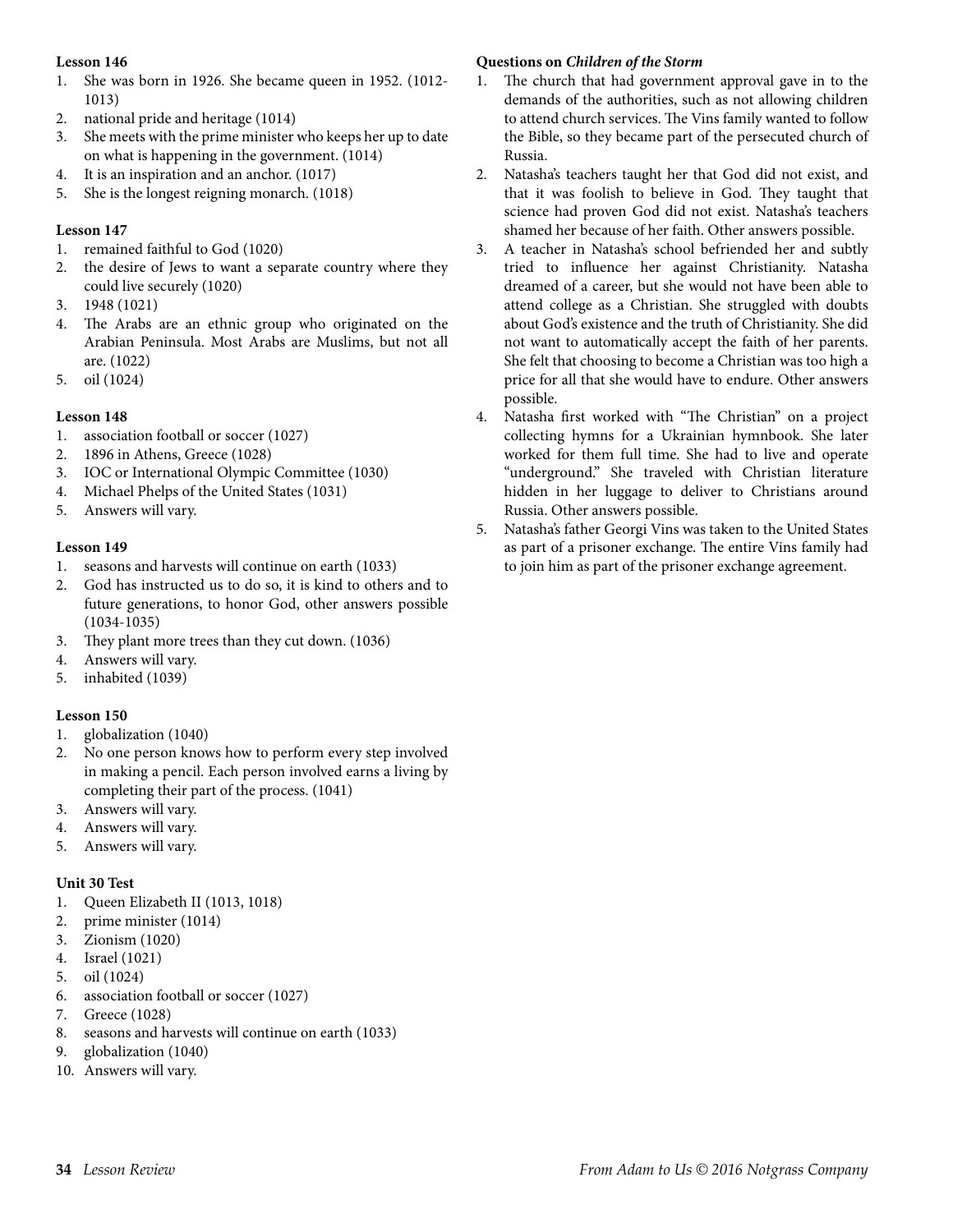# **Student Workbook**

#### **Lesson 1**

- 1. light (3)
- 2. sky (4)
- 3. dry land, plants (5)
- 4. greater light, lesser light, stars (6)
- 5. fish, birds (7)
- 6. animals, man (8-9)

#### **Lesson 2**

- 1. dwelling (11)
- 2. birth (11)
- 3. sit, rise (12)
- 4. wisdom (12)
- 5. heavens (12)
- 6. other (14)
- 7. righteous (14)
- 8. Son (15)
- 9. joy (17)
- 10. Alpha, Omega (17)

God is the *Almighty*.

#### **Lesson 3**





#### **Lesson 5**

|                    |                |                |        |                  |             | C                  |                  | R                  |
|--------------------|----------------|----------------|--------|------------------|-------------|--------------------|------------------|--------------------|
|                    | G              |                |        |                  |             | $\circ$            |                  | $\rm I$            |
|                    |                | $\overline{O}$ |        |                  |             | $\overline{\rm N}$ |                  | $\mathbf V$        |
|                    |                |                | L      |                  |             | T                  |                  | E                  |
|                    | $\circ$        |                |        | D                |             | $\rm I$            |                  | R                  |
|                    | $\mathsf{C}$   | I              | S      | L                | A           | N                  | D                | S                  |
|                    | E              |                |        | G                |             | E                  | I                |                    |
|                    | $\overline{A}$ |                |        | $\, {\bf R}$     |             | $\overline{\rm N}$ | $\boldsymbol{A}$ |                    |
|                    | N              |                |        | $\boldsymbol{A}$ |             | T                  | M                |                    |
|                    | S              |                |        | S                |             | S                  | $\mathcal{O}$    |                    |
| F                  | $\circ$        | R              | E      | S                | T           | S                  | $\mathbf N$      |                    |
|                    |                |                |        | L                |             |                    | $\mathbf D$      |                    |
| A                  | N              | I              | M      | $\boldsymbol{A}$ | L           | S                  | S                |                    |
|                    |                |                |        | N                |             |                    |                  | M                  |
|                    | I              |                |        | D                |             | C                  |                  | $\circ$            |
|                    |                | C              | D      | S                |             | $\circ$            |                  | $\mathbf U$        |
| ${\bf P}$          |                |                | E      |                  |             | ${\bf P}$          |                  | $\overline{\rm N}$ |
| L                  |                |                | S      | B                |             | ${\bf P}$          |                  | $\mathbf T$        |
| $\mathbf{A}$       |                |                | E      |                  | E           | E                  |                  | $\boldsymbol{A}$   |
| $\overline{\rm N}$ |                |                | $\,$ R |                  |             | $\, {\bf R}$       |                  | $\rm I$            |
| $\mathbf T$        |                |                | T      |                  |             |                    | G                | N                  |
| S                  | E              | A              | S      | O                | N           | S                  |                  | S                  |
|                    |                | S              | I      | Г                | $\mathbf V$ | E                  | R                |                    |

#### **Unit 1 Test**

Boxes should be numbered: 4, 2, 6, 3, 7, 1, 5 (3-9)

#### **Lesson 6**

wicked (43), eyes of the Lord (43), flood (43), build (43), 600 (45), 40 (45), animals (45), months (45), Ararat (45), raven (45), dove (45), olive (46), rainbow (47), Shinar (49), tower (49), pridefulness (49), language (49)

#### **Lesson 7**

- 1. Africa (50)<br>2. Mediterran
- Mediterranean Sea (51)
- 3. Lake Victoria (52)
- 4. Sahara (53)
- 5. Sudan (53)
- 6. Equator (51)
- 7. papyrus (54)

#### **Lesson 8**

Giza (58), Nile (58), tombs / pharaohs (58), stone / world (59), relatives (58), sphinx (60), afterlife (60), glorious (61)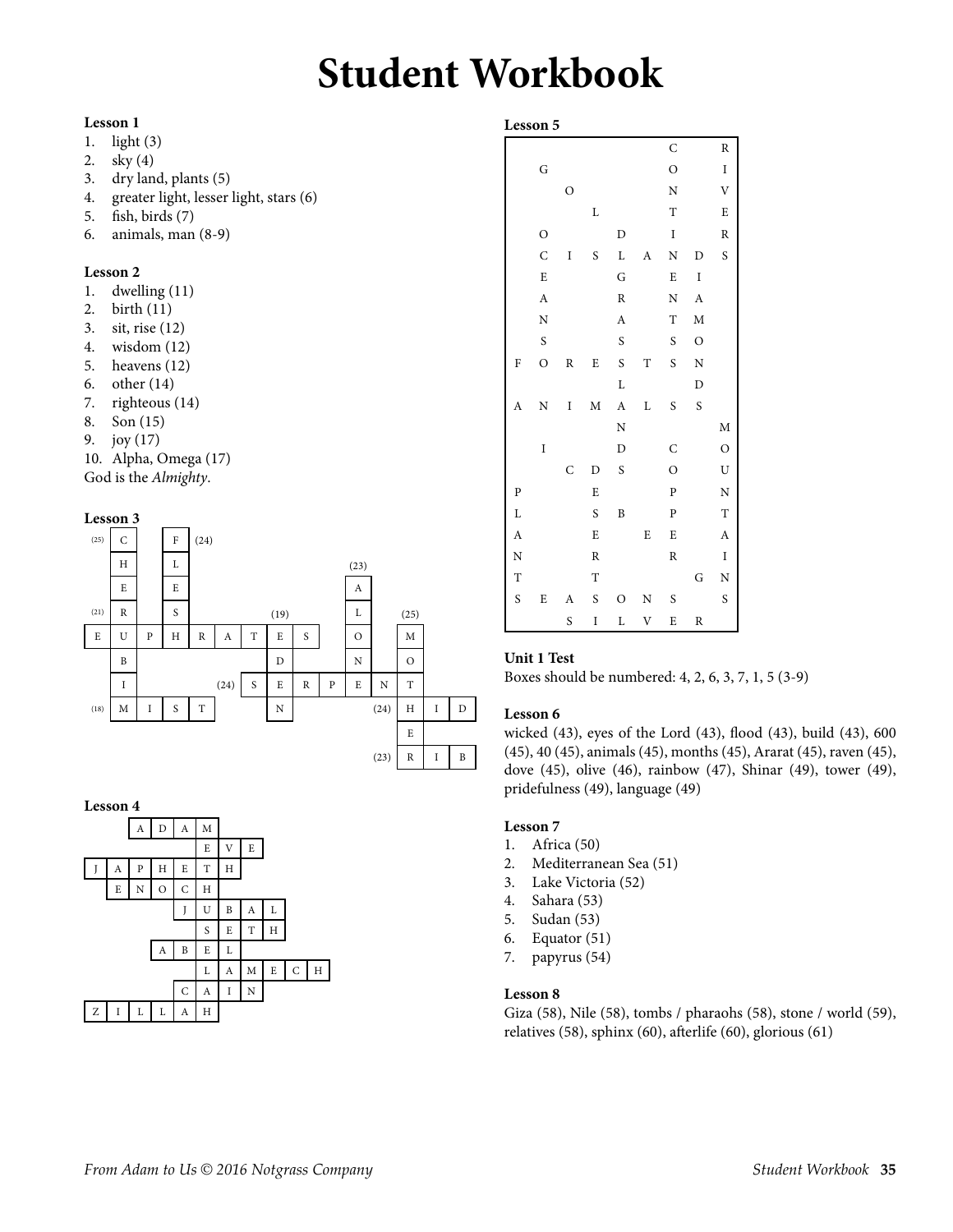

#### **Unit 2 Test**

- 1. c (45)
- 2. c (45)
- 3. a (49)
- 4. c (50)
- 5. b (51)
- 6. a (58)
- 7. a (58)
- 8. b (63)
- 9. a (64)
- 10. b (SW 10)

#### **Lesson 11**

Line 1: Leah, Jacob, Rachel, Esau (80-81) Line 2: Ishmael, Isaac, Rebekah (78, 80) Line 3: Hagar, Abraham, Sarah (75, 78)

#### **Lesson 12**



### V S F E H Q E C R G O U A O U E P Y R A M I D S F T I T N P H O T T A SF U O O S B L M N D L U B A S K E T S R E E D B A G S T S S E S C A C A O

#### **Lesson 15**

**Lesson 14**

- 1. Mediterranean (98)
- 2. Greece (98)
- 3. disaster (100)
- 4. frescoes (101)
- 5. Knossos (101)
- 6. tholos (102)
- 7. palace (99)
- 8. pottery (101)

#### **Unit 3 Test**

- 1. Abraham (75, 78)
- 2. Isaac (80)
- 3. Rebekah (80)
- 4. Hattusilis I (84)
- 5. Indus (90)
- 6. Caral (93-94)
- 7. pyramids (94)
- 8. Minoan (99)
- 9. Knossos (101)
- 10. Mediterranean (98)

#### **Lesson 16**

England (105), sarsen stones (106), bluestones (106), circle (106), Wales (108), Avenue (108), observatory (109), worship (109), image (110)

#### **Lesson 18**

Jochebed: heart (118) Aaron: line (120) Jacob: box (117) Canaan: grapes (123) Joseph: circle (117) Miriam: diamond (118) Moses: star (119) Sinai: triangle (121) Red: fish (120) Nile: wavy line (118)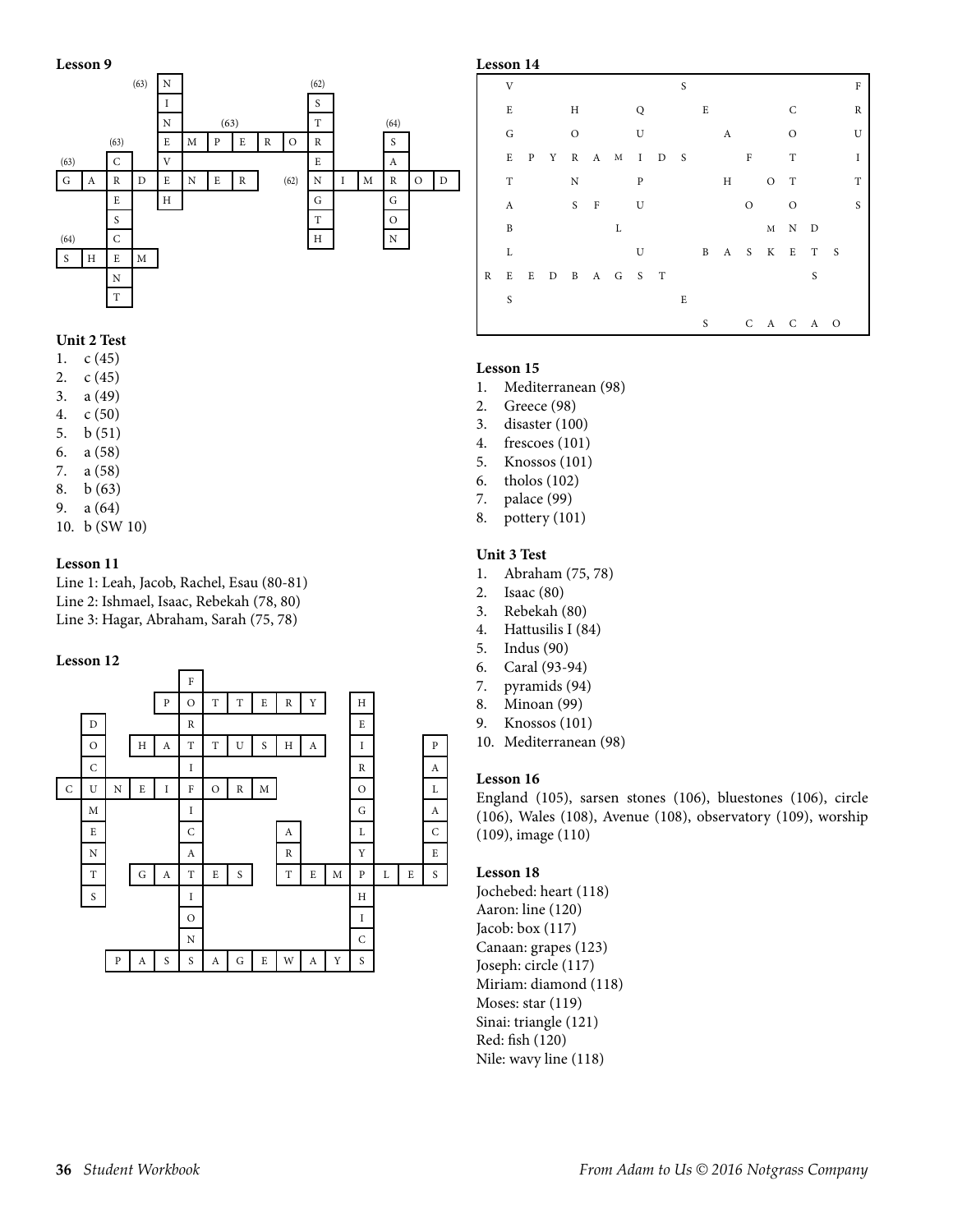

**Lesson 23**  $(152)$  O (156) (150) L P A F R I C A H V O (150) E U R O P E (157)  $S$  N B (150) A S I A Y (156)  $\begin{array}{ccc} C & & B & T \end{array}$ (151) G I B R A L T A R A O A  $S$  D E D

#### **Lesson 24**

#### **Lesson 20**

Europe (130), Mediterranean (130), rugged (131), Mycenaean (131), Mycenae (132), Lion (132), gold (132), palace (132), Sparta (133), Troy (133), horse (133)

#### **Unit 4 Test**

- 1. b (106-107)
- 2. c (106)
- 3. a (114)
- 4. c (105)
- 5. b (118)
- 6. a (121)
- 7. b (127)
- 8. a (126)
- 9. c (130)
- 10. b (133)

#### **Lesson 21**

- 1. Moses (138)
- 2. Joshua (138)
- 3. Othniel (140)
- 4. Ehud (140)
- 5. Deborah (140)
- 6. Ruth (141)
- 7. Samuel (141)
- 8. Saul (141)

#### **Lesson 22**

David (143), Jerusalem (144), Solomon (146), wisdom (146- 147), Sheba (147), Temple (147), Northern (148), Southern (148)

|             |   |    |   |           |   |  |                           |                |              |         |   |   | G |  |
|-------------|---|----|---|-----------|---|--|---------------------------|----------------|--------------|---------|---|---|---|--|
|             |   |    |   |           | B |  |                           | P S G          |              |         |   | L | L |  |
|             |   | S. |   | I L V E R |   |  |                           | $\overline{O}$ | $\mathbf{L}$ | $\circ$ |   | E | A |  |
| J           |   |    |   |           | D |  | T                         |                |              | A L     |   | A | S |  |
|             | E |    |   |           | S |  | T                         |                |              |         | V | D | S |  |
| F           |   | W  |   |           |   |  | E                         |                |              |         |   | E | W |  |
| R           |   | B  |   |           |   |  | E D D I N G R I V O R Y S |                |              |         |   |   | A |  |
| U           |   |    | L |           |   |  | Y                         |                |              |         |   |   | R |  |
| $\mathbf I$ |   |    |   | R         |   |  |                           |                |              |         |   |   | E |  |
| T           |   |    |   |           | Y |  | A N I M A L S             |                |              |         |   |   |   |  |
|             |   | N  |   |           |   |  | UT S P U R P L E D Y E    |                |              |         |   |   |   |  |
|             |   |    |   |           |   |  |                           |                |              |         |   |   |   |  |

#### **Lesson 25**

Olympic (163), Zeus (163), champion (164), cook (164), stade (164), boxing (164), wrestling (164), olive wreath (164), statues (164), fair (165)

Run in such a way that you may win.

#### **Unit 5 Test**

- 1. Moses (138)
- 2. Saul (141)
- 3. Jerusalem (144)
- 4. Solomon (146)
- 5. Phoenician (156)
- 6. Byblos (157)
- 7. Africa (159)
- 8. purple dye (160)
- 9. stade (164)
- 10. olive wreath (164)

#### **Questions on** *The Golden Goblet*

- 1. Ranofer lived with Gebu after the death of their father.
- 2. Ibni hides stolen gold in wineskins.
- 3. The Ancient gathers and sells papyrus.
- 4. The Egyptians are celebrating the flooding of the Nile.
- 5. Ranofer asked for a donkey so that he could use it to make a living for himself and have enough money to become an apprentice to Zau the goldsmith.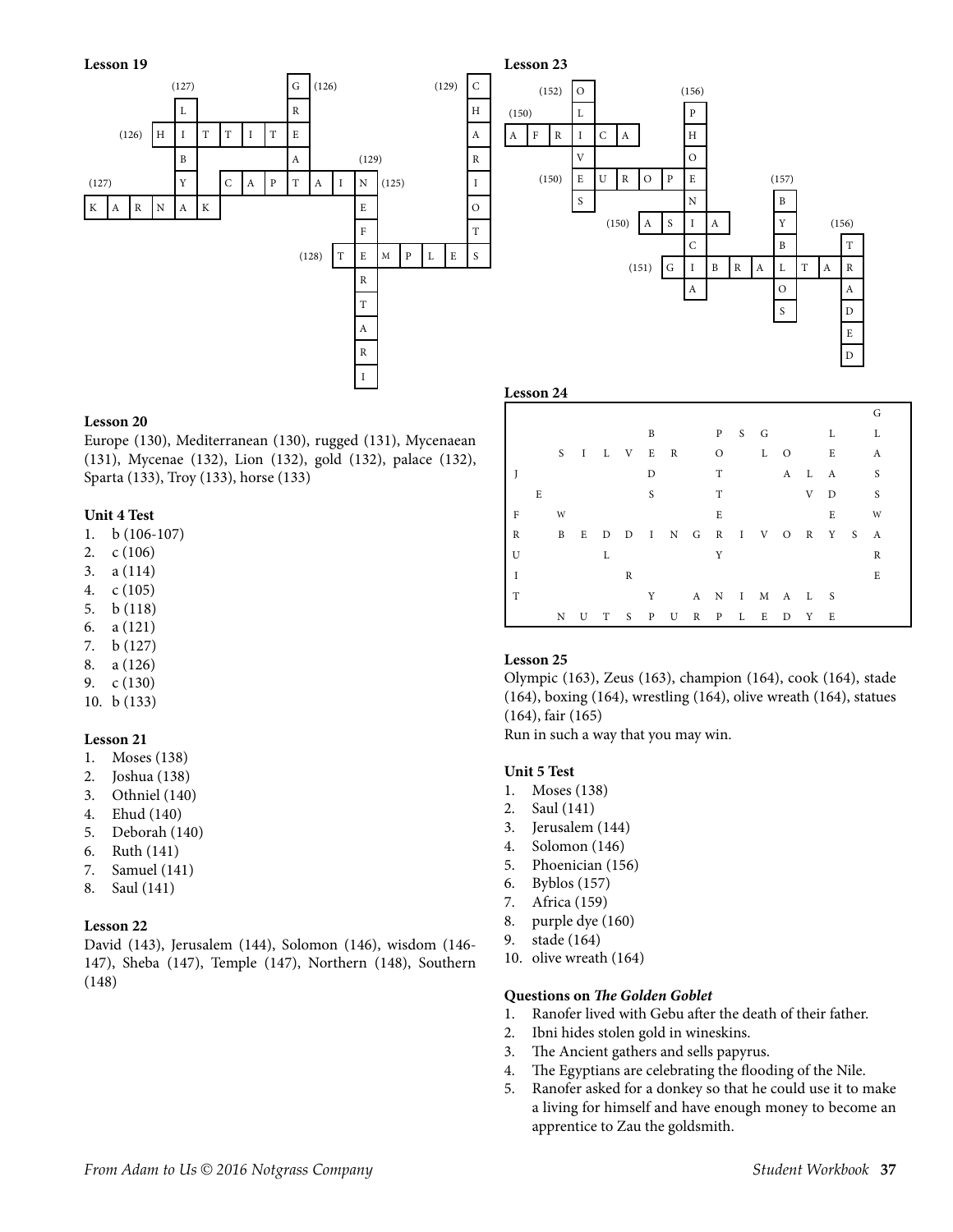Assyria (169), Mesopotamia (169), Euphrates (169), Jonah (171), Nineveh (171), Northern (171), many (171), Southern (172), Hezekiah (172), brutal (171), Egyptians (173), Babylonians (173), Carchemish (173), Chronicle (174), major (175)

#### **Lesson 27**



#### **Lesson 28**

- 1. Baghdad (183)
- 2. Hammurabi (183)
- 3. Nebuchadnezzar II (184)
- 4. Ishtar (184)
- 5. Euphrates (184)
- 6. Jehoiakim (188)
- 7. Daniel (188)
- 8. Persia (188)

#### **Lesson 29**

Great (190) world (191) harsh (191) satrap (191) Royal (191) Cylinder (192) scribes (192-193) Esther (196)

#### **Unit 6 Test**

- 1. a (169) 2. b (173)
- 3. c (179)
- 4. a (179) 5. c (181)
- 6. b (187)
- 7. c (184)
- 8. c (190)
- 9. a (196)
- 10. b (199-200)

#### **Lesson 31**

ritual, music, archery, charioteering, calligraphy, arithmetic (208)





#### **Lesson 34**

- 1. Plato (227)
- 2. Socrates (225)
- 3. Aristotle (228)
- 4. Plato (227)
- 5. Aristotle (228)
- 6. Aristotle (227)
- 7. Socrates (225)
- 8. Plato (226)

#### **Lesson 35**

Philip (231), Macedonia (231), Sparta (231), Corinth (232), son (232), twenty (232), Aristotle (232), Persia (232), Mediterranean (232), Indian (233), army (233), Babylon (233), 32 (233)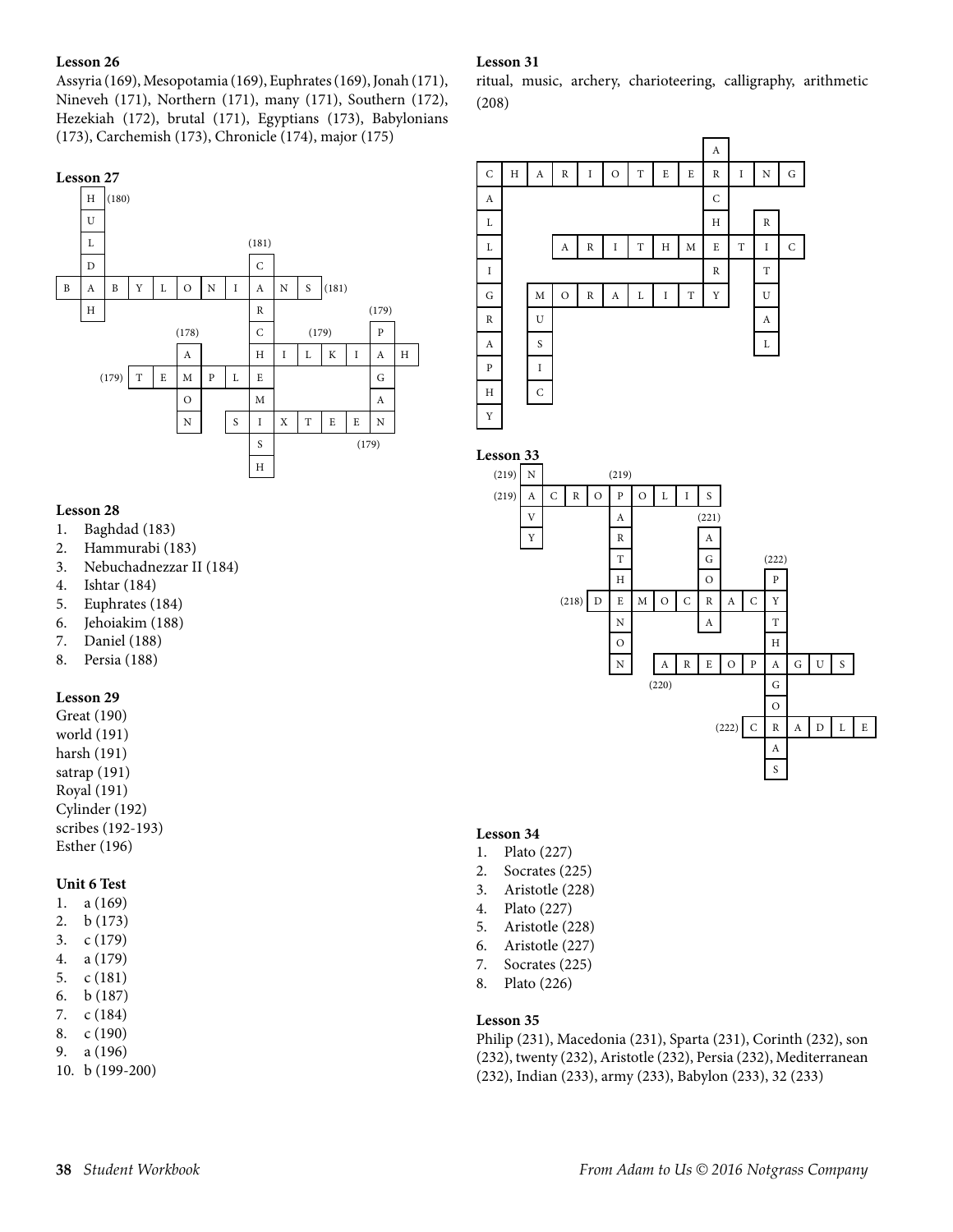#### **Unit 7 Test**

#### 1. morality (208)

- 2. Greece (218)
- 3. Parthenon (219)
- 4. Western Civilization (222)
- 5. asking questions (225)
- 6. Plato (226)
- 7. logic (228)
- 8. Macedonia (231-232)
- 9. Persia (232)
- 10. rebelled (233)

#### **Questions on** *Aesop's Fables*

- 1. Various answers possible.
- 2. The Country Mouse was afraid of the dogs in the town house, despite the sumptuous feast he could enjoy there.
- 3. The Mouse told the Lion that one day he might be able to help him. The Lion was amused at that idea.
- 4. The Lion fed Androcles, and when the Lion was released to attack Androcles, he did not harm him.
- 5. The Oxen quarreled and went to separate parts of the field where they were alone and vulnerable.

#### **Lesson 36**

- 1. Alexander the Great (line) (237)
- 2. Hellenistic (wavy line) (238)
- 3. Ptolemy (star) (239)
- 4. Cleopatra (flower) (239)
- 5. lighthouse (diamond) (239)
- 6. museum (square) (240)
- 7. Eratosthenes (circle) (240)
- 8. Archimedes (exclamation mark) (240)
- 9. Jews (heart) (241)
- 10. Apollos (double line) (242)

#### **Lesson 37**

246 (243); 13 (243); 20 to 50 (245); 12 to 40 (245): 5,500 (245); 8,000 (247); 10,000 (243); 3 (247)

#### **Lesson 38**

- 1. Antiochus IV (250)
- 2. Samaritans (251)
- 3. Mattathias (251)
- 4. Hasmoneans (251)
- 5. Simon (251)
- 6. Judas (251)
- 7. Maccabeus (251)
- 8. the temple in Jerusalem (251-252)

#### **Lesson 39**

republic (254), patricians (254), Forum (255), Punic (256), military (257), Gaul (258), dictator (258), Octavian (258-259)

#### $(265)$  P  $(263)$  E (262) M E R C H A N T S (266) A R  $(X^{(264)}\mid N \mid T \mid M \mid Y^{(264)}\mid W \mid A \mid T \mid E \mid R$  $A$   $H$   $E$  $B$   $E$   $L$ (263) A R A B S T T E E  $(266)$  A R  $C$  A N Y O N S

#### **Unit 8 Test**

**Lesson 40**

- 1. c (237)
- 2. b (240)
- 3. c (244)
- 4. c (243)
- 5. a (250)
- 6. b (251) 7. b (255)
- 8. c (258)
- 9. a (264)
- 10. c (263)

#### **Lesson 41**

- 1. Gabriel tells Mary she will have a baby. (272)
- 2. Mary visits Elizabeth. (273)
- 3. Jesus is born. (274)
- 4. Shepherds visit Jesus. (274)
- 5. Joseph and Mary present Jesus at the temple. (274)
- 6. Magi visit Jesus. (275)
- 7. Joseph, Mary, and Jesus flee to Egypt. (276)
- 8. Joseph, Mary, and Jesus move to Nazareth. (276)
- 9. Jesus sits with Jewish teachers at the temple. (276)
- 10. Jesus is baptized. (277)

#### **Lesson 42**

- 1. Dead Sea (280)
- 2. Sodom and Gomorrah (281)
- 3. Jordan River (281)
- 4. Lake of Gennesaret (282)
- 5. Capernaum (283)
- 6. Samaria (285)
- 7. Lake Hulah (279, 281)
- 8. Mediterranean Sea (279)

#### **Lesson 43**

century (287) one (287) cohort (287) legion (287) primus (288) training (288) tunic; blue (289)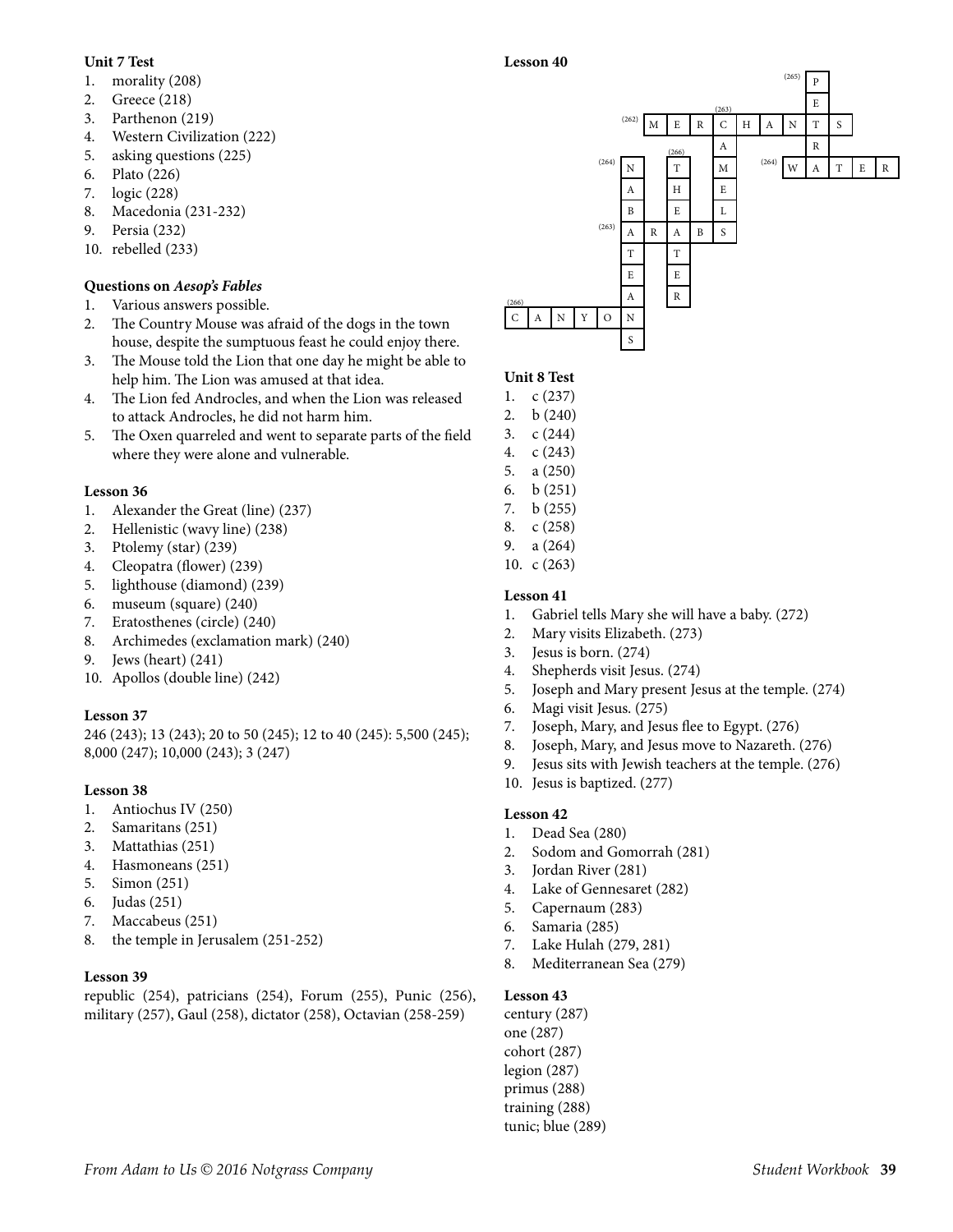#### iron, staff (289)

Not even in **Israel** have I found such great faith.

#### **Lesson 44**

- 1. hill (291)
- 2. peace (292)
- 3. Moriah (292)
- 4. Ascents (292)
- 5. Wailing (293)
- 6. Jesus (295)
- 7. Roman (296-297)
- 8. Olives (298)
- 9. burial (299)

#### **Lesson 45**

- 1. Jesus (300)
- 2. Judas (301)
- 3. Annas (302)
- 4. Caiaphas (302)
- 5. Pilate (303)
- 6. Herod (303)
- 7. thief (303)
- 8. Thomas (305)

#### **Unit 9 Test**

- 1. Elizabeth (273)
- 2. Nazareth (276)
- 3. Dead Sea (280)
- 4. Samaria (285)
- 5. century (287)
- 6. cohort (287)
- 7. Jerusalem (295)
- 8. Olives (298)
- 9. high priest (302)
- 10. Paradise (303)

#### **Lesson 46**

- 1. Jesus (brown) (309)
- 2. Mary (pink) (309)
- 3. Matthias (orange) (310)
- 4. Peter (red) (310-311)
- 5. Stephen (green) (312)
- 6. Philip (blue) (312)
- 7. Paul (yellow) (313)
- 8. Luke (gray) (315)



#### **Lesson 48**

 $E \mid S \mid U \mid S$ 

 $M$  O R I A H

 $R$  O  $M$   $A$  N  $B$  U R I A L  $A$  S C E N T S W  $A$  I  $L$  I  $N$  G

 $O$   $L$   $I$   $V$   $E$   $S$ 

 $H$   $I$   $L$   $L$  $P$  E A C E

- 1. Aegean Sea (323)
- 2. Asia (324)
- 3. Artemis (324)
- 4. Artemisium (325)
- 5. Aquila and Priscilla (326)
- 6. Apollos (326)
- 7. School of Tyrannus (326)
- 8. Demetrius (327)

#### Lesson 49

|   |              |                  |   |           |   |   | P             |   |     | S            |               |   |   |             |  |
|---|--------------|------------------|---|-----------|---|---|---------------|---|-----|--------------|---------------|---|---|-------------|--|
| A |              |                  |   |           |   |   | A             |   | B A |              | T H H O U S E |   |   |             |  |
|   | Q            | $\overline{F}$   |   | W A L L   |   |   |               |   |     | $\circ$      |               |   |   |             |  |
|   |              | U                |   |           |   |   | A             |   |     | $\, {\bf R}$ |               |   |   | G           |  |
|   |              | R                | E |           |   |   | C             |   |     | $\mathbf E$  |               |   |   | A           |  |
|   |              | N                |   | D         |   |   | E             |   |     | Η            |               |   |   | T           |  |
|   |              | $\boldsymbol{A}$ |   |           | U |   |               |   | T   |              | $O$ W E       | R | S | $\mathbf E$ |  |
|   |              | $\mathsf{C}$     |   |           |   | C |               |   |     | U            |               |   |   | S           |  |
|   |              | $\mathbf E$      |   |           |   |   | T             |   |     | S            |               |   |   |             |  |
|   | $\mathsf{C}$ |                  |   |           |   |   | I S T E R N S |   |     | E            |               |   |   |             |  |
| S | Y N          |                  |   | A G O G U |   |   |               | E |     | S            |               |   |   |             |  |

#### **Lesson 50**

*Only answers for the solid blanks are given. Answers on the double blanks will vary.*

England (335); Roman, hot, Mendip (336); forty-two, minerals, furnace, hypocaust, flues, bricks, Avon (337)

#### **Unit 10 Test**

- 1. b (311)
- 2. b (313)
- 3. c (315)
- 4. b (317)
- 5. b (317)
- 6. a (324)
- 7. c (326)
- 8. c (327)
- 9. b (331)
- 10. c (336)

- 1. Smyrna (342)
- 2. John (342)
- 3. bishop (342)
- 4. letters (342-343)
- 5. Docetism (342)
- 6. faith (343)
- 7. proconsul (343)
- 8. martyr (343)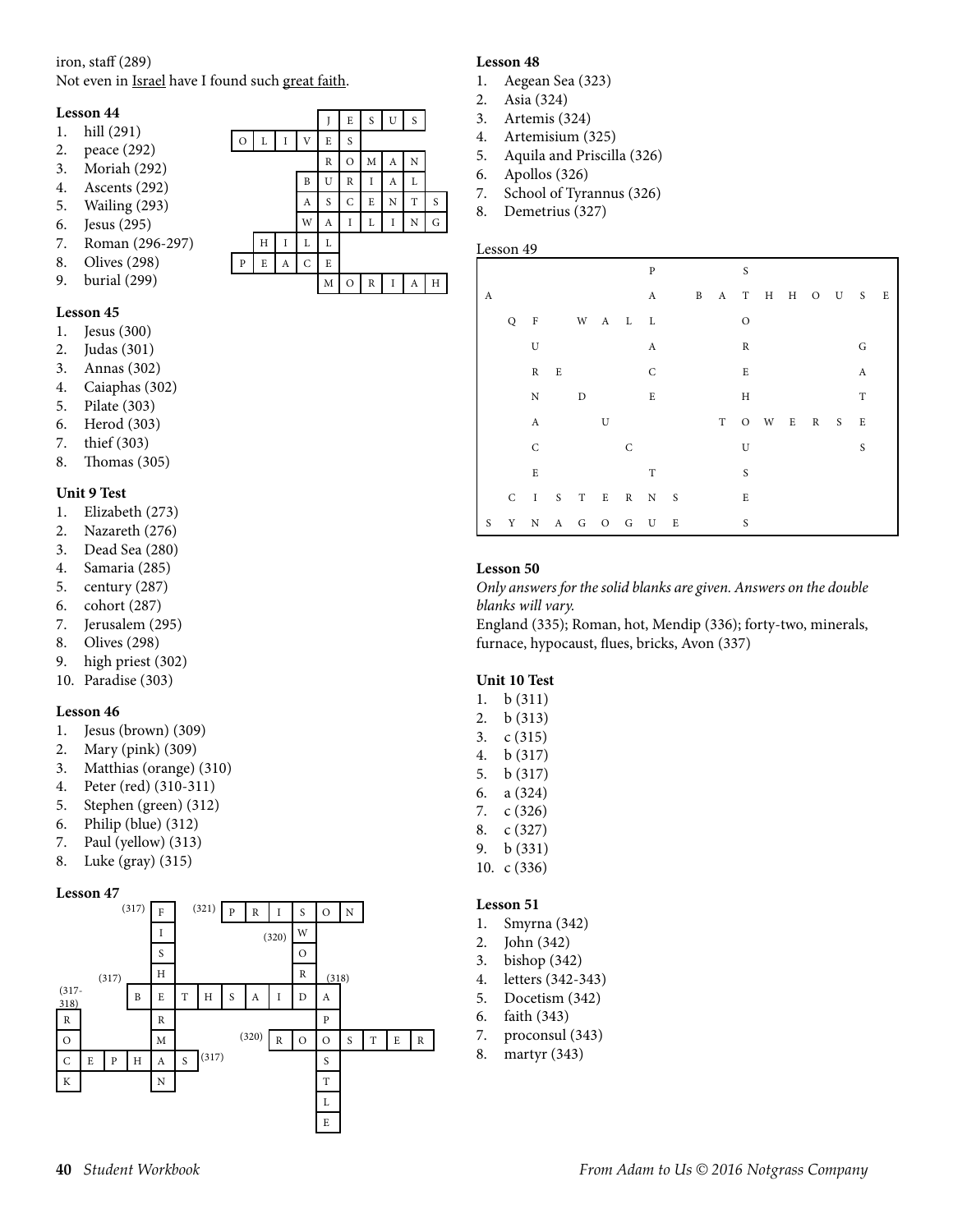| B | I | S | Η | О | P   |   |   |   |   |   |   |   |  |
|---|---|---|---|---|-----|---|---|---|---|---|---|---|--|
|   |   |   |   |   | ( ) | Н | N |   |   |   |   |   |  |
|   |   |   |   |   |     | E | T | T | E | R | S |   |  |
|   |   |   | S | M | Y   | R | N | А |   |   |   |   |  |
|   |   |   | D |   | С   | E | T | I | S | M |   |   |  |
|   |   |   |   | F | А   |   | T | Н |   |   |   |   |  |
|   |   |   | M | Α | R   | T | Y | R |   |   |   |   |  |
|   |   |   |   |   | P   | R | О | С | O | N | S | U |  |

ſ

- 1. Marjan (351)
- 2. Adriatic (351)
- 3. Croatia (351)
- 4. Illyrians (353)
- 5. Diocletian (353)
- 6. Maximian (353)
- 7. Jupiter (354)
- 8. Christians (354)

#### **Lesson 54**

- 1. Constantine lives in the court of Diocletian. (357)
- 2. Constantine becomes emperor of the Roman Empire. (358)
- 3. Constantine gives God the credit for his victory at Milvian Bridge. (358)
- 4. Constantine and Licinius issue the Edict of Milan. (359)
- 5. Constantine calls a council of bishops at Nicea. (359) 6. Constantine builds a new Roman capital called
- Constantinople. (360) 7. Constantine is baptized. (361)
- 8. Pagan worship becomes illegal in the Roman Empire. (361)

#### **Lesson 55**

Ethiopia (364); Africa (363); trade (366); textiles, jewelry, copper (367); ivory, myrrh (367-368); Ezana (368-369); obelisks (369); religion (369)

#### **Unit 11 Test**

- 1. Polycarp (343)
- 2. Jesus (342)
- 3. frescoes (347)
- 4. Croatia (351)
- 5. Diocletian (354)
- 6. Constantinople (360)
- 7. baptized (360)
- 8. Pagan worship (361)
- 9. Ethiopia (364)
- 10. obelisks (369)

#### **Questions on the Bronze Bow**

- 1. Answers will vary, but might include: Daniel sought revenge on the Romans for what they had done to his family.
- 2. Rosh sent several of his men to steal Samson from a caravan of slaves. Daniel released Samson from his shackles.
- 3. Simon has become a follower of Jesus and helps in His ministry.
- 4. Daniel, Joel, and Thacia vowed to fight for God's victory.

5. Thacia brought Jesus to Daniel's house to heal Daniel's sister Leah.

#### **Lesson 56**

Xi'an, Kathmandu, Taxila, Kabul, Samarkand, Tyre, Damascus, Antioch (377)





#### **Lesson 57**



#### **Lesson 58**

- 1. Eurasian Steppe (387)
- 2. nomadic (387)
- 3. felt tents (389)
- 4. truce (390)
- 5. gold (390)
- 6. Scourge of God (390)
- 7. Gaul (390-391)
- 8. Catalaunian Plains (391)

#### **Lesson 59**

- 1. Great Britain (house) (392)
- 2. Ireland (circle) (392)
- 3. evangelize (heart) (393)
- 4. Emerald Isle (diamond) (393)
- 5. North Channel (line above and line below) (393)
- 6. peat (flames) (396)
- 7. farmland (70%) (396)
- 8. Croagh Patrick (triangle) (397)

#### **Lesson 60**

Rome (398), Constantinople (398), wealthy (398), stable (398), crumbling (398), corrupt (399), Latin (400), Greek (400), did not want (400), Visigoths (400), Vandals (400), 476 (401), sins (402), Byzantine (401)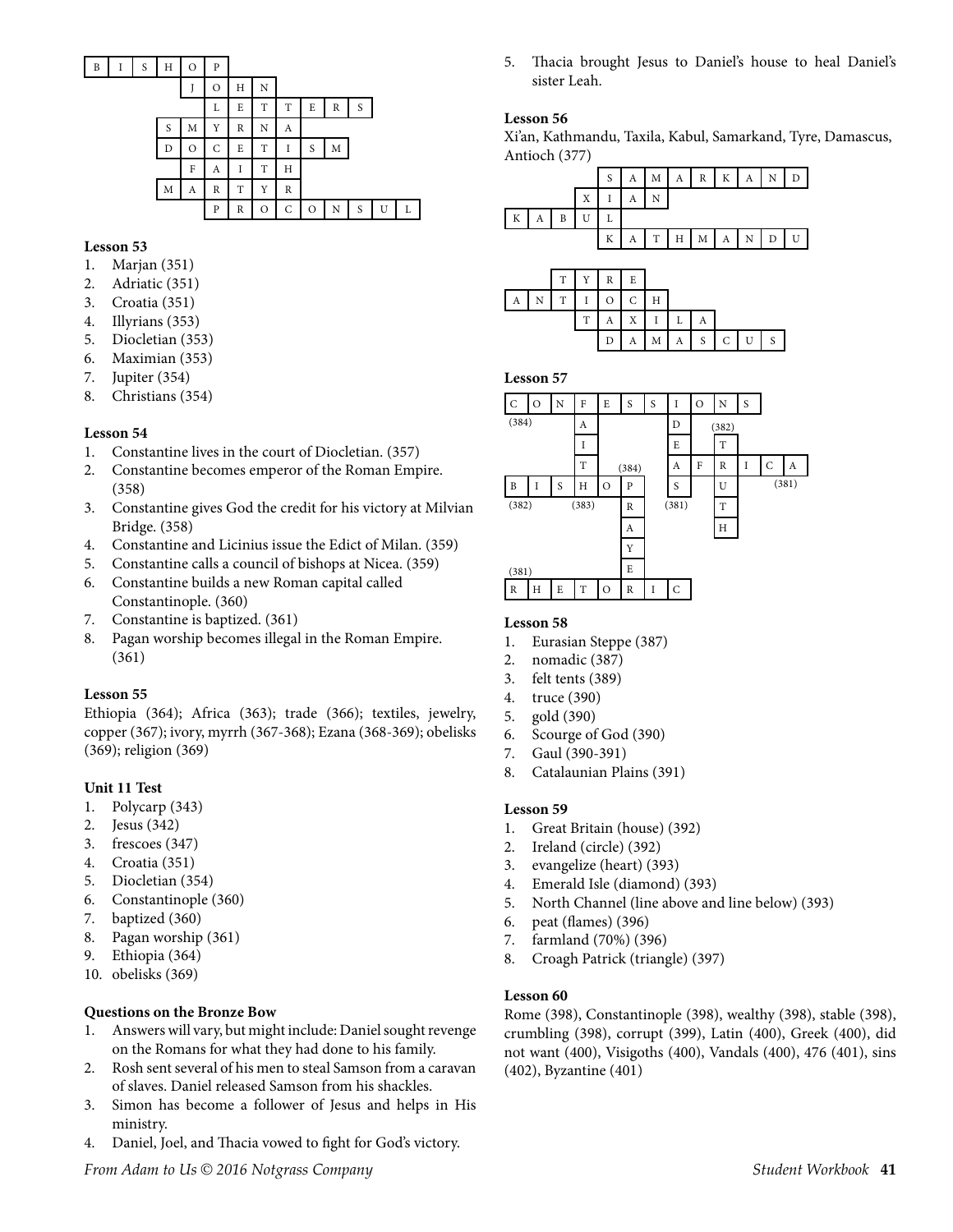#### **Unit 12 Test**

- 1. a (377)
- 2. c (377)
- 3. b (382)
- 4. c (384)
- 5. a (387)
- 6. b (390)
- 7. b (392)
- 8. c (393)
- 9. b (401)
- 10. a (401)

#### **Lesson 61**

- 1. Macedonia (405)
- 2. uncle (405)
- 3. wife (405-406)
- 4. Persia (406)
- 5. silk (407)
- 6. corruption (409)
- 7. code (408)
- 8. Wisdom (409)

|              |              | $M$ W          |             |         |   |       |              |         |              |
|--------------|--------------|----------------|-------------|---------|---|-------|--------------|---------|--------------|
|              |              | A W I S D O M  |             |         |   |       |              |         |              |
|              | $\mathsf{C}$ |                |             | $\rm F$ |   |       |              |         |              |
|              | $\mathbf E$  |                |             |         | E |       |              |         |              |
| $\mathsf{C}$ | $\mathbb{D}$ |                |             |         |   |       | S            |         | U            |
| $\mathsf{C}$ |              | ORRUPTI        |             |         |   |       |              | $\circ$ | $\rm N$      |
|              | $\rm N$      | $\overline{D}$ |             |         |   |       | L            |         | $\mathsf{C}$ |
|              | $\rm I$      |                | $\mathbf E$ |         |   |       | K            |         | $\mathbf L$  |
|              | А            |                | P           | E       |   | $R$ S | $\mathbf{I}$ | A       | E            |

#### **Lesson 62**

- 1. Honshu (412)
- 2. Hokkaido (412)
- 3. Mt. Fuji (413)
- 4. Shinto (416)
- 5. a sun goddess (416)
- 6. prince regent (417)
- 7. Great Change (417-418)
- 8. Nara (418)

#### **Lesson 63**

powerful (419); Mecca (419); 570 (419); merchant (420); forty (420); Islam (420); prophet (420); Arabia (420); teachings (421); Muslims (420); Jerusalem (421); Rock (421); Tours (422); France (422); Baghdad (422); Wisdom (422)

#### **Lesson 64**

- 1. Olmec (424)
- 2. Guatemala (425)
- 3. terraces (425)
- 4. ceramics (425)
- 5. Queen (426)
- 6. hieroglyphics (427-428)
- 7. pagan (428)
- 8. jungle (428)



#### **Unit 13 Test**

- 1. Theodora (405-406)
- 2. Justinian I (409)
- 3. Mt. Fuji (413)
- 4. Nara (418)
- 5. Muhammad (420)
- 6. Jerusalem (421)
- 7. Olmec (424)
- 8. Guatemala (425)
- 9. Palenque (427-428)
- 10. Holy Island (431-432)

#### **Lesson 66**



**42** *Student Workbook From Adam to Us © 2016 Notgrass Company*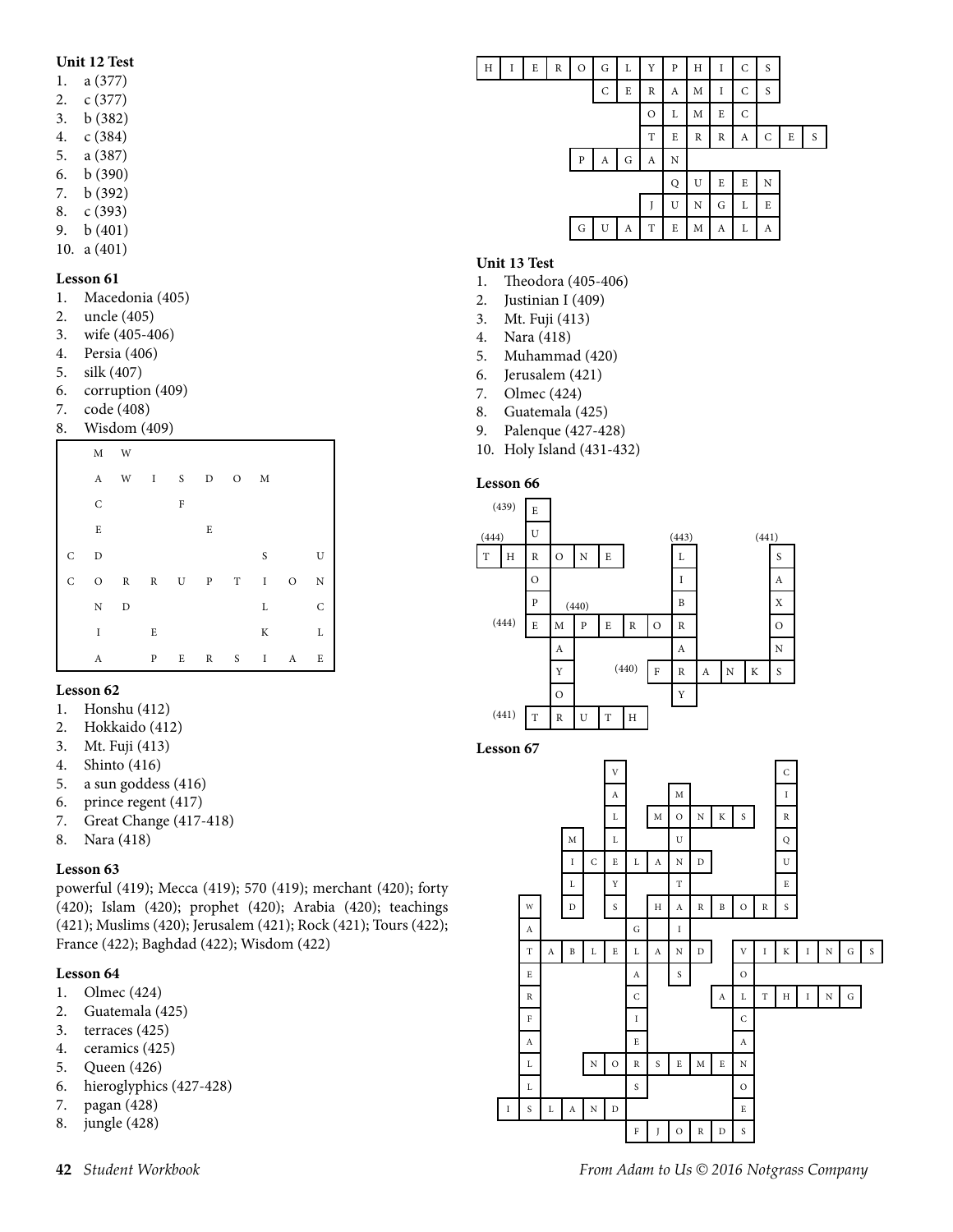- 1. Kyi (453)
- 2. Lybed (453)
- 3. Oleg (453)
- 4. Olga (454)
- 5. Vladimir I (454)
- 6. Anna (455)
- 7. Yaroslav (455)
- 8. Anthony (456)

#### **Lesson 69**

- 1. Prince Rastislav (458)
- 2. Michael III (458)
- 3. Macedonia (459)
- 4. Khazars (459)
- 5. Glagolitic (460)
- 6. Greek (460)
- 7. Czech Republic (458)
- 8. Yaroslav the Wise (460)

#### **Lesson 70**

Europe (462); Wales (462); Cornwall (462); Scotland (462); Angles (463); Saxons (463); Jutes (463); pagan (464); Gregory I (464); Canterbury (464); Viking (464); Alfred (464-465); William (467); Hastings (467); invasion (467)

#### **Unit 14 Test**

- 1. c (439)
- 2. a (444)
- 3. c (446)
- 4. c (450)
- 5. a (453)
- 6. c (455)
- 7. b (458)
- 8. c (458) 9. a (465)
- 10. b (467)

#### **Questions on** *A Single Shard*

- 1. Answers will vary. Tree-ear lives with an elderly man, Crane-man, under a bridge. They are not related, but Crane-man has taken care of Tree-ear, an orphan, since he was very small. They scavenge for food. Tree-ear loves to watch the potters of the village and dreams of learning the art.
- 2. The most important industry in the village of Ch'ulp'o was pottery or ceramics.
- 3. Tree-ear began working for Min to pay for a piece of pottery that he had damaged.
- 4. Min's life desire was to gain a royal commission (to make pottery for the use of the king).
- 5. Tree-ear journeys to Songdo to take samples of Min's pottery to the royal emissary.

#### **Lesson 71**

- 1. Seljuk Turks (underline) (473)
- 2. Urban II (circle) (473)
- 3. Crusaders (box around) (474)
- 4. Jerusalem (cross) (475)
- 5. Muslims (diamond) (476)
- 6. Richard I (crown) (477)
- 7. Byzantine (two lines under) (478)
- 8. Egypt (triangle) (478)

#### **Lesson 72**

- 1. Italian (483)
- 2. war (483)
- 3. vision (484)
- 4. prayer (484)
- 5. pilgrimage (484)
- 6. possessions (484)
- 7. friars (484)
- 8. Franciscans (484)



#### **Lesson 73**

*Answers on double lines will vary.*

- 1. chapter (488)
- 2. congregation (488-489)
- 3. relics (489)
- 4. statues (489)
- 5. stained (489)
- 6. buttresses (490)
- 7. blacksmith (490)
- 8. tools (490)

- 1. waterless place (494)
- 2. sand dunes (494)
- 3. Silk Road (496)
- 4. Mongols (496)
- 5. Genghis Khan (498)
- 6. Ogotai (499)
- 7. Kublai Khan (499)
- 8. Asia (500)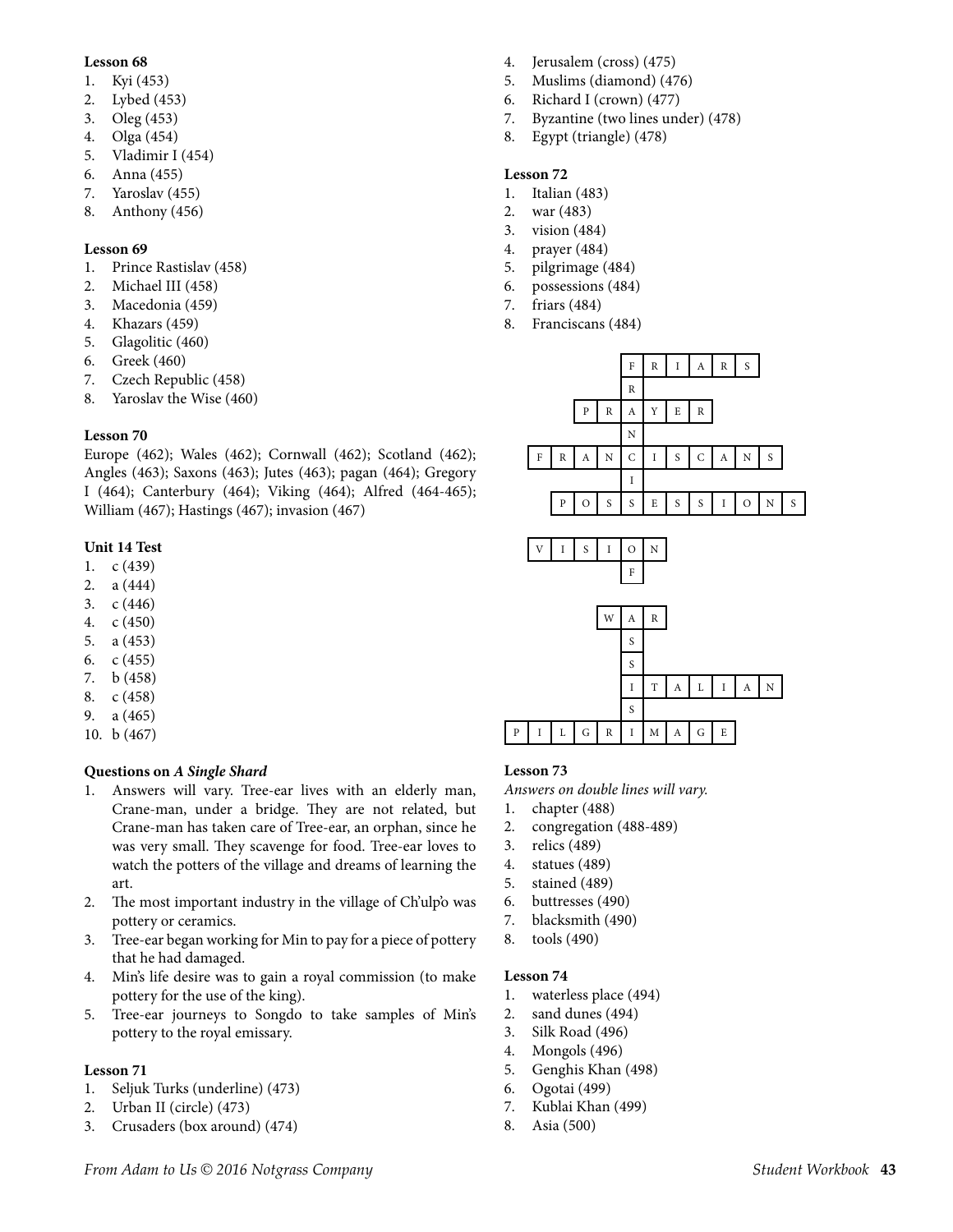#### **Unit 15 Test**

- 1. Crusaders (474)
- 2. Richard I (477)
- 3. Assisi (483-484)
- 4. possessions (485)
- 5. relics (489)
- 6. flying (490)
- 7. waterless (494)
- 8. Universal (498)
- 9. Dynasty (499) 10. China (506)

#### **Lesson 76**

- 1. Sundiata (512)
- 2. Niger (511)
- 3. Africa (511)
- 4. Mansa Musa (515)
- 5. Mecca (512)
- 6. Cairo (513)
- 7. Timbuktu (514)
- 8. Gao (514)

#### **Lesson 77**



#### **Lesson 78**

Alps (526), Europe (526), Austria (526), salt (526), Salzburg (526), Roman (528), prince (528), diet (528), Rupert (528), 696 (528), monastery (528), convent (528)

#### **Lesson 80**

- 1. Peter Waldo (536-537)
- 2. Pope Lucius III (537)
- 3. English barons (538)
- 4. King John (538)
- 5. King Henry III (538)
- 6. John Wycliffe (539)
- 7. Jan Hus (540)
- 8. Roman Catholic Church (540)

#### **Unit 16 Test**

- 1. b (515)
- 2. c (511)
- 3. c (520-521)
- 
- 4. a (523)
- 5. c (526)
- 6. b (526)
- 7. a (531)
- 8. c (536-537)
- 9. c (538)
- 10. b (540)

#### **Questions on** *Otto of the Silver Hand*

- 1. She saw her husband brought in injured from battle. She thought he had died. She fainted and soon after died from the shock.
- 2. Otto was brought up in a monastery called the White Cross at St. Michaelsburg.
- 3. Otto's best friend at the monastery was Brother John.
- 4. One-Eyed Hans disguised himself as a peddler.
- 5. Baron Henry cut off one of Otto's hands as vengeance on Otto's father Baron Conrad. Otto wears a hand made of silver in its place.

#### **Lesson 81**

- 1. Ming (triangle) (545-546)
- 2. Yongle (underline) (545)
- 3. China (circle) (546)
- 4. Calicut (box) (546)
- 5. Ceylon (crown) (547)
- 6. Bengal (wavy line) (547)
- 7. Hormuz (jewel) (548)
- 8. Africa (two lines) (548-549)

#### **Lesson 82**

Beijing (551); 1407, 1421 (553); wooden, palace, emperor, Yongle, 980 (551); moat, wall (553)

#### **Lesson 83**

- 1. Muslims (556)
- 2. Portugal (557)
- 3. Strait of Gibraltar (557-558)
- 4. Sagres (558)
- 5. Africa (558)
- 6. Cape Bojador (558)
- 7. Guinea (559)
- 8. Madeira Islands (560)

- 1. Osman's kingdom grows into the Ottoman Empire. (562)
- 2. Mehmet II becomes ruler of the Ottomans at age 12. (564)
- 3. Mehmet II dedicates himself to the goal of capturing Constantinople. (564)
- 4. Constantine XI asks European Christians to help defend Constantinople. (564)
- 5. A few hundred Europeans travel to Constantinople to help defend it. (564)
- 6. Ottomans capture Constantinople. (565)
- 7. Ottomans change the name of Constantinople to Istanbul. (566)
- 8. Scholars from Constantinople help advance the Renaissance in Italy. (566)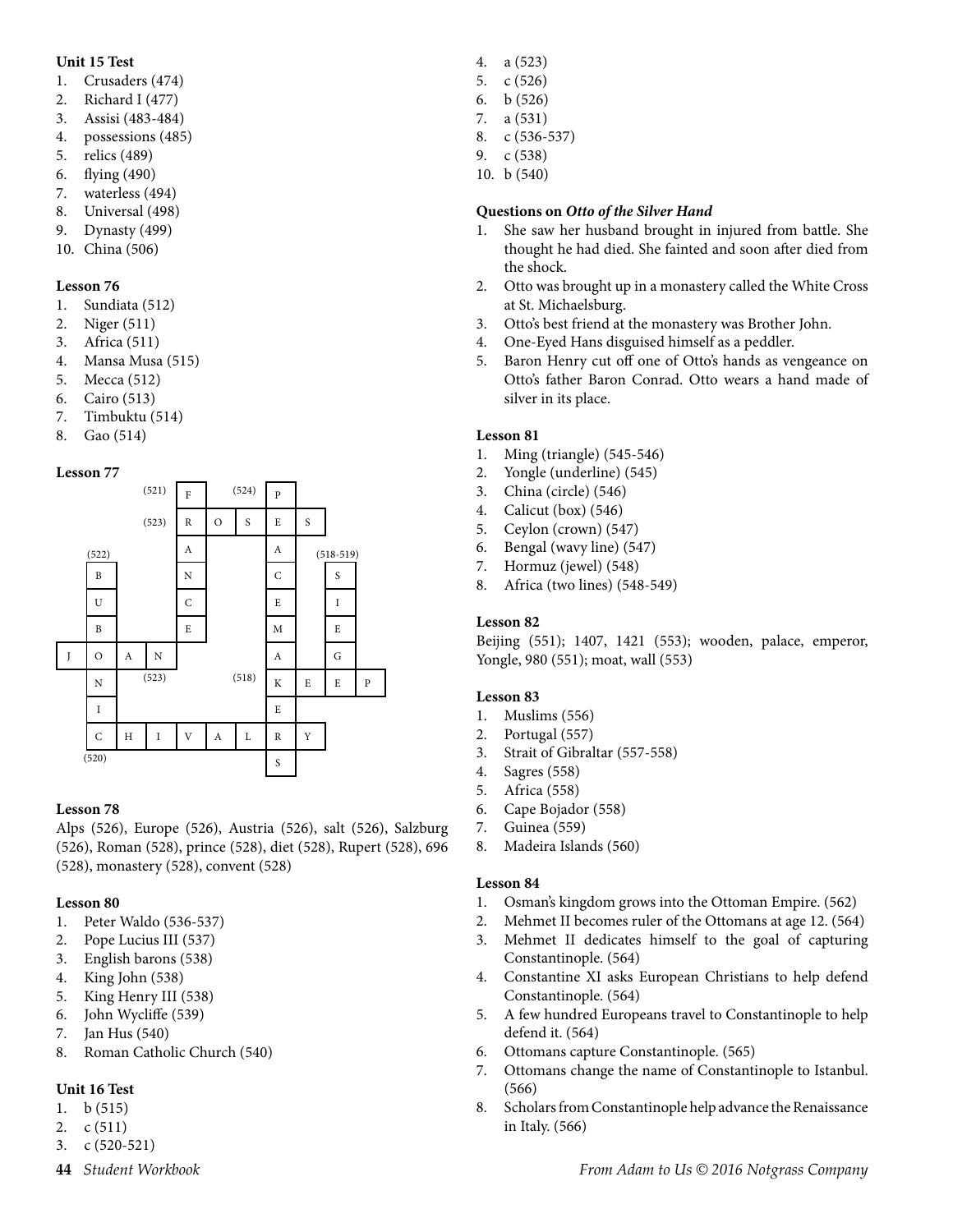rebirth, 1300, 1600 (568); man (569); Greek, Roman (568); Petrarch, monasteries, history (569); lifelike (570); the Bible (573); banks, feudalism (572)

#### **Unit 17 Test**

- 1. Zheng He (546)
- 2. Bay of Bengal (547)
- 3. Beijing (551)
- 4. 980 (551)
- 5. Western Africa (558)
- 6. sugar (560)
- 7. Mehmet II (565)
- 8. Istanbul (566)
- 9. rebirth (568)
- 10. banks (572)

#### **Lesson 86**

- 1. Huns (577)
- 2. lagoon (577)
- 3. republic (578)
- 4. traders (578)
- 5. navy (578)
- 6. canals (580)
- 7. gondolas (580)
- 8. glass (581)



#### **Lesson 87**

Mongol, Russia (583); Moscow, conquests, treaties, Moscow, tripled, Moscow (584); Tatars (584); empire (585); Kremlin, government, Church (586); Great (588)

#### **Lesson 88**

- 1. cotton, linen (590)
- 2. pulp (590)
- 3. wire (590)
- 4. hang (590)
- 5. gelatin (590)
- 6. metal (593)
- 7. frame (593)
- 8. backwards (593)
- 9. ink (593)
- 10. press (593)
- 11. dry (591)
- 12. side (593)
- 13. book (593)

#### **Lesson 89**

- 1. 14,000 (597)
- 2. 3,000 (599)
- 3. 200 (599)
- 4. 700 (601) 5. 2,500 (601)
- 6. 76 (601)
- 7. 1438 (601)
- 8. 1911 (601)

#### **Lesson 90**

- 1. T (603)
- 2. T (603)
- 3. F (604)
- 4. T (604)
- 5. F (605)
- 6. T (607) 7. F (607)
- 8. F (606)

#### **Unit 18 Test**

- 1. b (577)
- 2. a (581)
- 3. b (584)
- 4. c (586)
- 5. a (590)
- 6. c (593)
- 7. c (596-598)
- 8. a (601) 9. b (603)
- 10. a (605)

#### **Lesson 91**

- 1. Tuscany (circle) (611)
- 2. Julius Caesar (box) (611)
- 3. Medici (star) (612)
- 4. Leonardo da Vinci (paintbrush) (612)
- 5. Michelangelo (two lines) (613-614)
- 6. Cathedral of Santa Maria del Fiore (clock) (615)
- 7. Basilica of San Lorenzo (columns) (617)
- 8. Palazzo Vecchio (bell) (617)

#### **Lesson 92**

- 1. Italy (621)
- 2. Spain (622)
- 3. Palos (622)
- 4. San Salvador (622-623)
- 5. South America (623)
- 6. Lesser Antilles (620)
- 7. Greater Antilles (620)
- 8. West Indies (626)

#### **Lesson 93**

1. Bartholomew Diaz (629)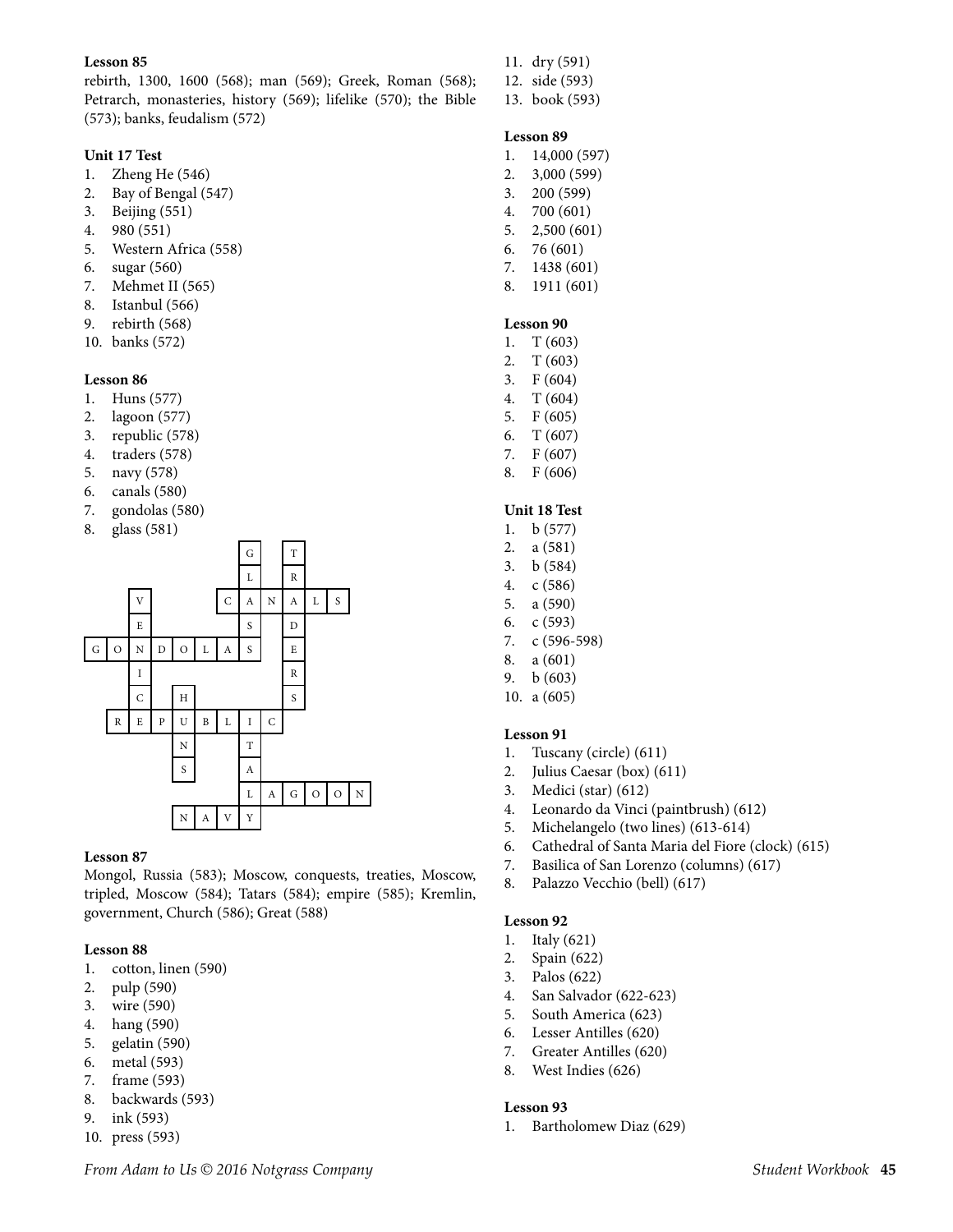- 2. Vasco da Gama (630)
- 3. John Cabot (631)
- 4. Amerigo Vespucci (631)
- 5. Pedro Cabral (631)
- 6. Ferdinand Magellan (631)
- 7. Giovanni de Verrazzano (631)
- 8. Jacques Cartier (631)

- 1. earth (633)
- 2. Poland (634)
- 3. astronomy (634)
- 4. church canon (634)
- 5. calendar (635)
- 6. sun (635)
- 7. scientific (636)
- 8. nothing (636)

#### **Lesson 95**

- 1. Luther gets caught in a thunderstorm and decides to be a monk. (638)
- 2. Luther visits Rome and is shocked by worldliness in the Catholic Church. (638)
- 3. Luther reads the Bible and sees an emphasis on faith and grace. (638-639)
- 4. Luther nails his 95 theses about Church doctrine on a church door. (639)
- 5. The pope condemns Luther as a heretic. (639)
- 6. The Catholic Church excommunicates Luther. (639)
- 7. About half of the princes in the Holy Roman Empire side with Luther. (639)

#### **Unit 19 Test**

- 1. Italy (611)
- 2. Medici (612)
- 3. Spain (622)
- 4. West Indies (626)
- 5. Vasco da Gama (630)
- 6. Ferdinand Magellan (631)
- 7. Nicolaus Copernicus (634)
- 8. earth (633)
- 9. 95 (639)
- 10. Martin Luther (639)

#### **Lesson 96**

- 1. Lancaster, York (645)
- 2. Tudor (646)
- 3. William Tyndale (646-647)
- 4. Henry VIII (648)
- 5. Edward VI (648)
- 6. Elizabeth I (649)
- 7. Spain (650)

#### **Lesson 97**

Jews (653); property (654); Poland, Europe (655); 1515, school, Talmud, Oxford, printing press (656)

|                             | <b>Lesson 98</b> |
|-----------------------------|------------------|
| 1.                          | T(660)           |
| $\mathfrak{D}_{\cdot\cdot}$ | F(660)           |
| 3.                          | F(660)           |
| 4.                          | T(661)           |
| 5.                          | T(661)           |
| 6.                          | T(662)           |
| 7.                          | F(663)           |

8. T (664)



#### **Lesson 100**

|              |              |                 |               |             |              |                |                  | T           |              |   |
|--------------|--------------|-----------------|---------------|-------------|--------------|----------------|------------------|-------------|--------------|---|
| $\rm K$      |              |                 |               |             |              |                | L                | Η           |              |   |
| $\rm H$      | $\mathbf{F}$ |                 | I L I P I N O |             |              |                |                  | A           |              |   |
| $\mathbf M$  |              |                 |               |             |              |                |                  | $\mathbf I$ | $\circ$      |   |
| $\mathbf E$  |              |                 |               |             | $\mathsf{C}$ | $\overline{C}$ |                  |             |              |   |
| $\, {\bf R}$ |              |                 | B U R M E S E |             |              | H              |                  |             |              |   |
|              |              |                 |               | $\mathbf M$ |              | E              | $\boldsymbol{A}$ |             |              |   |
|              |              |                 |               | A           |              | N              |                  | M           |              |   |
|              |              |                 |               | L           |              | L              |                  |             | $\mathbf{P}$ |   |
|              |              | $V$ $I$ $E$ $T$ |               | A           |              | A              |                  |             |              | А |
|              |              |                 |               | Y           |              |                |                  |             |              |   |
|              |              |                 |               |             |              |                |                  |             |              |   |

#### **Unit 20 Test**

| IL ZV TESL |
|------------|
| c(649)     |
| a(650)     |
| c(655)     |
| b(656)     |
| b(660)     |
| a(661)     |
| c(665)     |
| a(665)     |
|            |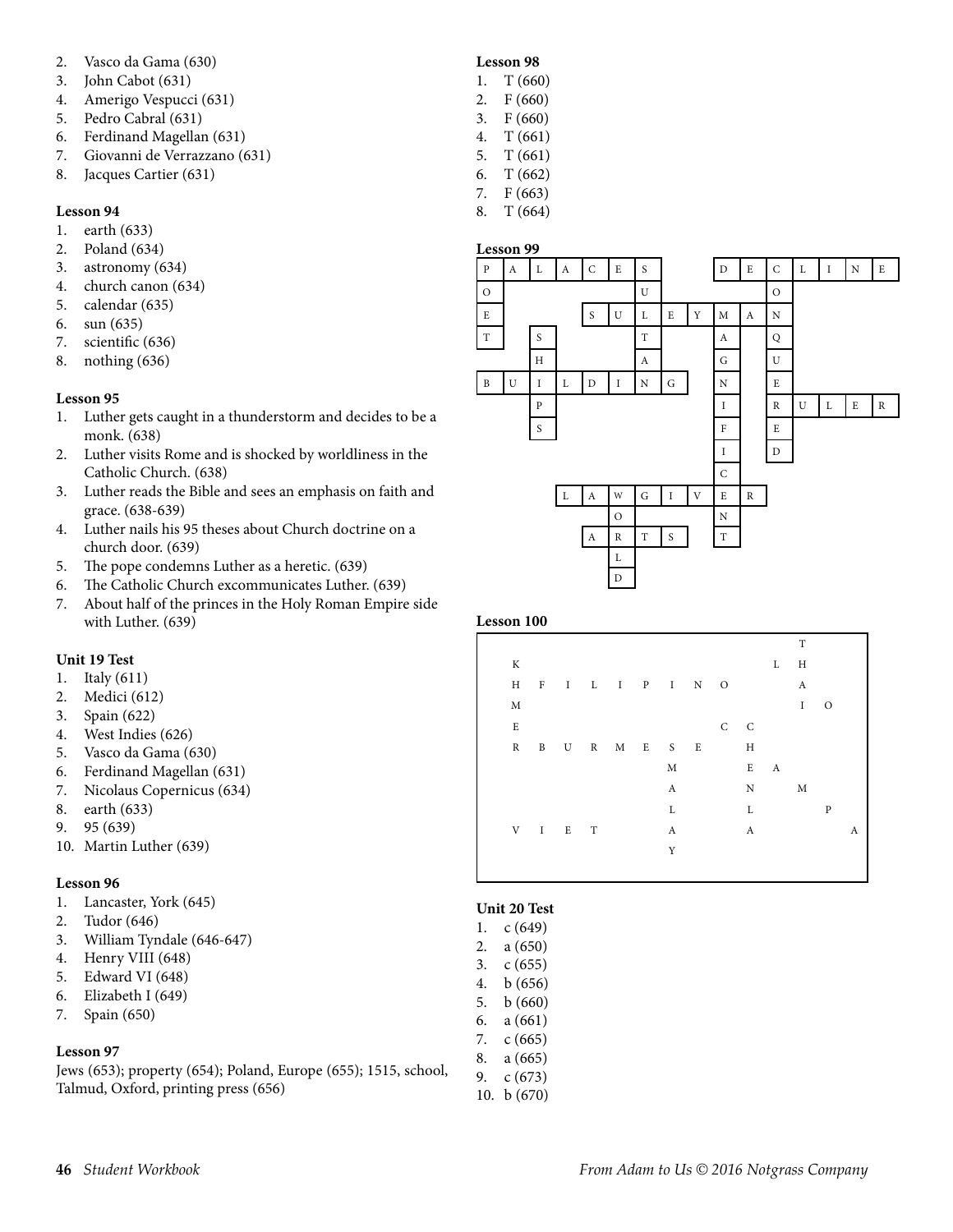- 1. Sir Francis Drake (683)
- 2. Sir Humphrey Gilbert (683)
- 3. Sir Walter Raleigh (683)
- 4. King James I (684)
- 5. John Smith (684)
- 6. Bermuda (685)
- 7. New York (688)
- 8. Ireland (688)

#### **Lesson 102**



#### **Lesson 103**

- 1. potatoes (696)
- 2. sweet potatoes (696)
- 3. yams (697)
- 4. cassava (697)
- 5. rice (697)
- 6. wheat (698)
- 7. corn (699)
- 8. coffee (699)
- 9. tea (700)
- 10. sugarcane (701)
- 11. sorghum (701)
- 12. cacao (702)

#### **Lesson 104**

dominant, Europe (706); Protestants, Germany (707); Gustav (708); empire (707); efficient, treaties, Peace, religion (708)

#### **Lesson 105**

- 1. F (712)
- 2. T (711)
- 3. T (712)
- 4. F (712-713)
- 5. T (712-713)
- 6. T (713)
- 7. F (713)
- 8. T (714)

#### **Unit 21 Test**

- 1. Roanoke (683)
- 2. King James I (684)
- 3. Stratford-upon-Avon (690)
- 4. Globe (691)
- 5. potatoes (696)
- 6. cacao (702)
- 7. Europe (706)
- 8. treaties (708)
- 9. shoguns (711)
- 10. emperors (714)

#### **Questions on** *The King's Fifth*

- 1. The King of Spain demanded one-fifth of the gold discovered by the conquistadors in the New World.
- 2. Sandoval is being held to await trial for murder and for withholding the treasure.
- 3. Sandoval's job was mapmaking.
- 4. Zia served as a guide to Mendoza's party.
- 5. Sandoval was sentenced to three years in prison.

#### **Lesson 106**

- 1. low (717)
- 2. Rhine River (717)
- 3. Eighty, War (718)
- 4. canals, dikes (718)
- 5. trade (719)
- 6. South, Hope (719-720)
- 7. Rembrandt (720)

Puzzle reveals two tulips.

| L            | X            |   | X | W | Χ | R            | X              | H | X |   | X | N         |
|--------------|--------------|---|---|---|---|--------------|----------------|---|---|---|---|-----------|
| E            | X            | X | X | X | X | R            | X              | X | Χ | X | X | T         |
| V            | X            | X | X | X | X | E            | Χ              | X | X | X | X | R         |
| E            | T            | X | X | X | G | H            | Τ              | X | X | X | Y | W         |
| A            | $\mathbb{R}$ | C | X | A | N | Α            | L              | S | X | D |   | K         |
| E            | X            | S | X | T | X | $\mathbb{R}$ | X              | Α | Χ | D | Χ | E         |
| S            | $\Omega$     | X | X | X |   | T            | H              | X | Χ | X | H | $\bigcap$ |
| $\mathbf{P}$ | E            | R | X | E | M | B            | $\overline{R}$ | A | X | N | D | T         |

- 1. sun (crown) (731)
- 2. exploration (canoe) (732)
- 3. Louisiana (box) (732)
- 4. observatory (star) (732)
- 5. Versailles (sun) (732)
- 6. fashion (wavy line) (733)
- 7. Huguenots (underline) (734)
- 8. Spain (sword) (734)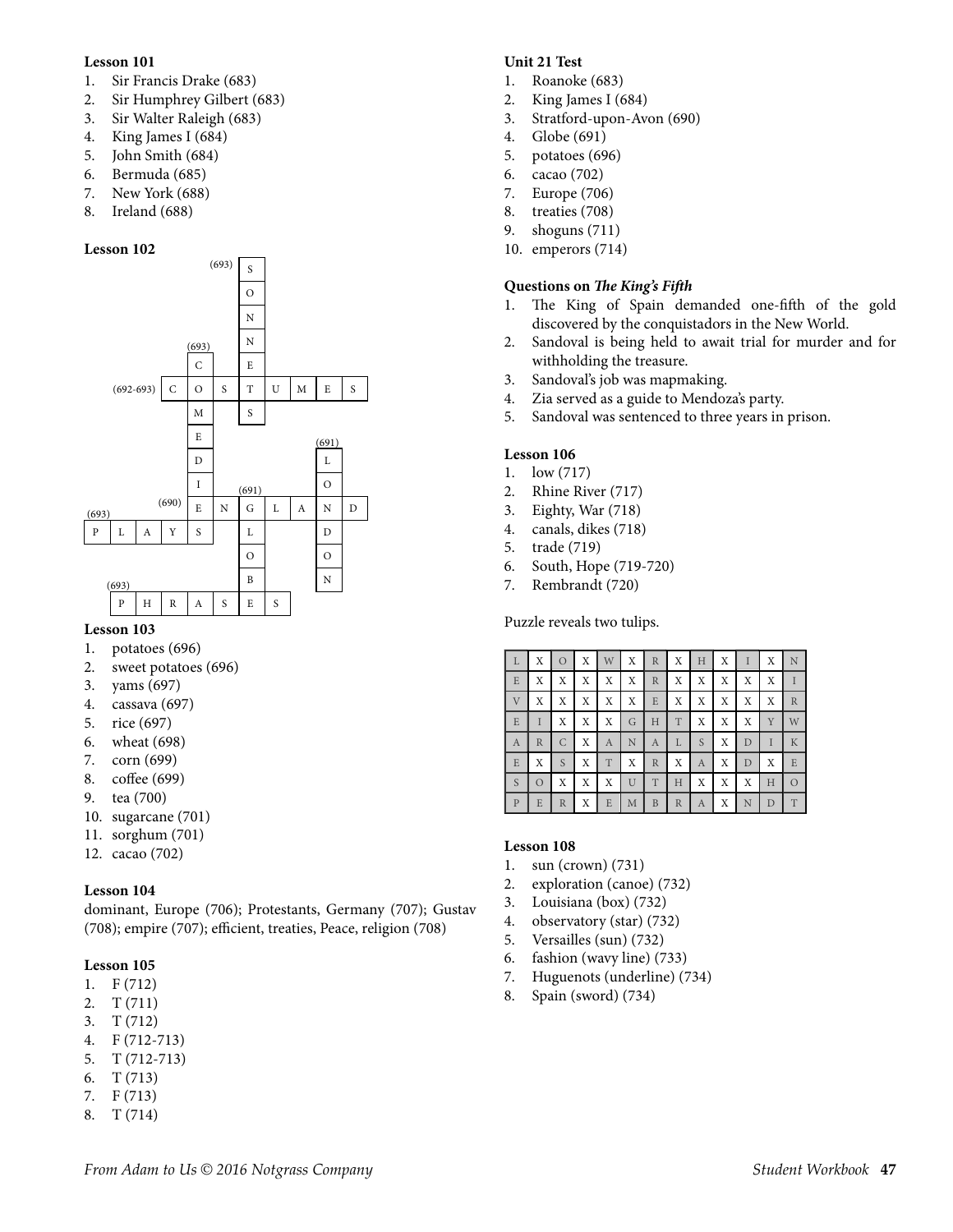

#### **Lesson 110**

- 1. Romans (743)
- 2. Londinium (743)
- 3. William the Conquerer (744)
- 4. Oliver Cromwell (744)
- 5. Pudding Lane (746)
- 6. Sir Christopher Wren (746)
- 7. William of Orange and Mary (747)
- 8. Parliament (747)

#### **Unit 22 Test**

- 1. b (718)
- 2. c (720)
- 3. a (731)
- 4. c (732)
- 5. a (734)
- 6. c (738) 7. b (739)
- 8. c (743)
- 9. a (744)
- 10. c (748)

#### **Lesson 111**

Indian, Africa (751, 753); warm, many, extinct (753); Dutch, sugar, African, France, trade (755)

#### **Lesson 112**

- 1. T (757)
- 2. T (758)
- 3. F (758)
- 4. F (758)
- 5. T (759)
- 6. T (759)
- 7. F (761)
- 8. F (761)

#### **Lesson 113**

- 1. Eisenach (764)
- 2. choir (764)
- 3. organ (764)
- 4. musical director (765)
- 5. Leipzig (765)
- 6. cantatas (766)
- 7. harpsicord (767)
- 8. Soli Deo Gloria (768)

#### **Lesson 115**

- 1. Jan Hus (776)
- 2. Bohemia (776)
- 3. Spener (776)
- 4. Francke (776)
- 5. Zinzendorf (777)
- 6. Moravia (777)
- 7. Brethren (777)
- 8. Pietist (780)

#### **Unit 23 Test**

- 1. Indian (751)
- 2. Dutch (755)
- 3. sugar (755)
- 4. Europe (759)
- 5. modernized (759)
- 6. Germany (764)
- 7. churches (765)
- 8. moai (770)
- 9. Zinzendorf (777)
- 10. Pietist (780)

#### **Questions on** *Madeleine Takes Command*

- 1. Various answers possible. Madeleine and her family lived in a cabin in a military seigneury, an estate within a stockade or fort for protection from Native Americans. They were the leading family of many families in the seigneury. They lived in "New France," now Canada.
- 2. François was killed in a campaign against the Iroquois.
- 3. Madeleine, Louis, and Sandre de Verchéres, their servant Laviolette, and guards Gatchet and La Bonté.
- 4. The defenders made a lot of noise, shouted orders back and forth, and shot from one loophole then another.
- 5. The women and children stayed in the blockhouse.

#### **Lesson 116**

Fritz (784); hunting, army (785); flute, music, philosophy, Austrian, Seven (786); Poland (787); society, efficient, strong (788)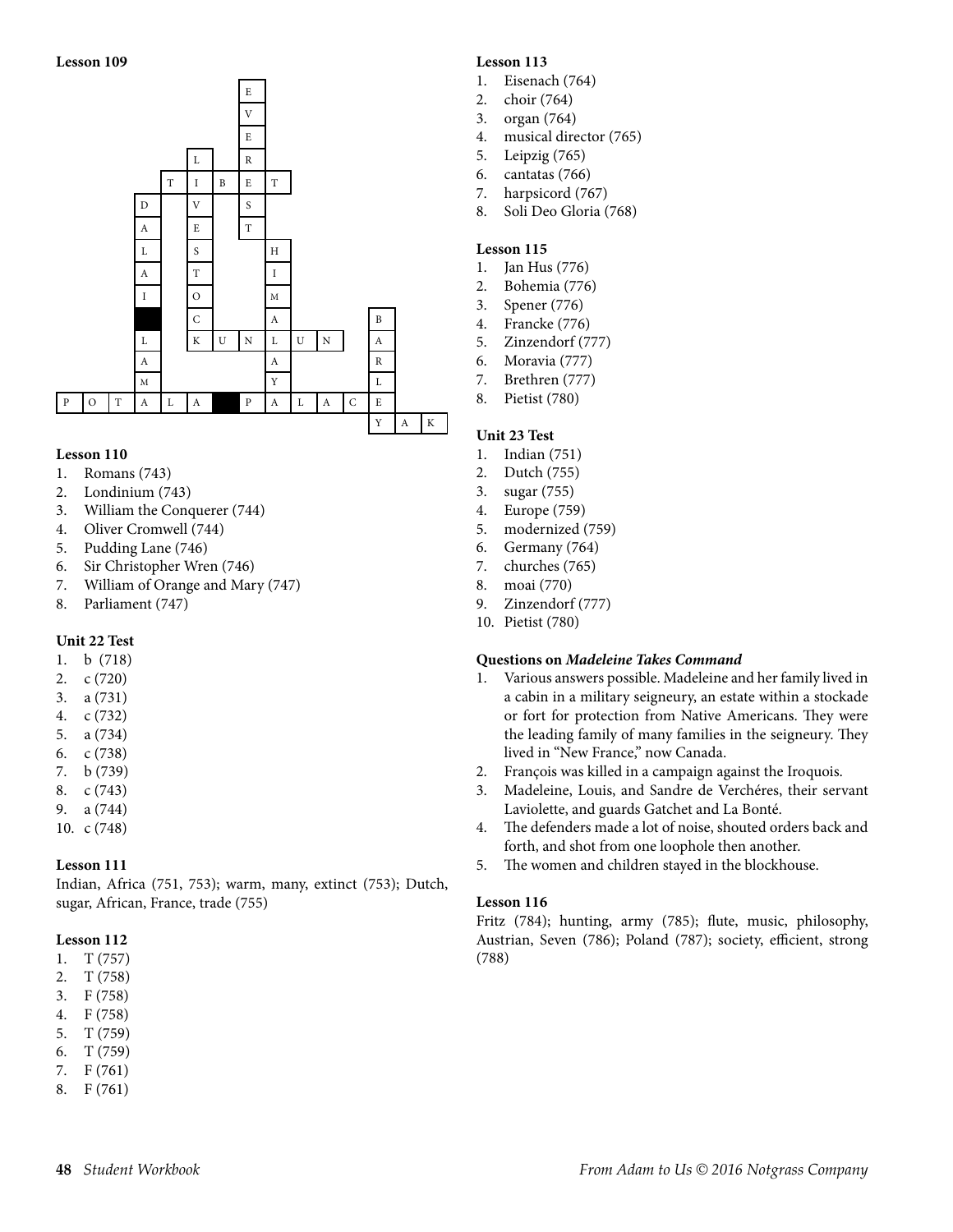

- 1. Seine (wavy line) (799)
- 2. Parisii (1) (800)
- 3. Genevieve (circle) (800)
- 4. Clovis (underline) (800)
- 5. Notre Dame (triangle) (801)
- 6. Louvre (star) (803)
- 7. Bastille (X) (803)
- 8. Place de la Concorde (box) (803)

#### **Lesson 119**

- 1. T (805)
- 2. F (805)
- 3. T (806)
- 4. T (807)
- 5. F (808-809)
- 6. T (810)
- 7. T (811)
- 8. F (812)

#### **Unit 24 Test**

- 1. a (786)
- 2. a (788)
- 3. b (794)
- 4. c (799)
- 5. c (800) 6. b (801)
- 
- 7. b (805) 8. a (806)
- 9. b (811)
- 10. c (815)

#### **Lesson 121**

- 1. Napoleon becomes lieutenant colonel in the Corsican National Guard. (821)
- 2. Napoleon helps restore order during the French Revolution. (821)
- 3. Napoleon crowns himself emperor of France. (821)
- 4. Napoleon gains control of Spain, several German states, Italy, Naples, and the Duchy of Warsaw. (823)
- 5. The Russian army defeats Napoleon's army. (823)
- 6. Combined forces defeat Napoleon's army at Waterloo. (824)
- 7. Napoleon is exiled to the island of St. Helena. (824)
- 8. The Congress of Vienna finishes ten months of discussion to decide the outcome of various European nations and colonies. (824)

#### **Lesson 122**

Malay, Indonesia, densely (827); 2%, China, India, trade, pirates (829); Raffles, port, pay (830); many, rapidly (831)

#### **Lesson 123**

- 1. Virginia House of Burgesses (834)
- 2. Toussaint L'Overture (835)
- 3. Haiti (836)
- 4. Portugal (836)
- 5. Simón Bolívar (838)
- 6. José de San Martín (839)
- 7. James Monroe (840)
- 8. kings and all in authority (841)

#### **Lesson 124**

N



#### **Lesson 125**

- 1. T (849)
- 2. F (849)
- 3. T (849)
- 4. T (850)
- 5. F (851)
- 6. F (851)
- 7. T (851)
- 8. T (853)

#### **Unit 25 Test**

- 1. Napoleon (821)
- 2. Waterloo (824)
- 3. India and China (829)
- 4. port (830)
- 5. Simón Bolívar (838)
- 6. José de San Martín (839)
- 7. England (845)
- 8. Parliament (845)
- 9. Denmark (849)
- 10. stories (851)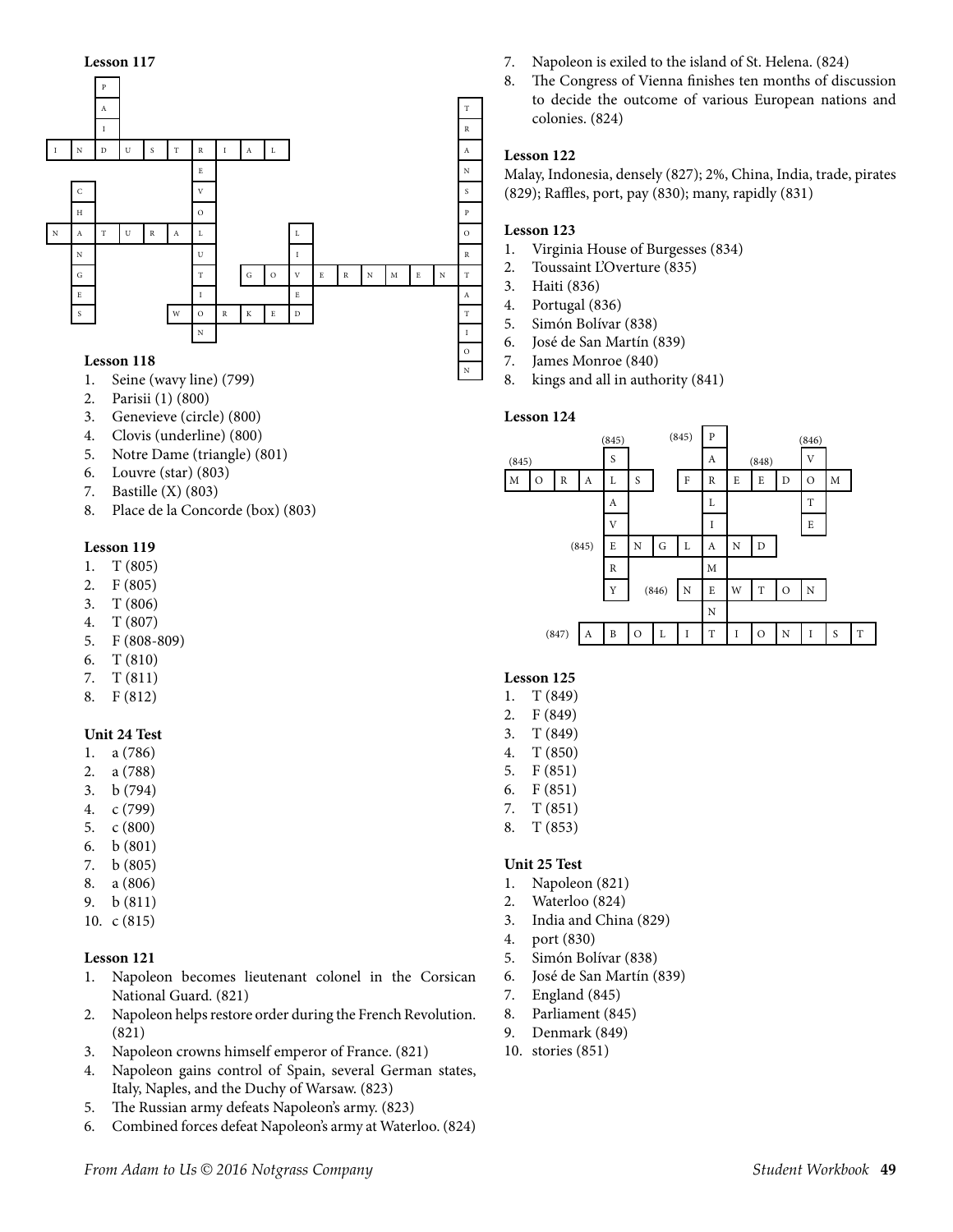#### **Questions on** *The Switherby Pilgrims*

- 1. The village of Switherby had a typhus epidemic.
- 2. She applied for sea passage and a land grant in New South Wales, Australia, for herself and ten children.
- 3. Cammy was a native Australian who befriended and helped the Switherby pilgrims.
- 4. Eben was a convicted criminal who was assigned by the government to assist the Switherby pilgrims.
- 5. The Switherby pilgrims named their farm Mount St. Matthew.

#### **Lesson 126**

- 1. George III (crown) (858)
- 2. British (star) (857)
- 3. Buckingham (triangle) (858)
- 4. Albert (heart) (859)
- 5. gold (circle) (862)
- 6. navy (wavy line) (862)
- 7. Ireland (potato) (862)
- 8. Disraeli (underline) (863)

#### **Lesson 127**

- 1. Ukraine (866)
- 2. Russia (866)
- 3. Ottoman Empire (866)
- 4. France (867)
- 5. military (868)
- 6. disease (869)
- 7. nursing (869)
- 8. British Order of Merit (870)

#### **Lesson 128**

Perry, Japan, 1853, trading with (871); Millard Fillmore (872); terrified (873); years (871); Hong Kong (873); talks, kindly (875)

#### **Lesson 129**

- 1. 1887 (878)
- 2. 300 (878)
- 3. 18,000 (878)
- 4. 984 (878)
- 5. 15 (878)
- 6. 1889 (879)
- 7. 1,710 (879)
- 8. 1 (878)

#### **Lesson 130**

Georgia (885) California (885) Nevada (886) Australia (886) Colorado (886) Africa (887) Canada (887) Alaska (888)

#### **Unit 26 Test**

1. a (857)

2. b (858)

- 3. a (867)
- 4. c (869)
- 5. b (871)
- 6. b (875)
- 7. c (877)
- 8. b (879)
- 9. c (885-888)
- 10. a (887)

#### **Lesson 131**

- 1. T (891)
- 2. T (891)
- 3. F (891-892)
- 4. T (892)
- 5. F (893)
- 6. T (894)
- 7. F (896)
- 8. T (897)

#### **Lesson 132**

- 1. Arctic Ocean (898)
- 2. Robert Peary (900)
- 3. Japan (900)
- 4. Antarctica (900)
- 5. Southern Ocean (901)
- 6. America (902)
- 7. Roald Amundsen (903)
- 8. Richard Byrd (900, 903)

#### **Lesson 133**



#### **Lesson 134**

1918, several, unification, Germany (911); alliances, stronger (912); Bosnia (913); 1917, November (915); Versailles, peace, Germany (916)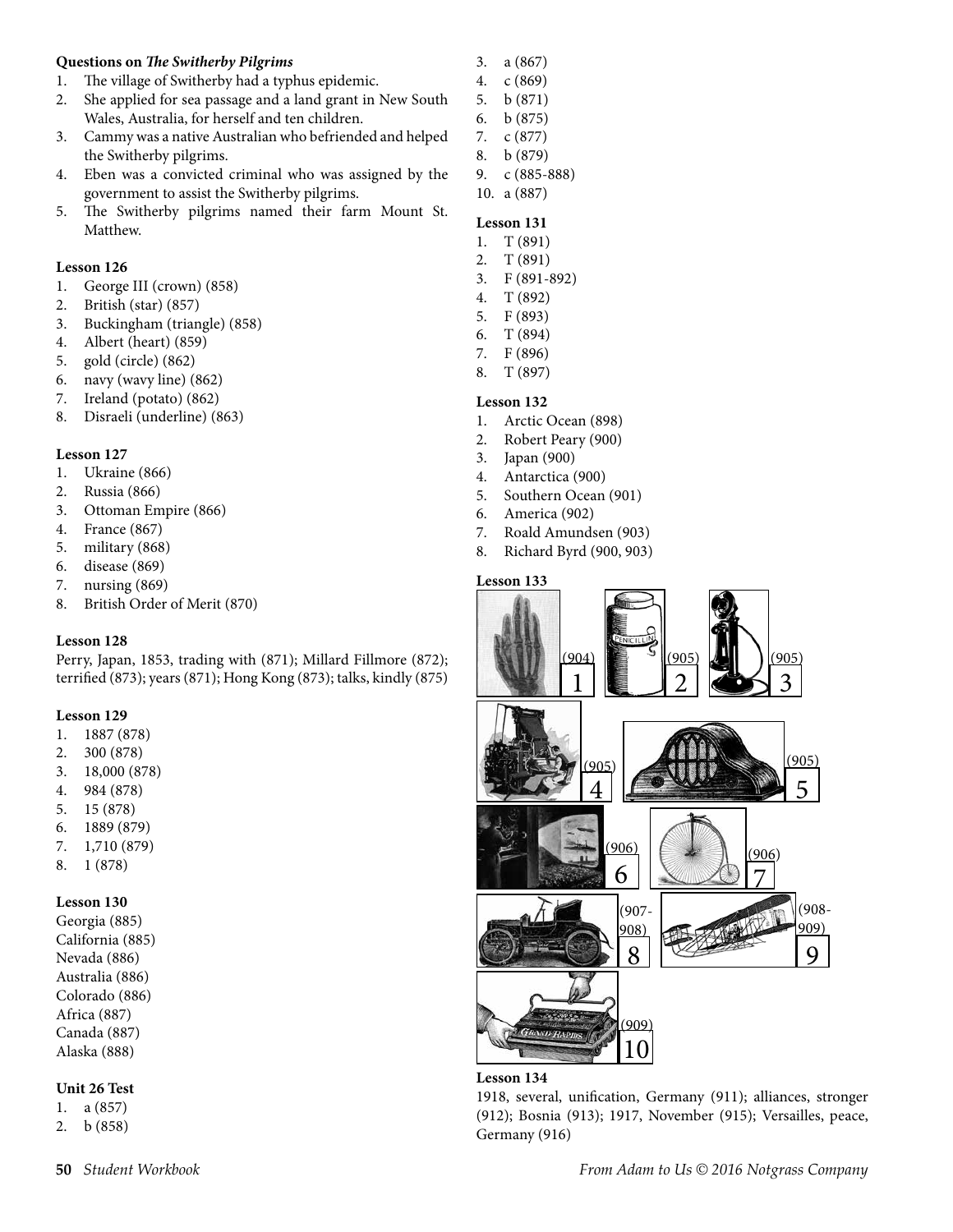- 1. Portuguese (918)
- 2. South America (918)
- 3. Amazon (919)
- 4. River of January (920)
- 5. Corcovado (920)
- 6. independence (920)
- 7. Catholic (920)
- 8. concrete (921)

#### **Unit 27 Test**

- 1. Boxers (893)
- 2. Sun Yat-sen (894)
- 3. Robert Peary (900)
- 4. South Pole (900)
- 5. radio (905)
- 6. automobiles (907-908)
- 7. 1914 (911)
- 8. alliances (912)
- 9. Serbia (913)
- 10. Brazil (918)

#### **Lesson 136**

- 1. Hitler (926)
- 2. Mussolini (927)
- 3. Stalin (928)
- 4. Churchill (929)
- 5. Roosevelt (930)
- 6. Schindler (932)
- 7. Frank (932)
- 8. Marshall (935)

#### **Lesson 137**



#### **Lesson 138**

Asia (949); British, Mohandas, England, Africa (952); discrimination, nonviolent (953), lowest (954), 1947 (955)

#### **Lesson 139**

1900: Constantin Perskyi invents the word "television." (957) 1926: Kenjiro Takayanagi demonstrated an electronic television set in Japan. (958)

1939: Franklin Roosevelt becomes the first U.S. president to appear on television. (959)

1940s: Development of television slows because of World War II. (960)

1953: Film of the coronation of Queen Elizabeth II in England is flown across the Atlantic to be rebroadcast in the U.S. (963)

1962: Satellites are launched that enable television signals to be sent across the Atlantic and Pacific Ocean. (963)

#### **Lesson 140**

- 1. F (965)
- 2. F (966-967)
- 3. T (966)
- 4. T (967)
- 5. T (967)
- 6. F (965) 7. F (968)
- 8. T (968)

#### **Unit 28 Test**

- 1. c (928)
- 2. b (929)
- 3. b (932)
- 4. a (940)
- 5. b (944)
- 6. b (952)
- 7. c (953)
- 8. b (963)
- 9. a (966)
- 10. c (965)

#### **Questions on** *The Chestry Oak*

- 1. Nana became Michael's nurse on the night he was born.
- 2. Michael spent his early childhood in Chestry Castle/ Chestry Valley.
- 3. Michael's father told him that he was secretly working against the Nazis.
- 4. Michael escaped the castle on the horse Midnight instead of Shamrock.
- 5. Tom gave Michael an army-green sweater that his mother had knitted for him. It had Tom's family's initials on it. Tom's mother told Tom that the family's prayers were with the person wearing the sweater.

#### **Lesson 141**

smallest, desert (973); Aborigines, British (975); 1901 (976); equal, Mourning (977) knight, governor (978)

#### **Lesson 142**

- 1. 1232 (flame) (981)
- 2. United States, Soviet Union (circle) (982)
- *3. Sputnik* (arrow) (982)
- 4. Yuri Gagarin (1st) (983)
- 5. John Glenn (star) (983)
- 6. Apollo (wavy line) (984)
- 7. 1969 (moon) (984)
- 8. 1986 (underline) (986)

- 1. Mikhail Gorbachev (989)
- 2. Leipzig (990)
- 3. Christian Fuehrer (990)
- 4. Ronald Reagan (989)
- 5. Poland (991)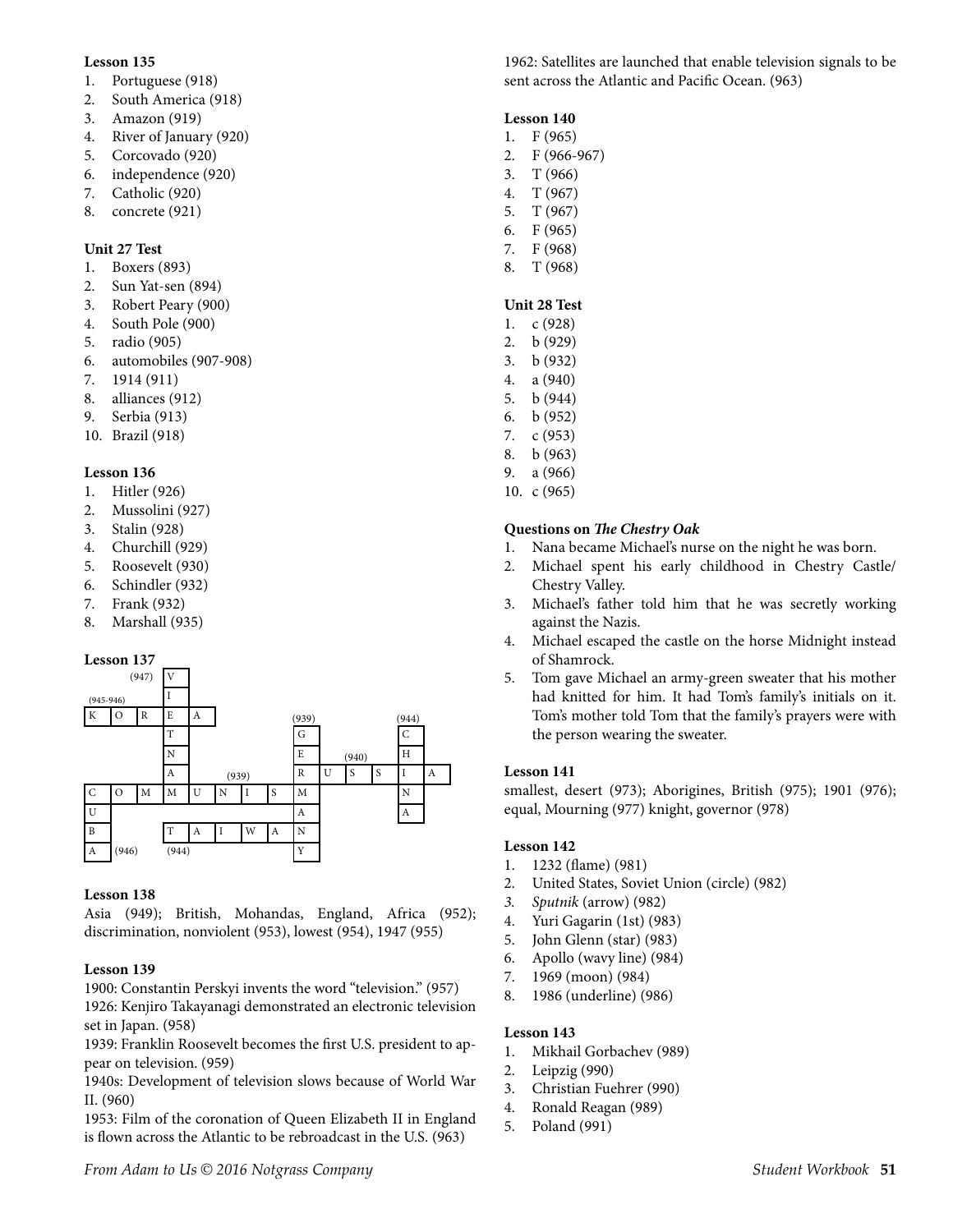- 6. East Berlin (992)
- 7. Berlin Wall (992)
- 8. Soviet Union (992)



#### **Lesson 145**

|              | S |         |              |                       |   |   |   |   |                 |       |   | M           |
|--------------|---|---------|--------------|-----------------------|---|---|---|---|-----------------|-------|---|-------------|
|              |   | $\circ$ |              |                       |   |   |   |   |                 |       |   | A           |
| $\mathsf{C}$ |   |         | $\mathsf{C}$ |                       |   |   | F |   |                 |       |   | $\mathbb R$ |
| U            |   |         |              | I                     |   |   |   | A |                 |       |   | $\mathbb R$ |
| L            |   |         |              |                       | E |   |   |   | M               |       |   | 1           |
| $\mathbf T$  |   |         |              | R E L A T I O N S H I |   |   |   |   |                 | P S A |   |             |
| U            |   |         |              |                       |   | Y |   |   |                 | L     |   | G           |
| $\mathbb R$  |   |         |              | H O M E L A N D       |   |   |   |   |                 |       | Y | E           |
| $\mathbf E$  |   |         |              |                       |   |   |   |   |                 |       |   |             |
|              |   |         |              |                       |   |   |   |   | L A N G U A G E |       |   |             |
|              |   |         |              | R E L I G I O N       |   |   |   |   |                 |       |   |             |

#### **Unit 29 Test**

- 1. Australia (973)
- 2. Douglas Nicholls (978)
- 3. United States, Soviet Union (982)
- 4. Yuri Gagarin (983)
- 5. Apollo (984)
- 6. Mikhail Gorbachev (989)
- 7. Germany (990-992)
- 8. Berlin Wall (992)
- 9. China (1000)
- 10. United Arab Emirates (1000)

#### **Lesson 146**

1926 (1012); George (1011-1012); World War II (1012); Prince, 1952 (1013); Commonwealth, Parliament, prime minister (1014); longest (1018)



#### **Lesson 148**

- 1. Pierre de Coubertin (1028)
- 2. Athens, Greece (1028)
- 3. IOC (1030)
- 4. Beijing, China (1030)
- 5. United States (1030)
- 6. Michael Phelps (1031)
- 7. Ian Millar (1031)
- 8. Liechtenstein (1032)

#### **Lesson 149** (1037)

Avocados: Mexico, Bananas: India, Cocoa Beans: Côte d'Ivoire, Cheese: United States, Cherries: Turkey, Cinnamon: Indonesia, Coffee: Brazil, Dates: Egypt, Olives: Spain, Pineapples: Costa Rica, Raspberries: Russia, Yams: Nigeria

#### **Lesson 150**

Answers will vary.

#### **Unit 30 Test**

- 1. c (1014)
- 2. b (1013)
- 3. b (1013)
- 4. c (1020)
- 5. a (1021)
- 6. c (1028)
- 7. b (1030)
- 8. a (1030)
- 9. a (1037)
- 10. Answers will vary.

#### **Questions on** *Children of the Storm*

- 1. Natasha's father was in a prison camp in Siberia.
- 2. Natasha's father lived with other Christian families instead of his own in an attempt to hide from the police and avoid arrest.
- 3. The Council of Prisoners' Relatives worked to support Christians who were in prison and their families. They also wrote petitions to the government on behalf of the prisoners. Other answers possible.
- 4. Natasha was attending a youth rally.
- 5. "The Christian" was an underground Christian printing house.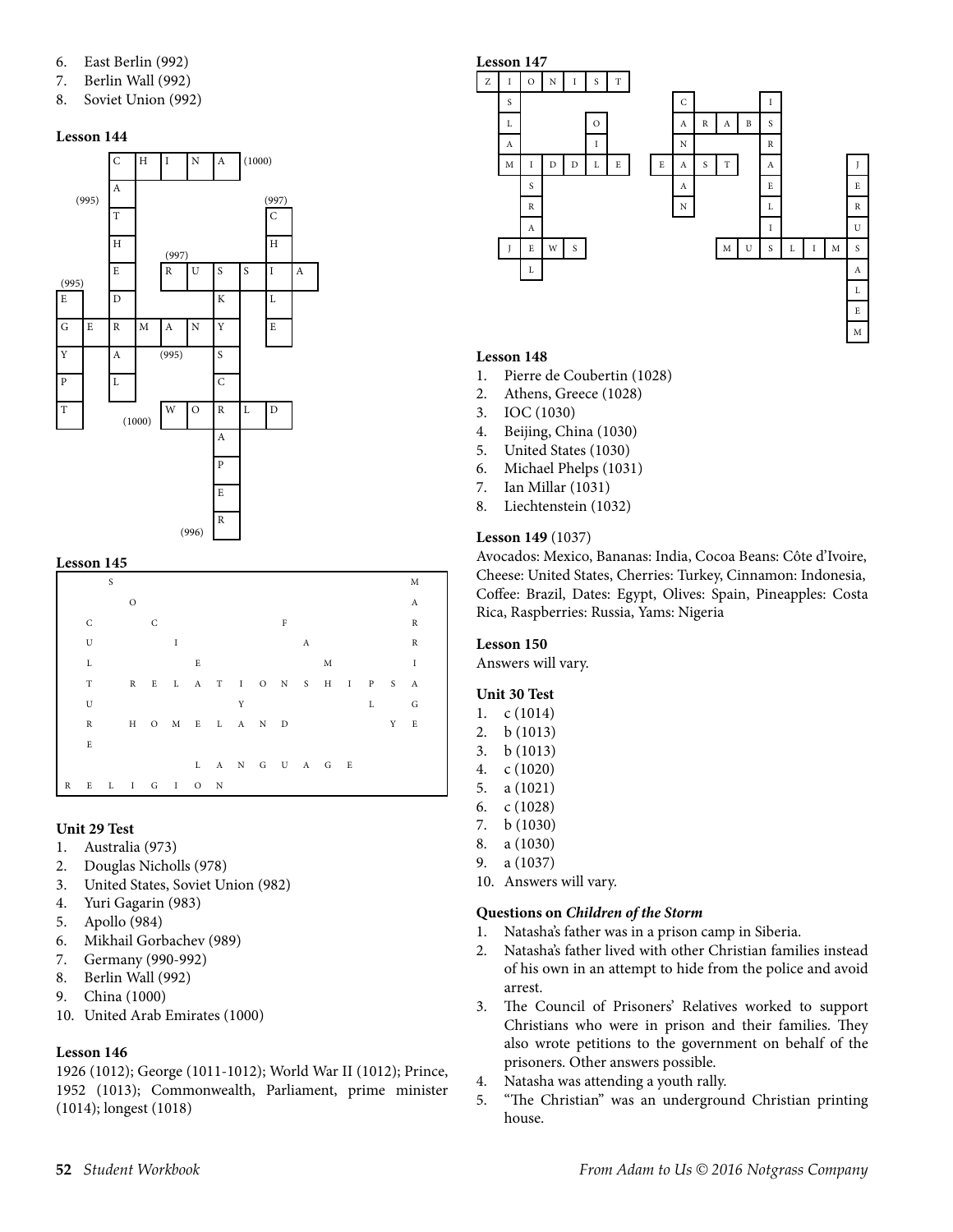# **Timeline**

*These timeline entries are listed by the lesson number when they are assigned. The number in parentheses refers to the page number in the* Timeline Book *where the student should write the assigned statement.*

- 1. God creates the heavens and the Earth. (1)
- 4. People invent musical instruments. (1)
- 6. Noah builds an ark to save his family. (1)
- 8. Pyramids are built in Egypt. (2)
- 9. Sumerians regain control from the Akkadians. (1)
- 11. c. 1921 bc God calls Abram to move to Canaan. (2)
- 12. c. 1650 bc Labarnas II establishes his capital at Hattusha. (2)
- 13. The Indus Valley civilization flourishes. (2)
- 14. Civilization develops in Caral. (2)
- 15. c. 1400 bc Minoan civilization declines on Crete. (3)
- 16. Stonehenge (2) 1648 AD - John Aubrey explores Stonehenge. (24)
- 17. c. 1600 bc Shang civilization develops in China. (2)
- 18. c. 1446 bc God leads the Israelites out of Egypt. (3)
- 19. 1275 bc Battle between Egyptians and Hittites (3)
- 20. c. 1200 bc Possible date of Trojan War (3)
- 21. God gives the Israelites judges. (3)
- 22. c. 966 bc Solomon begins building the temple in Jerusalem. (4)
- 24. 813 bc Traditional date for the founding of Carthage. (4)
- 25. 776 bc The first Olympic Games are held in Greece. (4)
- 26. 721 bc The Assyrians defeat the Northern Kingdom of Israel. (5) 605 bc - The Babylonians win the Battle of Carchemish. (5)
- 27. 622 bc Josiah restores the temple and recommits to the Law. (5) 586 bc - Jewish captives are taken to Babylon. (5)
- 29. 539 bc Cyrus II conquers the Babylonian Empire. (5)
- 33. Golden Age of Athens (6)
- 34. 380s bc Plato establishes the Academy in Athens. (6)
- 35. 490 bc Greeks and Persians fight at Marathon. (5) 332 bc - Alexander founds Alexandria in Egypt. (6)
- 36. 280 bc Pharos lighthouse is built near Alexandria. (6)
- 37. 221 bc Founding of the Qin Dynasty in China (6)
- 38. 165 bc Jews restore worship of God in the temple. (7)
- 39. 753 bc Traditional date for the founding of Rome. (4) 146 bc - Carthage is destroyed in the Third Punic War. (7)
- 40. 1812 AD Johann Burckhardt rediscovers Petra. (27)
- 41. c. 2 bc Magi visit Jesus in Bethlehem. (8)
- 44. 20 bc Herod begins remodeling the temple. (8)
- 45. c. 33 AD Jesus ascends to Heaven after His resurrection. (8)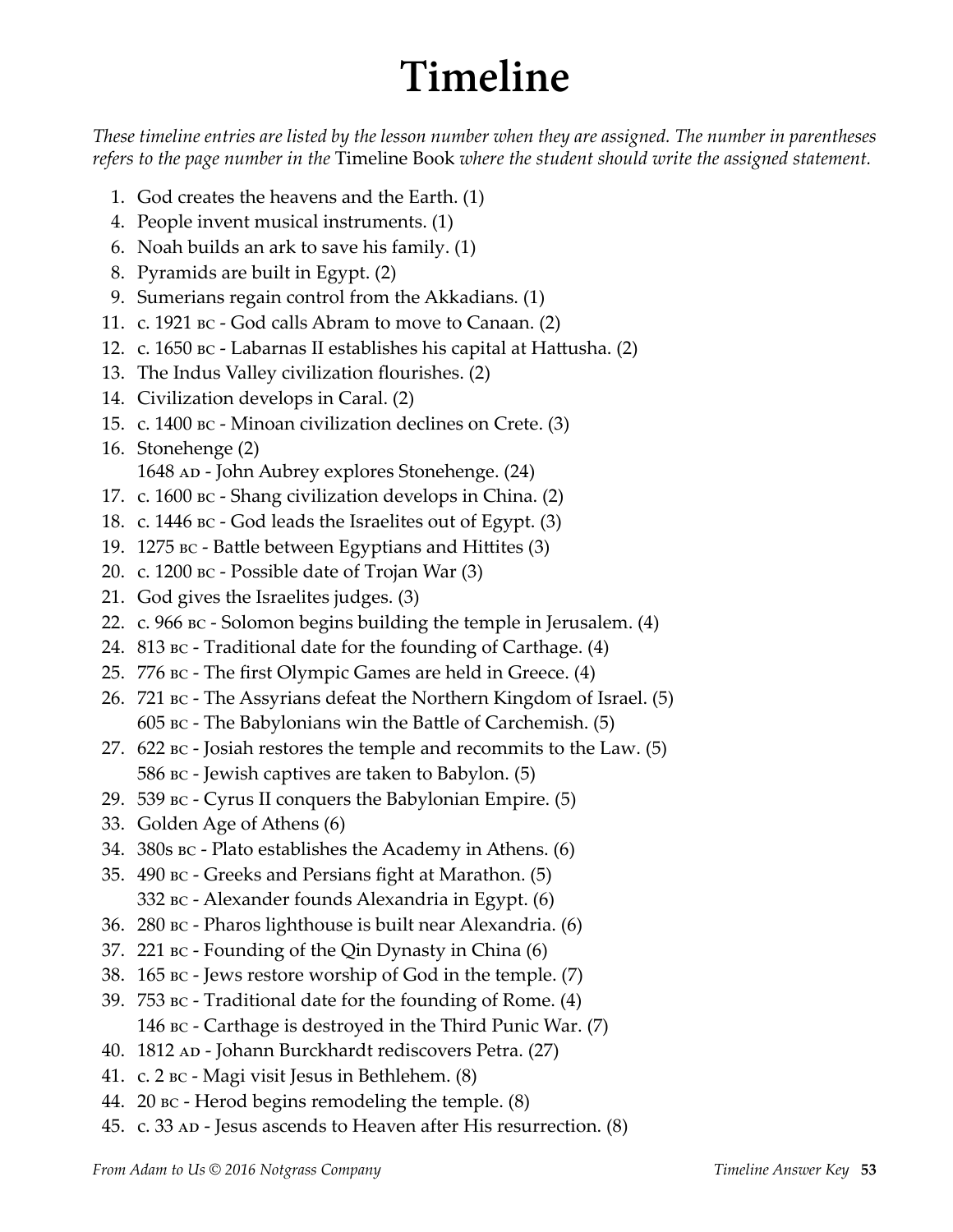- 46. c. 33 AD The church begins in Jerusalem and quickly spreads. (8)
- 48. 79 ap Pompeii is destroyed by the eruption of Vesuvius. (8)
- 49. 70 AD The Romans conquer Jerusalem and destroy the temple. (8)
- 51. 156  $AD$  Polycarp is put to death for his faith in Jesus.  $(8)$
- 52. c. 350 AD Christians in Hungary create tomb paintings. (9)
- 53. 305 AD Diocletian completes his palace in Split. (9)
- 54. 313 AD Constantine ends Roman persecution of Christians. (9)
- 55. c. 300  $AD Aksum$  is a major trading center in Africa. (9)
- 56. c. 400 ap The Silk Road connects the Middle East and China. (10)
- 57. 396 AD Augustine becomes a church leader in Africa. (10)
- 58. 445 AD Attila becomes sole king of the Huns. (10)
- 59. c. 432  $AD$  Patrick brings the gospel to Ireland. (10)
- 60. 476 AD Germanic leader Odoacer controls Rome. (10)
- 61.  $527$  AD Justinian becomes Byzantine Emperor. (10) 537 AD - The Hagia Sophia cathedral is completed. (10)
- 62. 593 AD Taishi Shotoku becomes crown prince of Japan. (11)
- 63.  $622$  AD Muhammad flees from Mecca to Medina. (11) 732 ap - A Muslim army is defeated at Tours, France. (12)
- 64. c. 250  $AD$  The Maya civilization flourishes. (9)
- 65. c. 721  $AD$  The Lindisfarne Gospels manuscript is completed. (12) 793 AD - Vikings attack the monastery at Lindisfarne. (13)
- 66. 800 AD Charlemagne is crowned Holy Roman Emperor. (13)
- 67. c. 930  $AD$  Norsemen establish the Althing in Iceland. (14) c. 1000 AD - Vikings reach and explore North America. (15)
- 68. 988 AD Vladimir I accepts Orthodox Christianity. (15)
- 69.  $860s$  AD Cyril and Methodius develop a Slavic alphabet. (13)
- 70. 1066 AD Normans conquer England. (15)
- 71. 1099 AD Crusaders capture Jerusalem. (16)
- 72. 1210 AD Franciscan Order of Friars is founded. (17)
- 73.  $1260$  AD Chartres Cathedral is consecrated.  $(17)$
- 74. 1240 ap Mongols conquer Kiev. (17)
- 75. 1271 AD Marco Polo arrives in China. (17)
- 76. 1324 AD Mansa Musa makes a pilgrimage to Mecca. (18)
- 77. 1346 AD English and French fight at Crecy. (18)
- 1429 AD Joan of Arc leads the French at the Siege of Orleans. (19)
- 78. c. 1400 ap Salt mining operations expand in Salzburg area. (19)
- 79. 1356 AD Hanseatic League is established. (18)
- 80. 1380s ap Wycliffe and followers translate the Bible into English. (19)
- 81. 1405-1433 AD Voyages of Zheng He (19)
- 82. 1420 ap Forbidden City opens as a Ming palace. (19)
- 83. 1424 ap Prince Henry begins sending expeditions to Africa. (19)
- 84. 1453 AD Ottoman Turks capture Constantinople. (20)
- 85. 1452 AD Ghiberti completes the Gates of Paradise. (20)
-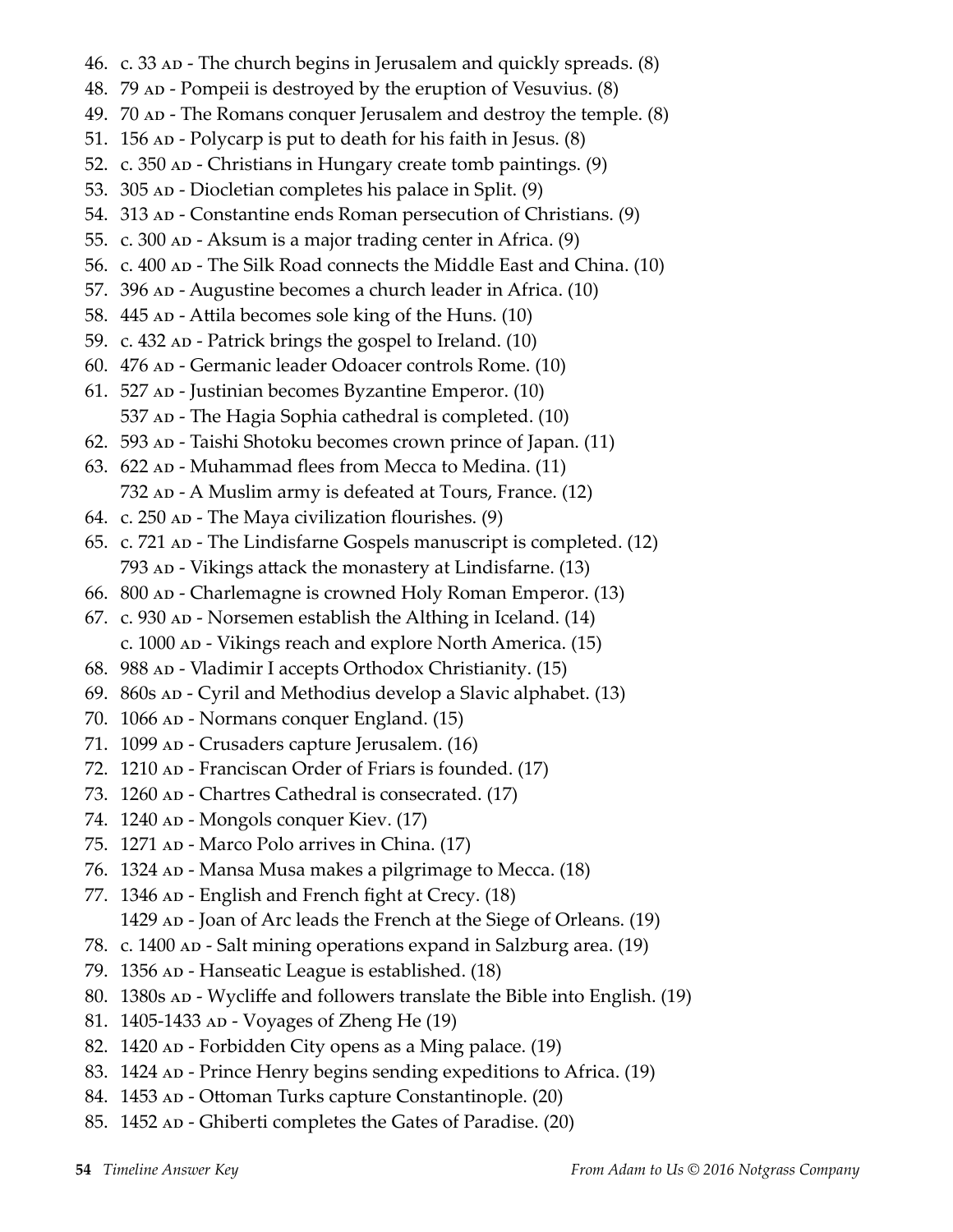- 86. 1489 AD Venice takes control of the island of Cyprus. (20)
- 87. 1480 AD Ivan III frees Russia from Tatar control (20)
- 88. 1455 AD Gutenberg Bibles are printed. (20)
- 89. c. 1438 ap Inca begin building Machu Picchu. (19)
- 90.  $1450-1550$   $AD The Ming Dynasty$  rebuilds the Great Wall. (20)
- 91. 1469 ap Lorenzo de Medici takes control in Florence. (20)
- 92.  $1492$  AD Columbus sails to the Caribbean. (21)
- 93. 1499 AD Da Gama brings Ming porcelain to Portugal. (21)
- 94. 1543 ap Copernicus publishes his scientific theories. (22)
- 95. 1517 AD Martin Luther posts his Ninety-Five Theses. (21)
- 96. 1588 ap English navy defeats the Spanish Armada. (22)
- 97. 1515 AD Jewish yeshiva in Lublin, Poland, is founded. (21)
- 98. 1575 AD Silver mint founded in Potosi (modern Bolivia). (22)
- 99. 1563 AD Istanbul has an extensive water supply system. (22)
- 100. 1571 AD Manila is capital of the Spanish East Indies. (22)
- 101. 1627 AD English colonize the island of Barbados. (23)
- 102. 1599 AD Shakespeare's company builds the Globe Theatre. (23) 1997  $AD - A$  new Globe Theatre is built in London. (31)
- 103. 1639 ap The British East India Company opens a post in Madras. (23)
- 104. 1611 AD Gustav II becomes king of Sweden. (23)
- 105. 1549 AD The first Catholic missionaries reach Japan. (22)
- 106. 1643 AD Vietnamese and Cambodians resist the Dutch. (24)
- 107. c. 1653  $AD The Taj Mahal is completed. (24)$
- 108. 1682 AD La Salle claims the Louisiana Territory for France. (24) 1688 AD - Huguenots seek freedom in South Africa. (24)
- 109. 1645 AD The Dalai Lama begins building the Potala Palace. (24)
- 110.  $1666$  AD A large fire consumes much of London.  $(24)$
- 111.  $1721$  AD French settlers arrive in Mauritius.  $(25)$
- 112. 1703 AD St. Petersburg is founded in Russia. (25)
- 113. 1723 AD Bach becomes a musical director in Leipzig. (25)
- 114. 1722 AD Dutch sailors reach Easter Island. (25)
- 115. 1732 AD Moravians go to the West Indies and Greenland. (25)
- 116.  $1747$  AD Frederick the Great meets J. S. Bach. (26)
- 117. 1776 AD James Watt's steam engine goes into production. (26)
- 118. 1770 AD Louis and Marie Antoinette marry at Versailles. (26)
- 119. 1783 AD Treaty of Paris ends the American Revolution. (26) 1789  $AD - Attack$  on the Bastille prison in Paris. (26)
- 120. 1795 ap British seize the Dutch Cape Colony in South Africa. (27)
- 121. 1815  $AD Napoleon$  is exiled to Saint Helena. (27)
- 122. 1819 AD The British establish a port at Singapore. (27)
- 123. 1822 AD Brazil declares independence from Portugal. (27)
- 124. 1833 AD Slavery is abolished in the British Empire. (27)
- 125. 1835 AD Andersen publishes a collection of fairy tales. (27)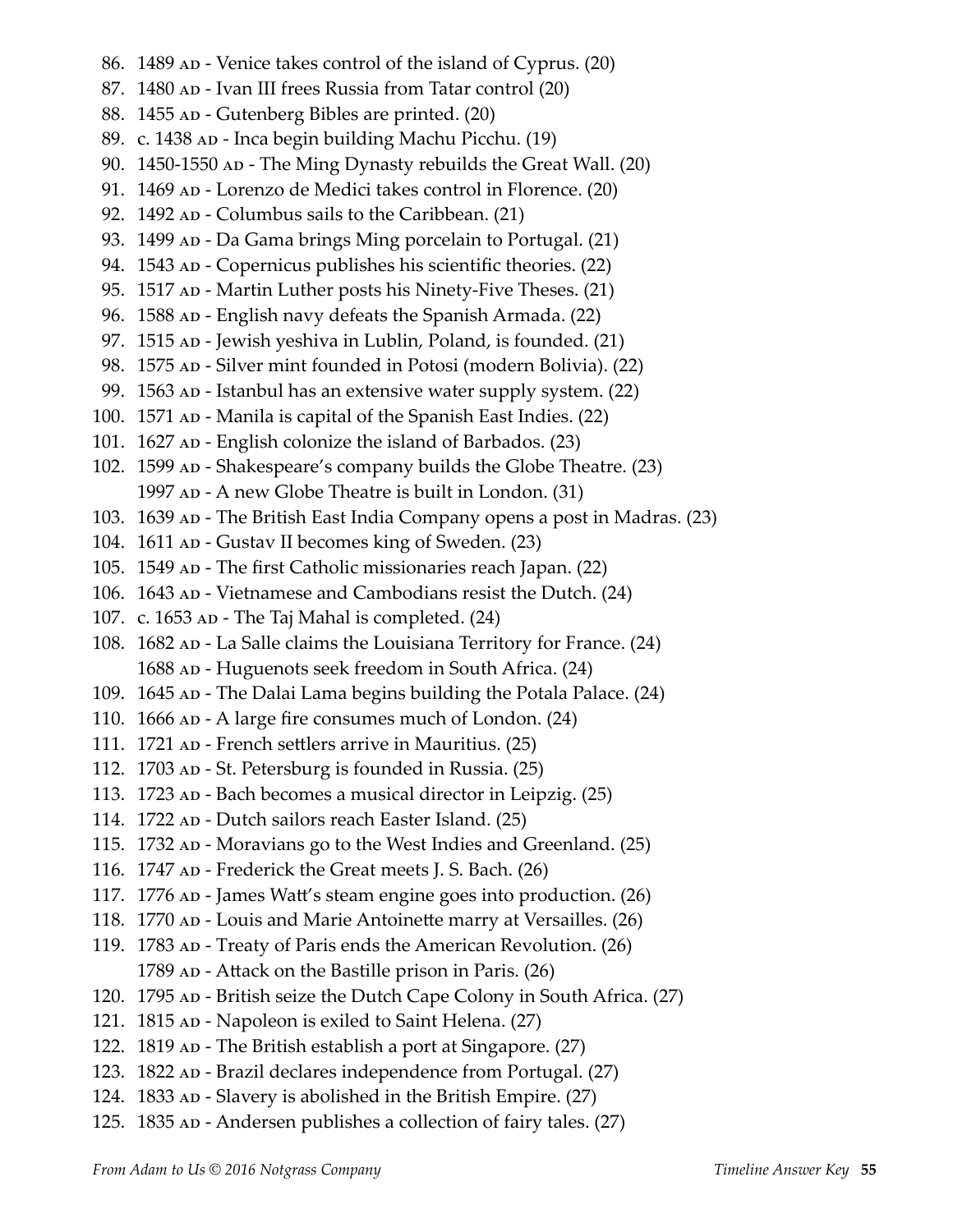- 126.  $1851$  AD London hosts the Great Exhibition. (28)
- 127. 1854 AD Florence Nightingale goes to the Crimea. (28)
- 128. 1868 ap Emperor Meiji takes control in Japan. (28)
- 129. 1889 AD The Eiffel Tower is built in Paris. (28)
- 130. 1898 AD The Klondike Gold Rush begins in Canada. (29)
- 131. 1912 AD Sun Yat-sen helps found the Kuomintang. (29)
- 132. 1911 AD Amundsen's team reaches the South Pole. (29)
- 133. 1901 AD Marconi sends a radio signal across the Atlantic. (29)
- 134. 1923 AD Ataturk becomes the first President of Turkey. (29)
- 135. 1931 AD The Christ the Redeemer statue is dedicated. (29)
- 136. 1933 AD The first Nazi concentration camps open. (29)
- 137. 1948 AD The Berlin Airlift begins. (30)
	- 1961 AD Construction begins on the Berlin Wall. (30)
- 138. 1947  $AD India$  gains independence from the British. (30)
- 139. 1935 AD Regular TV broadcasts begin in Germany. (29)
- 140. 1950 AD C.S. Lewis publishes *The Lion, the Witch, and the Wardrobe*. (30)
- 141. 1976 AD Nicholls becomes Governor of South Australia. (30)
- 142. 1957  $AD Sputnik$  is the first artificial satellite. (30) 1969 AD - Humans land on the moon. (30)
- 143. 1991 AD The Soviet Union is dissolved. (31)
- 144. 2010 AD The Burj Khalifia is the world's tallest building. (31)
- 145. 1967 AD Spain makes three Basque provinces self-governing. (30)
- 146. 2012 AD Elizabeth II celebrates 60 years as queen. (31)
- 147. 2011 AD Protests in Egypt lead to political changes. (31)
- 148. 2016 AD Olympics are first held in South America. (31)
- 149. 2011 AD Estimated world population passes 7 billion. (31)
- 150. 2015 AD The world has more mobile devices than people. (31)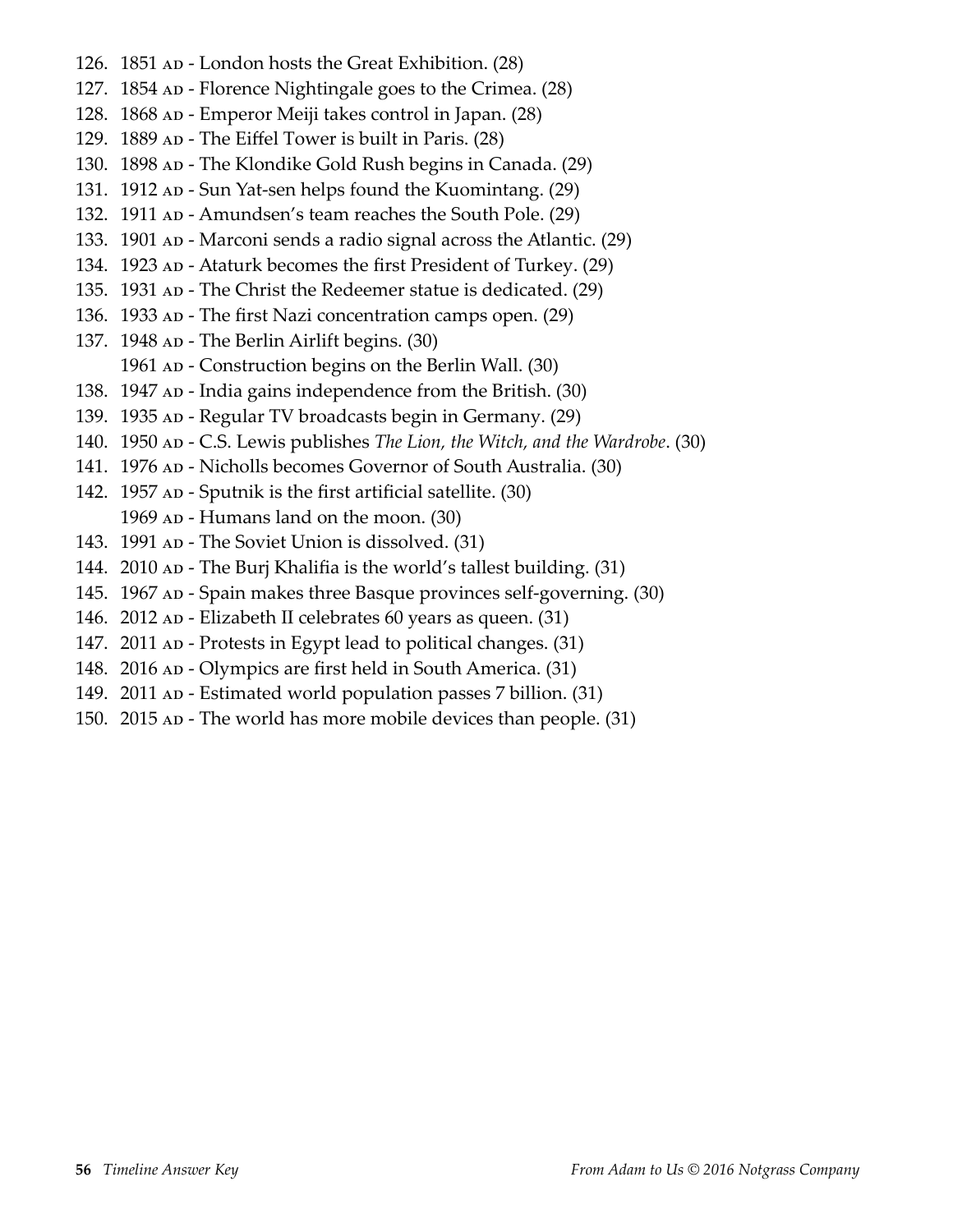# **Notes to Parents on the Literature**

After careful consideration, we chose ten books to accompany the history lessons in *From Adam to Us*. We selected books that are well-written and provide an educational look at a certain time period and place in world history. Some of the books have plot elements or dialogue that we want you to be aware of in advance. You are the best one to decide what your child is ready to hear or to read on his own.

The page numbers refer to the specific edition of each book that we sell. The publisher and ISBN of each book are listed under the author's name.

## *The Golden Goblet*

## **Eloise Jarvis McGraw (Puffin Newbery Library, ISBN 9780140303353)**

*The Golden Goblet* is an engaging, suspenseful story that takes the reader into the streets of ancient Thebes in Egypt. Ranofer is a poor orphan who pursues his dream of becoming a goldsmith like his father. The book abounds with information about daily life in ancient Egypt, including typical occupations, the economy, religion, food, and the role of the Nile. There are a few elements in the story that we want you to know about before your child begins reading:

- The book contains many references to Egyptian gods and superstitious beliefs.
- Several times in the story, Ranofer is beaten by his abusive half-brother. These instances are told simply and briefly.
- Ranofer visits the grave of his father and thanks him for what he believes was his father's help in a situation (pages 62-63).
- Ranofer's older brother and his companions are drunk a few times during the story.
- The story includes an execution. It is brief and not gory or graphic (pages 77-78).

## *The Fables of Aesop*

## **Edited by Joseph Jacobs (Dover Publications, ISBN 9780486418599)**

*The Fables of Aesop* are a pillar of literature. Many different versions are available, both in collections and picture books that contain a single story. First, the stories are valuable in themselves, providing thought-provoking applications to everyday life. Second, their fame merits becoming familiar with them as the fables come up in conversation and references are frequently made to the morals that accompany them. For the *From Adam to Us* literature collection, we chose an edition first published in England in 1894, profusely illustrated with woodcuts. There are a few elements in the fables that we want you to know about before your child begins reading:

• Pagan gods show up as characters in several of the fables (Jove, pages 31-32; Juno, page 79; Jupiter, page 127; Hercules, page 145; Venus and Jupiter, pages 180-182).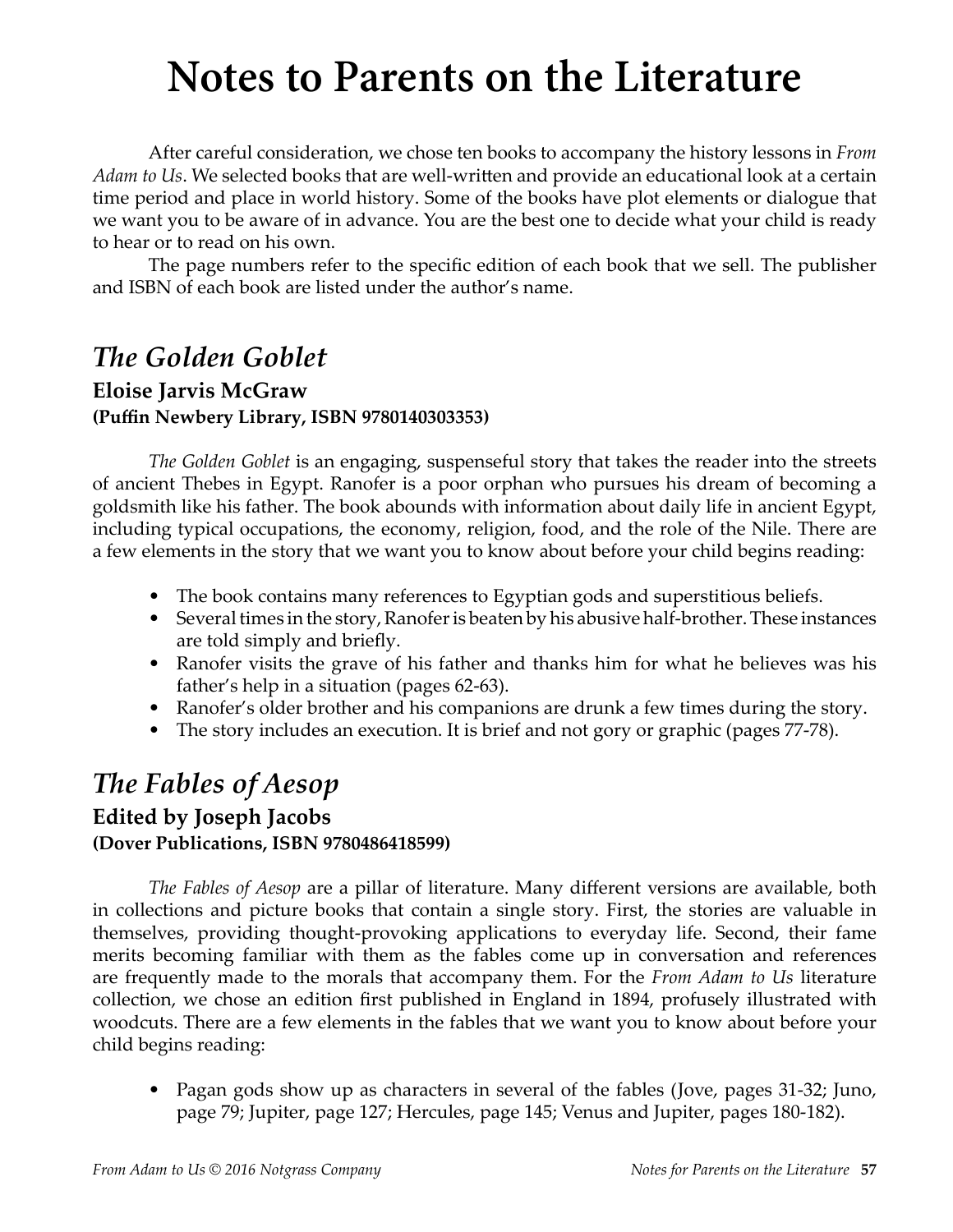- In the fable, "The Hares and the Frogs," some hares plan to drown themselves rather than live in fear but change their minds (pages 38-39).
- A few of the fables end with a moral that is contrary to a Biblical worldview, such as "The gods help them that help themselves" and "One bad turn deserves another."
- Alcoholic beverages are mentioned a few times.
- Many fables include the death of an animal. (There is a drawing of a fox hung in a tree on page 95 and a drawing of a goose that has been cut open on page 137.)
- "Death" is a character in the fable "The Old Man and Death." The fable states that "Death" appears as a "grisly skeleton" (pages 164-165).

## *The Bronze Bow*

## **Elizabeth George Speare (Houghton Mifflin Harcourt, ISBN 9780395137192)**

*The Bronze Bow* is a classic of children's literature and received the Newbery Medal in 1962. It is beautifully told, the story is gripping, and the message is clearly faith-building. Jesus is a key character in the novel, and His power in the life of Daniel, the story's main character, will strike the reader and remain in his memory. The reality of life in Roman-occupied Israel is seamlessly told as part of the story—including those Jews that accepted it, profited from it, or violently rebelled against it. The story also demonstrates the continuation of Jewish culture in the midst of occupation. There are a few elements in the story that we want you to know about before your child begins reading:

- Jesus has dialogue in the book that is the creation of the author. While the statements are highly honoring and reflect the words spoken by Jesus as recorded in the Bible, readers should be aware that the words spoken are fictional.
- Daniel tells his friends about the execution by crucifixion of his father, uncle and four others. It is not told in a gruesome manner. Daniel also explains that his mother died shortly afterward (page 82).
- Daniel and the band of zealots of which he is part make a thieving raid. It is briefly described. Two zealots are captured by the Romans. One dies and the other is captured and apparently tortured. This is not told in a graphic or gruesome manner (pages 188- 190).
- A band of young men led by Daniel attack Roman soldiers. There is a brief description of violence. One young man dies and another man is wounded. The second man was captured by the Romans and expected to die (pages 207-210).

## *A Single Shard*

## **Linda Sue Park (Houghton Mifflin Harcourt, ISBN 9780547534268)**

*A Single Shard* describes Korean village life in the 1100s. The village in the novel is a center of the celadon pottery industry, an actual cultural treasure of Korea's past. The orphaned Tree-ear and his grandfatherly friend and mentor Crane-man struggle to survive until Tree-ear begins working for a local potter. Tree-ear's faithfulness to his friends and devotion to his dream of learning to be a potter make this story compelling and memorable. There are a few elements in the story that we want you to know about before your child begins reading: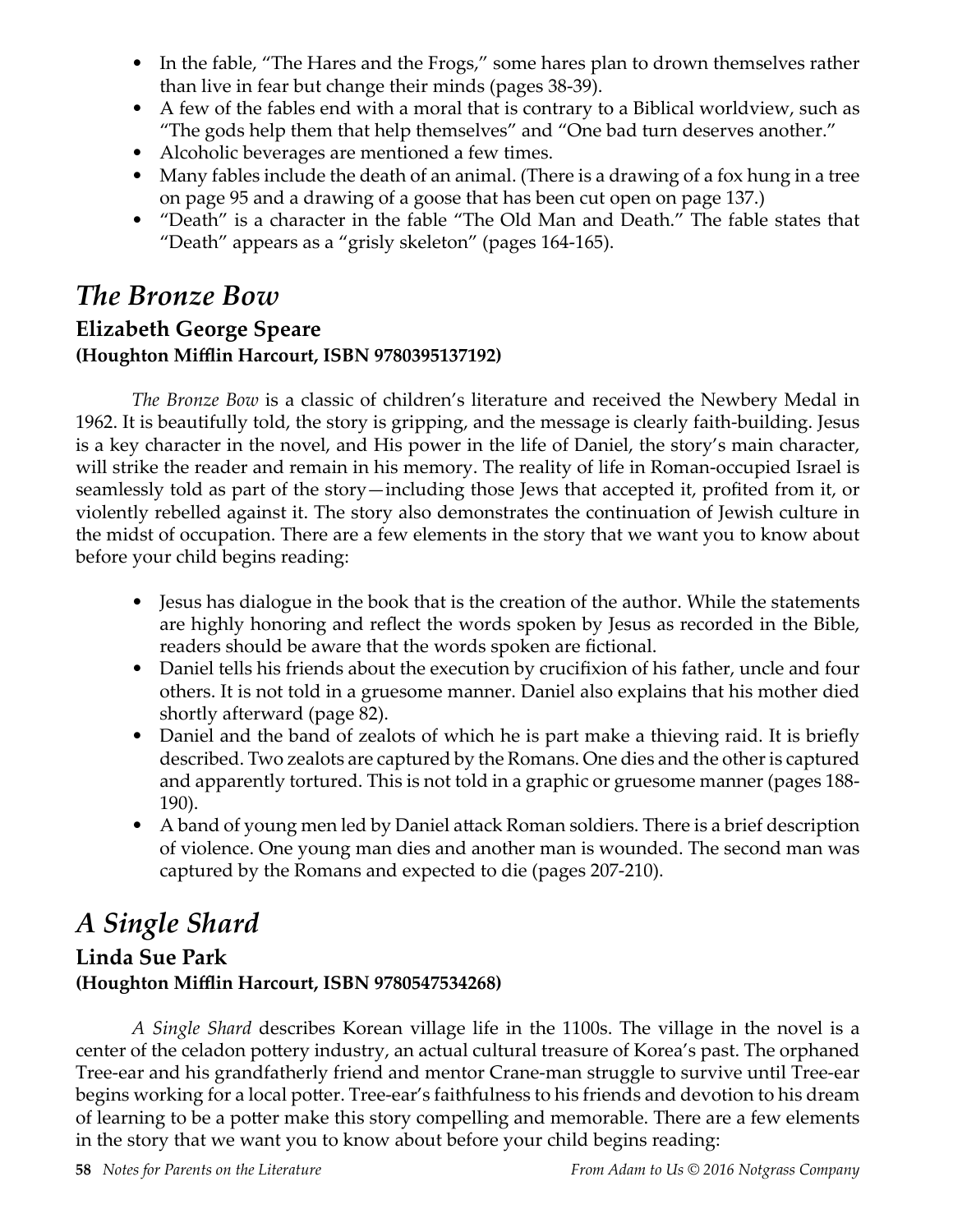- In the author's speech included in the front matter of the book (which is not assigned to be read in the *From Adam to Us* assignments), she quotes someone else using the phrase, "For God's sake" (page ix).
- There are several references to villagers drinking wine.
- The story refers to a Korean superstition about the strange powers of foxes.
- Tree-ear and Crane-man have a brief conversation reflecting their belief in reincarnation (pages 36-37).
- Crane-man tells Tree-ear an old Korean legend that includes queens and concubines jumping into a river to their death rather than be taken prisoner by an approaching enemy (pages 115-117).
- After a calamity that occurred at the supposed site of the Korean legend noted above, Tree-ear briefly contemplates what it would feel like to jump to his death (page 126).

## *Otto of the Silver Hand*

### **Howard Pyle (Dover Publications, ISBN 9780486217840)**

*Otto of the Silver Hand* is a tale of medieval Germany. Otto is a simple, trusting young boy who was born into a world filled with violence and thirst for power. He is swept into these realities and suffers at the hands of those who choose to be his enemies despite his peaceful nature. Howard Pyle (1853-1911) was a great American author and illustrator who left a large body of his own work and taught many beloved American illustrators, including Jessie Willcox Smith and N.C. Wyeth. There are a few elements in *Otto of the Silver Hand* that we want you to know about before your child begins reading:

- The story contains violence as you would expect in a medieval adventure story. Characters use swords and other weapons to fight and kill, though these incidents are told without undue gore.
- Some young women express superstitions about "the evil one" (pages 113-122).

## *The King's Fifth* **Scott O'Dell (Houghton Mifflin Harcourt, ISBN 9780618747832)**

*The King's Fifth* centers on a young Spanish mapmaker named Estéban de Sandoval who traveled with a band of conquistadors to Central America seeking gold. He writes his own story from prison, where he is on trial for allegedly withholding the one-fifth share of gold demanded by the king from the expedition's findings. This exciting story examines the impact of greed on man's heart and actions and the ways that powerful European explorers and conquerors related to native peoples. There are a few elements in the story that we want you to know about before your child begins reading:

- The Spaniards are condescending and critical of Native Americans. They express an attitude that they are less human than themselves.
- The story contains some violence, both in descriptions of the past and in the narrative of the story.
- There is a brief paragraph describing inhumane prison conditions (page 37).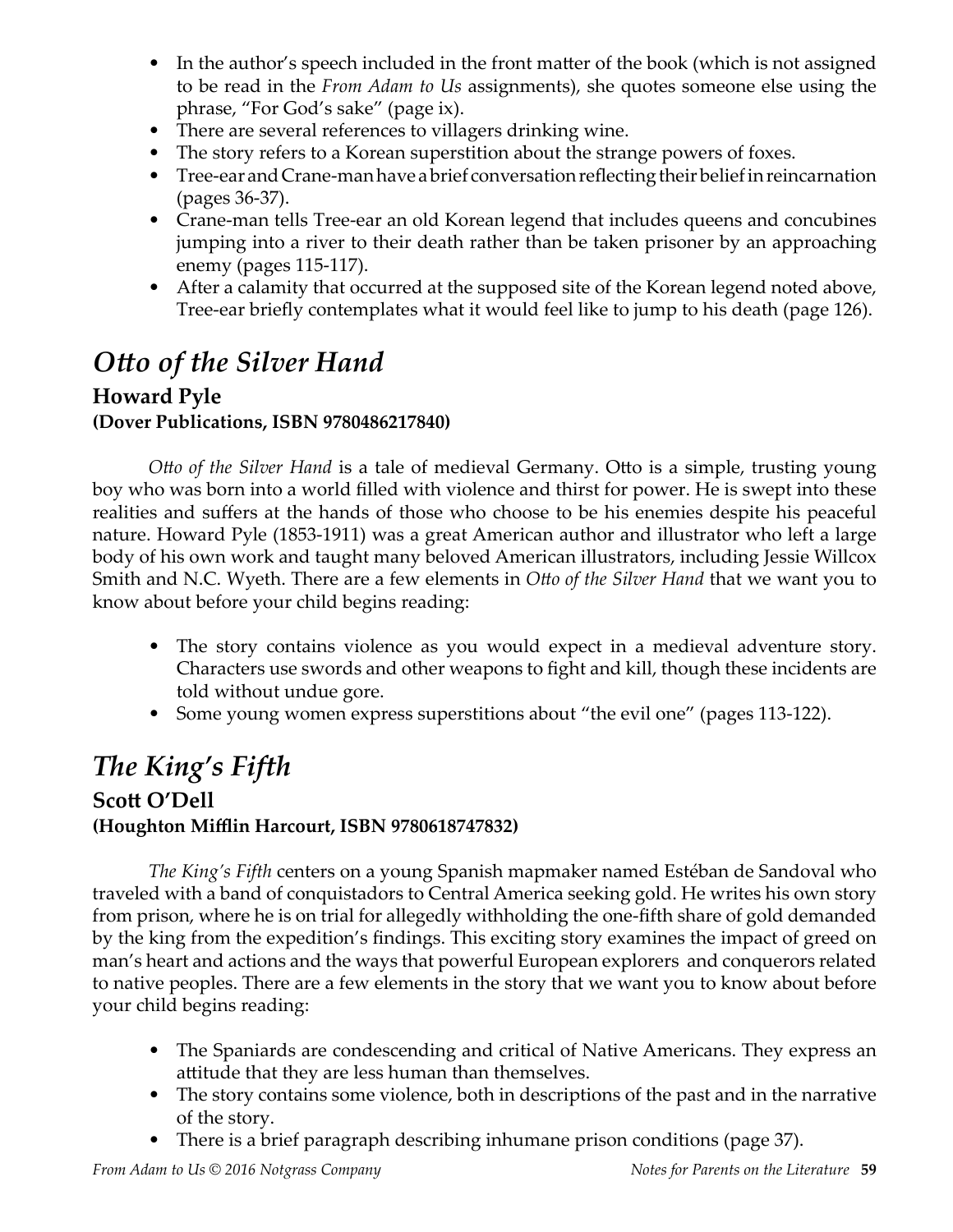- Characters in the story pray to Mary a few times.
- A priest in the story organizes a mass baptism for native people (pages 136-137).
- There are a couple of passages describing Native American rituals of pagan worship (pages 136 and 189-190).
- The phrase "Madre de Dios" (mother of God) is mentioned as an expletive/expression of wonder (page 150).

## *Madeleine Takes Command*

## **Ethel C. Brill (Bethlehem Books, ISBN 9781883937171)**

*Madeleine Takes Command* is based on actual events that took place in French Canada in 1692. The Verchères are the leading family on a large estate and live with several other families and soldiers in a log fort built for protection against the Iroquois. When the Iroquois launch a surprise attack while both of Madeleine's parents are away, as their eldest child she assumes command of the fort's few defenders, including her two young brothers. There are a few elements

in the story that we want you to know about before your child begins reading:

- The French settlers reflect the attitude of the time by referring to the Iroquois as "savages."
- A cowardly soldier threatens to blow up the fort's store of ammunition, stating, "It is better to die that way than by torture" (page 71).
- A young boy is afraid of storms because he believes witches are riding through them (page 150).

## *The Switherby Pilgrims*

## **Eleanor Spence (Bethlehem Books, ISBN 9781883937997)**

In *The Switherby Pilgrims*, Miss Arabella Braithwaite of Switherby, a fictional English town in the throes of the Industrial Revolution in the 1820s, has charge of ten orphans. Her daring plan is to take a land grant in Australia and work together to turn the wilderness into a farm that will provide for them. There are a few elements in the story that we want you to know about before your child begins reading:

- Many English people in the story have a condescending attitude toward native Australians, referring to them as "black men" and "blacks" and treating them with fear and distrust.
- Some noisy birds are referred to as "jackasses" (page 89).

## *The Chestry Oak*

### **Kate Seredy (Purple House Press, ISBN 9781930900813)**

*The Chestry Oak* is a memorable World War II story of courage, loss, and redemption. Michael, the young son of the Prince of Chestry, has an idyllic childhood living in the ancestral